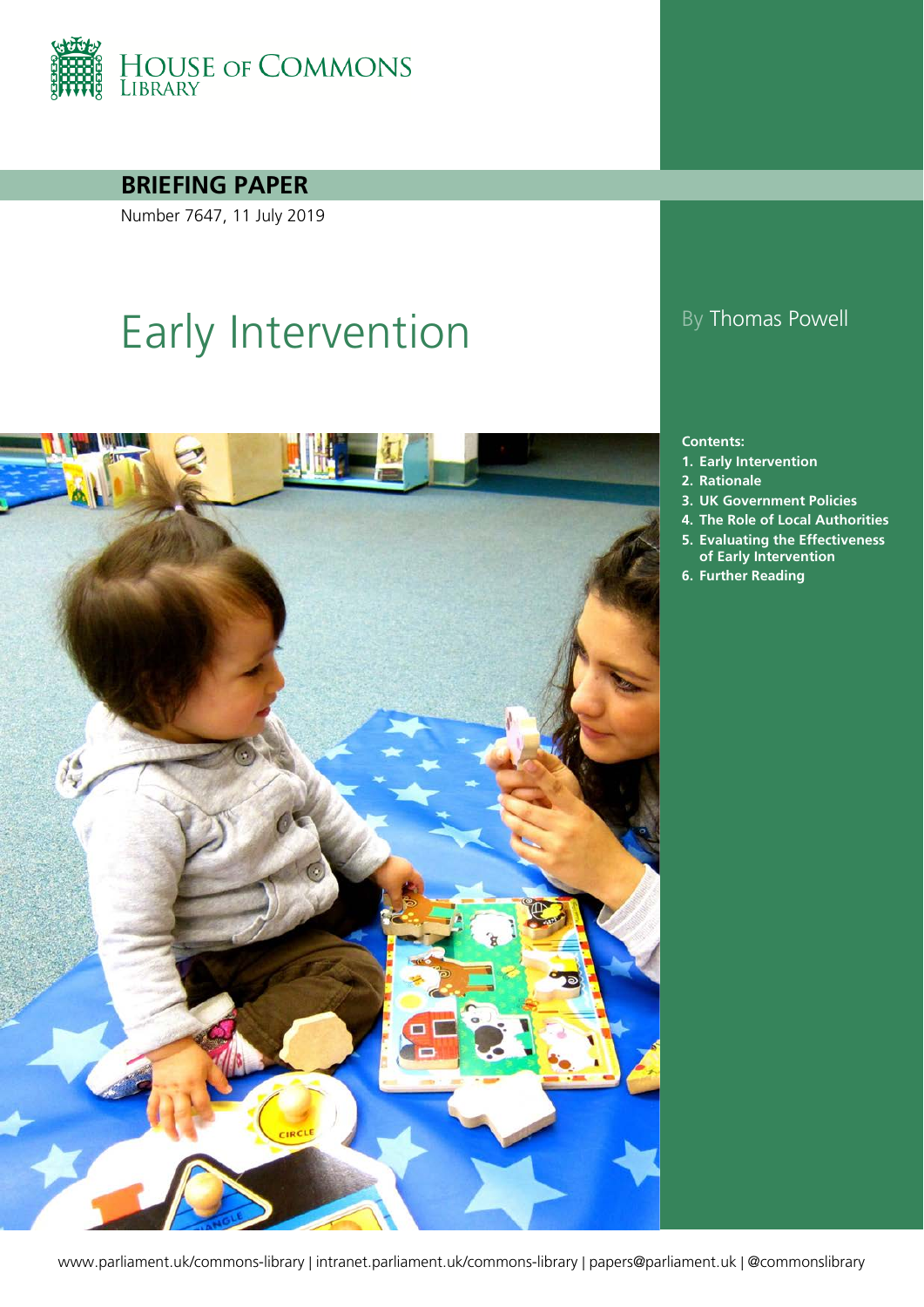## **Contents**

|                                       | <b>Summary</b>                                                                                                                                                                                              | 3                                                     |
|---------------------------------------|-------------------------------------------------------------------------------------------------------------------------------------------------------------------------------------------------------------|-------------------------------------------------------|
| 1.<br>1.1<br>1.2<br>1.3<br>1.4<br>1.5 | <b>Early Intervention</b><br>Definitions and scope<br>Development of early intervention policy<br>Inter Ministerial Group on early years and family support<br>Recent reports<br>Historic policy background | 4<br>$\overline{4}$<br>$\overline{4}$<br>8<br>8<br>11 |
| 2.<br>2.1<br>2.2<br>2.3               | <b>Rationale</b><br>Health and wellbeing<br>Societal impact<br>Economic impact                                                                                                                              | 13<br>13<br>14<br>15                                  |
| 3.<br>3.1                             | <b>UK Government Policies</b><br>Health<br>Healthy Child Programme<br>Health visitors<br>Family Nurse Partnership<br>Healthy Start and Start4Life<br>Maternity services and perinatal mental health         | 17<br>18<br>18<br>20<br>21<br>23<br>23                |
| 3.2                                   | <b>Educational Development</b><br>Early education entitlement<br>Early Years Foundation Stage<br>Pre-school special educational needs provision<br>Early Years Pupil Premium<br>Early Intervention Grant    | 27<br>27<br>29<br>30<br>31<br>32                      |
| 3.3                                   | Social Development<br>Sure Start children's centres<br>Parenting classes<br>The Troubled Families Programme                                                                                                 | 35<br>35<br>37<br>39                                  |
| 3.4                                   | Benefits and Financial Assistance<br>Sure Start Maternity Grant<br>Changes since 2010                                                                                                                       | 40<br>40<br>40                                        |
| 4.<br>4.1<br>4.2                      | The Role of Local Authorities<br>Children's services<br>Local early intervention programmes                                                                                                                 | 44<br>44<br>45                                        |
| 5.                                    | <b>Evaluating the Effectiveness of Early Intervention</b>                                                                                                                                                   | 48                                                    |
| 6.                                    | <b>Further Reading</b>                                                                                                                                                                                      | 52                                                    |
|                                       |                                                                                                                                                                                                             |                                                       |

Contributing Authors: Tom Powell, Section 1, 2, 3 (Health), 4.2, and 5; Robert Long, Section 3.2 (Educational Development); Paul Bolton, Section 3.2 (Early Intervention Grant); Tim Jarrett, Sections 3.3 & 4.1; Steven Kennedy, Section 3.4 (Early Intervention Benefits).

Cover page image copyright: [Solving puzzles and practicing animal sounds](https://www.flickr.com/photos/smcl/8562518567/in/photolist-e3D9st-8Q7vod-4HrEC2-4HrCPk-i2nx8T-m2Lid6-4HvR8E-m2KGZD-brAGA2-4HvRab-bE9iRr-e9YAzT-9ANTYM-7XTzoX-fXpQd-fXpLL-5J5UxC-eyzxn1-fXpND-y6tfj-5k3pZk-bCTGUk-akBSSx-5k7GDq-abQTTR-GJoxm-m2M8SG-fXpL7-5J5Ux1-9tcJwC-dvaHBz-5xKHC8-5k3pNz-dVuayk-7gpdxZ-7q84mb-52fo7A-fXpJZ-7fTcvW-5k7GwQ-5UamdJ-5DZZjf-akawAF-bDfAKt-fXpPm-cbzmz-5k7GGN-7X6mEd-98E5HV-ickEfG) by San [Mateo County Libraries.](https://www.flickr.com/photos/smcl/) Licensed under [CC BY-NC-SA 2.0/](https://creativecommons.org/licenses/by-nc-sa/2.0/) image cropped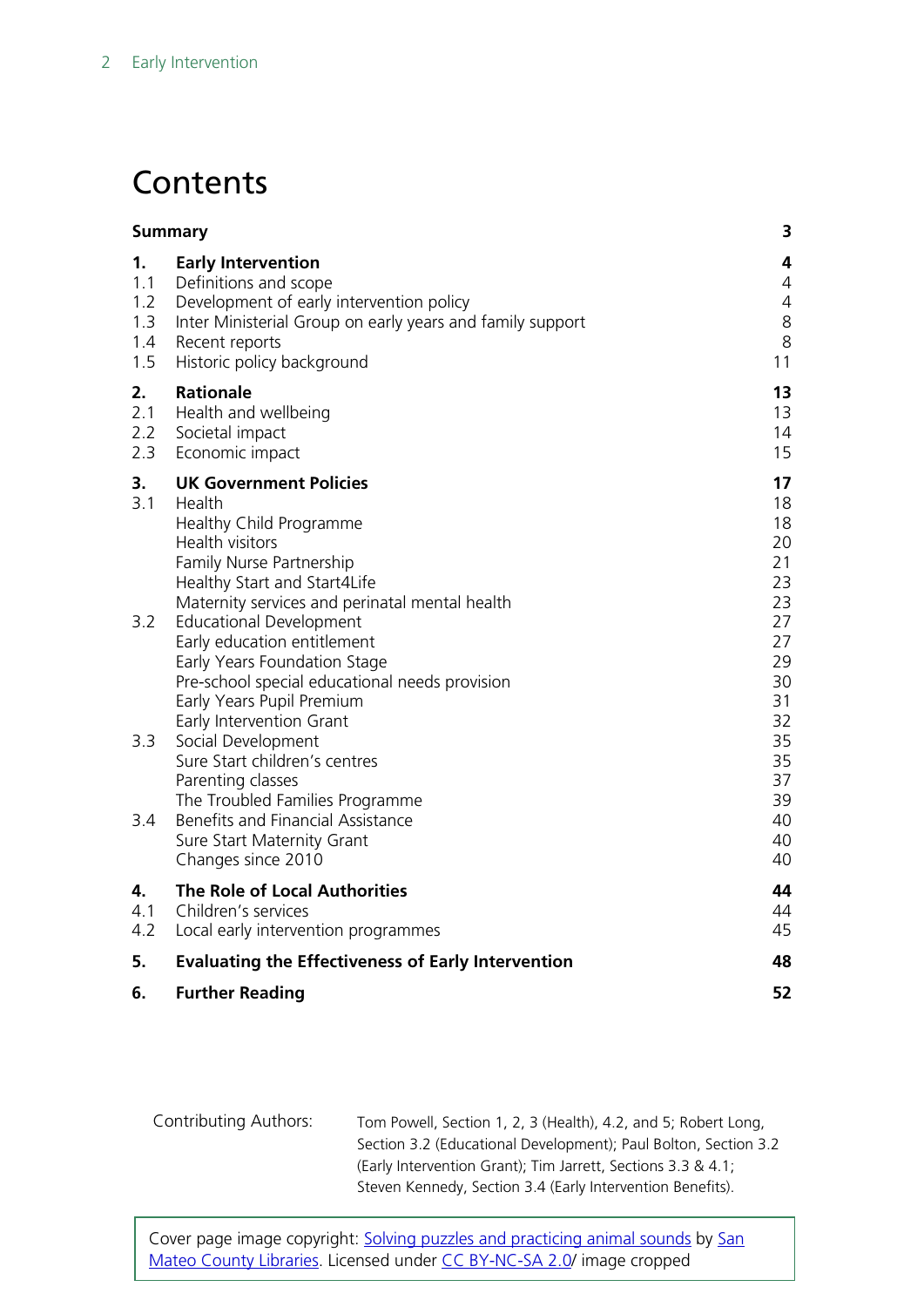## <span id="page-2-0"></span>Summary

Early intervention is a public policy approach to identify and support children and their families, to prevent problems developing later in life, such as poor physical and mental health, low educational attainment, crime and anti-social behaviour. The **Early Intervention** [Foundation](https://www.eif.org.uk/report/realising-the-potential-of-early-intervention) note that policies in this area can take many different forms, from home visiting to support vulnerable parents, to activities to support children's early language development.

The Commons Science and Technology Committee report **Evidence-based early** [intervention](https://publications.parliament.uk/pa/cm201719/cmselect/cmsctech/506/506.pdf) (November 2018) highlighted the correlation between experience of adversity or trauma in childhood and the prevalence of encountering a range of problems in later life. The Committee also referred to the potential for effective early intervention to improve outcomes and to save money, with the cost of 'late intervention' estimated to be at least £16.6 billion each year in England and Wales. Public Health England state that: "evidence shows that prevention and early intervention represent good value for money. Well-chosen interventions implemented at scale, help avoid poor health, reduce the growth in demand on public services, and support economic growth"(see Public Health [England Business Plan for 2018-19\)](https://assets.publishing.service.gov.uk/government/uploads/system/uploads/attachment_data/file/696145/PHE_Business_plan_2018.pdf).

Early intervention policies are not limited to early years but due to the rapid pace of physical and social development in very young children, policies are often targeted at this stage. This briefing therefore looks at early intervention in terms of policies targeted at children from conception to age five. While some early intervention policy can be universal in scope (such as mandated health visits and access to children's centres) most policies are targeted at children deemed to be at higher risk of disadvantage.

This paper provides an overview of the development of early intervention policies and sets out recent developments and Government programmes in the following areas:

- Health
- Educational development
- Social development
- Benefits and financial assistance

In addition, this paper also provides information on the evidence base for early intervention policy, as well as government commissioned reviews, select committee inquiries, and reports from All Party Parliamentary Groups. It also notes some approaches to early intervention and prevention taken by local authorities.

As many significant areas, such as health, education and local authority children's services, are devolved; this briefing paper focusses on early intervention policy in England, unless otherwise stated.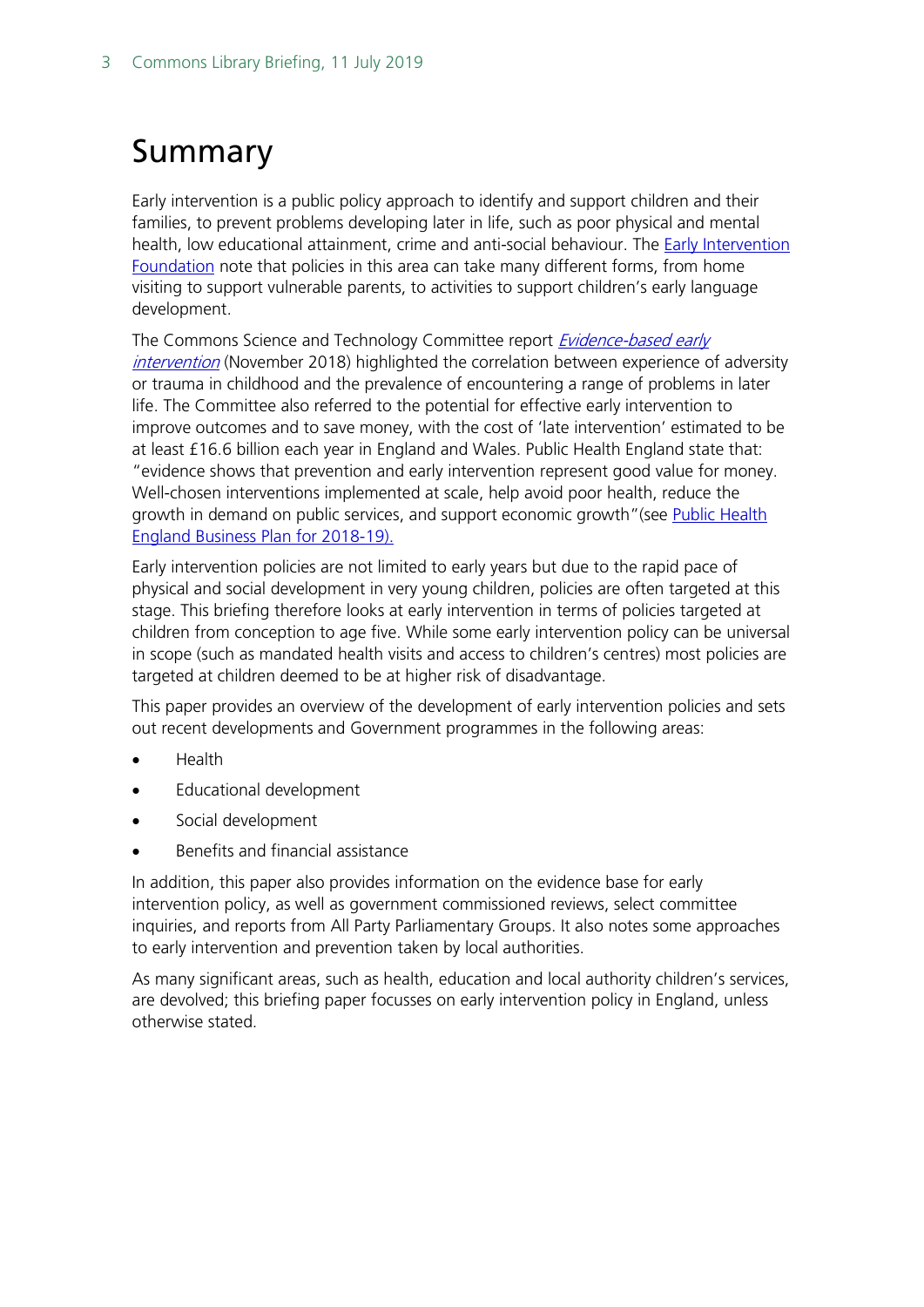## <span id="page-3-0"></span>1. Early Intervention

## <span id="page-3-1"></span>1.1 Definitions and scope

There are a range of different definitions of 'early intervention', covering a wide range of policy areas and attached to a variety of approaches and different age groups. For example, the First 1001 Days All-Party Parliamentary Group (APPG) focusses on the intervention period as conception to age two. The Early Intervention Foundation (EIF) defines its focus as:

Conception to early adulthood because intervention is not just about the early years but also about preventing adolescents and young adults from developing problems.<sup>[1](#page-3-3)</sup>

Early intervention programmes can be either targeted at specific groups or universal in scope. Targeted programmes, such as the Family Nurse Partnership for first time mothers aged 19 or under, are aimed specifically at vulnerable families, where children are at higher risk of poor outcomes in later life. Universal programmes by contrast, such as the five mandated health visits for young children, are offered to all families.

The common thread between different definitions is their focus on the importance of early support for children and their families, to improve children's later life chances, health and wellbeing. Recognising the importance of the very early years, this briefing paper looks specifically at policies directed at parents and children from conception up to age five, and focusses on targeted programmes. Also examined is the role of local authority children's services and the Trouble Families Programme. Although these are not focused solely on the under-fives they have a significant role in supporting this age group. For example, local authorities have a significant role in intervening early in the lives of vulnerable children. Of the 32,000 children who started to be looked after in [2](#page-3-4)015, 35% were younger than five. $<sup>2</sup>$  Similarly around half of the</sup> families supported through the Troubled Families Programme include children under the age of five. $3$ 

This briefing paper does not cover early intervention policies outside of the early years/child development context (for example it does not cover early intervention policy in connection with the criminal justice system).

## <span id="page-3-2"></span>1.2 Development of early intervention policy

Numerous individual programmes and policies targeted at parents and children in the early years had existed prior to 1997. However, the previous Labour Government's child poverty strategy arguably marks the

EIF, *[What is early intervention?](http://www.eif.org.uk/what-is-early-intervention/)* (accessed 7 June 2017)

<span id="page-3-4"></span><span id="page-3-3"></span><sup>&</sup>lt;sup>2</sup> Department for Education, *Children looked after in England including adoption:* [2015 to 2016](https://www.gov.uk/government/statistics/children-looked-after-in-england-including-adoption-2015-to-2016), February 2017

<span id="page-3-5"></span><sup>&</sup>lt;sup>3</sup> Science and Technology Committee (Commons), Evidence-based early years [intervention: Government's Response to the Committee's Eleventh Report of Session](https://publications.parliament.uk/pa/cm201719/cmselect/cmsctech/1898/1898.pdf)  [2017–19](https://publications.parliament.uk/pa/cm201719/cmselect/cmsctech/1898/1898.pdf) (HC 1898, February 2019)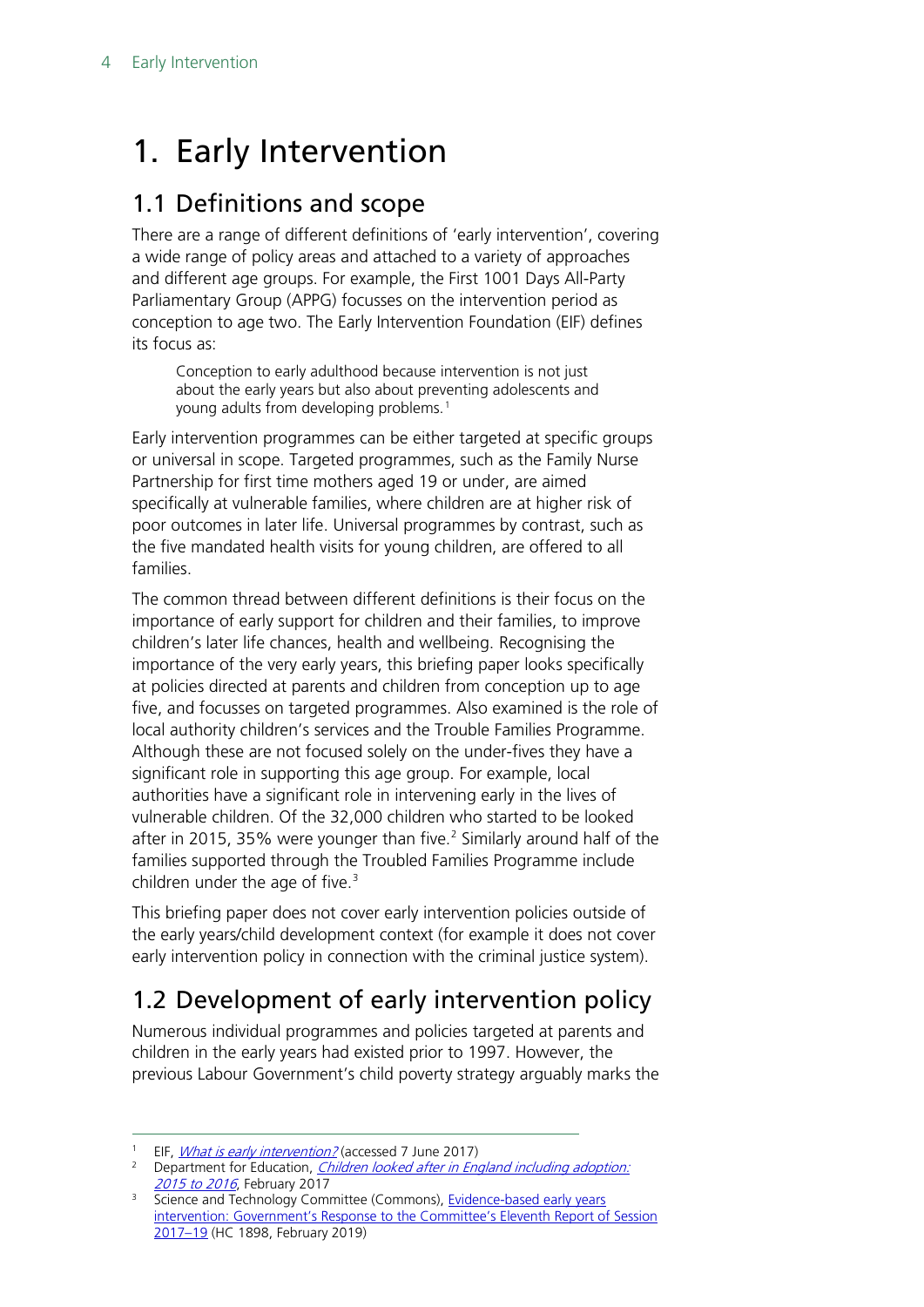point at which early intervention developed as a distinct and more joined-up preventative policy approach.

In 1999, a target to eradicate child poverty by 2020 was announced. The accompanying publication, *Opportunity for all: Tackling poverty and* [social exclusion](http://dera.ioe.ac.uk/15121/1/Opportunity%20for%20all%20-%20tackling%20poverty%20and%20social%20exclusion.pdf), defined poverty in wider terms than purely financial, including "poverty of opportunity." It argued that children who grow up in disadvantaged families are more likely to experience unemployment and poor health outcomes.[4](#page-4-0)

A wide range of policies to tackle poverty and "the causes of poverty" were implemented, some of which had a strongly early interventionist focus. Central to this was the development of Sure Start centres, which sought to improve health and education outcomes amongst pre-school children, as well as to join-up local early years services.

The Labour Government introduced an entitlement to 15 hours free childcare and early education provision per week for three and fouryear-olds, as well for some disadvantaged two-year-olds (the rollout of which was completed under the Coalition Government). The 2015 Conservative Government extended this to 30 hours for working parents of three and four-year-olds through the *[Childcare Act 2016](http://www.legislation.gov.uk/ukpga/2016/5/enacted)*.

The Coalition Government sought to further develop early intervention policy that could reduce or prevent poor outcomes in later life. To help with this, a number of reviews were commissioned early on in the Parliament.

#### **Graham Allen MP**, *[Early Intervention: The Next Steps](https://www.gov.uk/government/uploads/system/uploads/attachment_data/file/284086/early-intervention-next-steps2.pdf)* and *Early* [Intervention: Smart Investment, Massive Savings](https://www.gov.uk/government/uploads/system/uploads/attachment_data/file/61012/earlyintervention-smartinvestment.pdf) (2011)

Graham Allen was asked to chair an inquiry into early intervention for the newly established Social Justice Cabinet Committee, looking at the best and most effective models for early intervention.<sup>[5](#page-4-1)</sup>

The resulting reports looked at existing early intervention programmes from Europe and North America and recommended that 19 of these should be supported by the Government. The reports also recommended the establishment of an Early Intervention Foundation (EIF) to provide evidence of what works, and to support local early intervention projects.

In the short term, it was proposed that 15 local early intervention places should be set up to test out new programmes, and in the longer term the reports argued that budgets and spending reviews should fundamentally shift from later interventions to an early intervention approach.

<span id="page-4-0"></span><sup>&</sup>lt;sup>4</sup> Department for Social Security, *Opportunity for all: Tackling poverty and social* [exclusion](http://dera.ioe.ac.uk/15121/1/Opportunity%20for%20all%20-%20tackling%20poverty%20and%20social%20exclusion.pdf), September 1999

<span id="page-4-1"></span>[<sup>&#</sup>x27;Early intervention: Key to giving disadvantaged children opportunities they deserve',](https://www.gov.uk/government/news/early-intervention-key-to-giving-disadvantaged-children-opportunities-they-deserve) DWP press release, 28 July 2010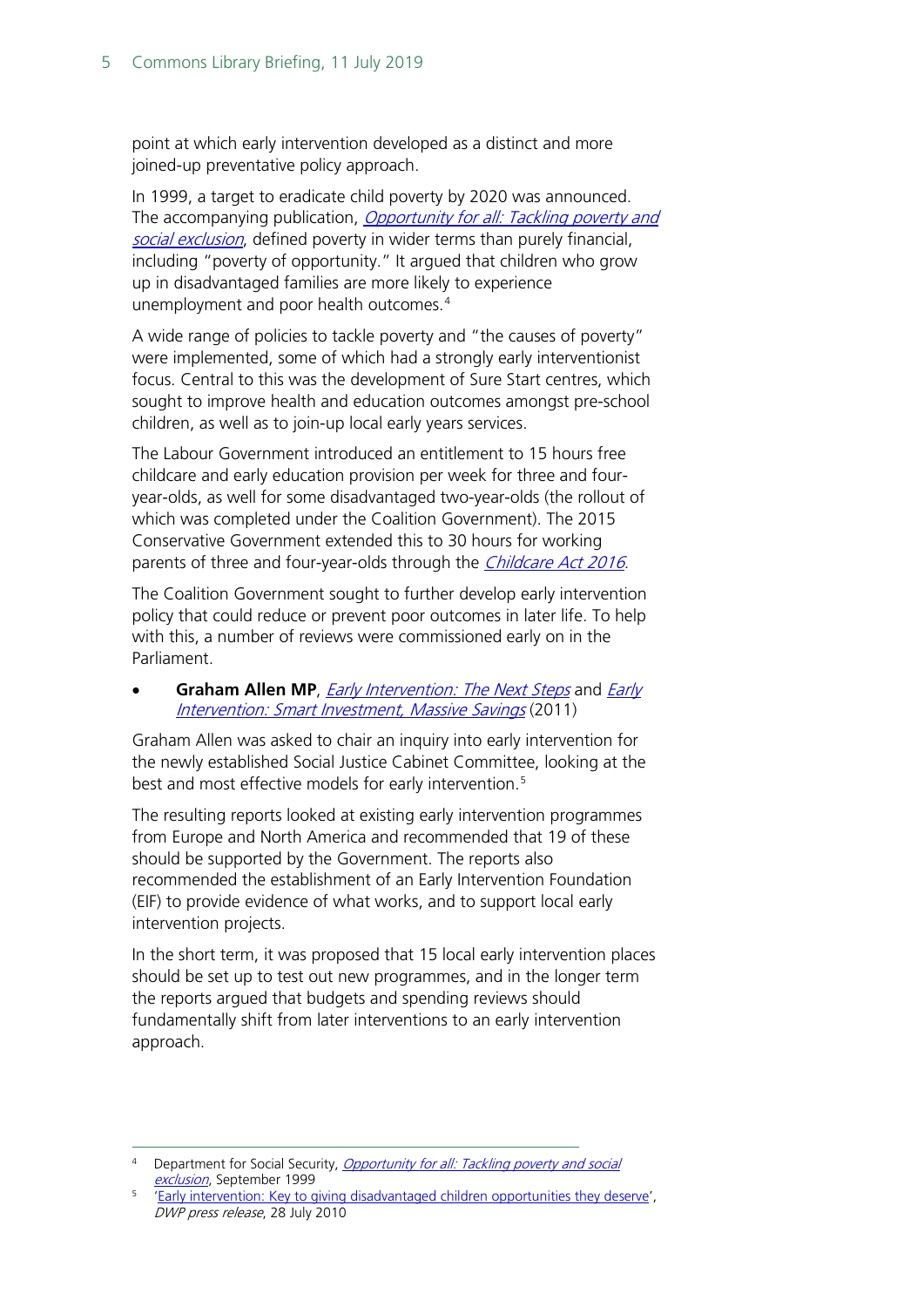In response, the EIF was established in 2013, with its work supported through a £20m investment in a social outcomes fund. [6](#page-5-0) Between 2013 and 2015, the EIF worked with 20 'early intervention places'.

**Frank Field MP**, The Foundation Years: Preventing poor children [becoming poor adults](http://webarchive.nationalarchives.gov.uk/20110120090128/http:/povertyreview.independent.gov.uk/media/20254/poverty-report.pdf) (2010)

Frank Field's report was commissioned to look at poverty and life chances. It recommended a new policy focus around the 'foundation years', conception to age five, which was argued to be a crucial stage at which disadvantage can set in.

Recommendations for the foundation years included better targeted services for the most disadvantaged families, including better outreach and the opportunity to take parenting classes. The report also recommended a Foundation Years Minister, sited between the Department of Health and the Department for Education.

**Dame Clare Tickell**, *The Early Years: Foundations for life, health* [and learning](https://www.gov.uk/government/uploads/system/uploads/attachment_data/file/180919/DFE-00177-2011.pdf) (2011)

Following on from Frank Field's report, the Tickell review into the early years proposed reforms to pre-school age education, including reform of the Early Years Foundation Stage (EYFS) assessment process and reform of safeguarding early years students. More information on the EYFS can be found in section 3.

• **Professor Eileen Munro**, [The Munro Review of Child Protection](https://www.gov.uk/government/uploads/system/uploads/attachment_data/file/175391/Munro-Review.pdf) (2011)

Professor Munro's review of the child protection system also emphasised the importance of early help. Referencing the reviews from Allen, Field and Tickell, the review recommended a statutory duty on local authorities to secure sufficient provision of local early help services for children, young people and families.

The [Government's response](https://www.gov.uk/government/uploads/system/uploads/attachment_data/file/175351/Munro-Government-Response.pdf) accepted the importance of early help services and joint working between services, but did not commit to a statutory duty on local authorities.<sup>[7](#page-5-1)</sup>

The issue of early intervention has also been championed by the First 1001 Days APPG, which focuses on the period from conception to age two. In its 2015 *[Building Great Britons](https://plct.files.wordpress.com/2012/11/building-great-britons-report-conception-to-age-2-feb-2015.pdf)* report, it set out what it saw as the essentials of a good local prevention approach:

- 1. Good universal services
- 2. Central role of children's centres
- 3. Universal early identification of need for extra support
- 4. Good antenatal services
- 5. Good specialised perinatal mental health services

<span id="page-5-0"></span>[<sup>&#</sup>x27;Wave Trust: early intervention'](https://www.gov.uk/government/speeches/wave-trust-early-intervention), DWP press release, 20 December 2013

<span id="page-5-1"></span>DfE, [The Government's response to the Munro review of child protection](https://www.gov.uk/government/uploads/system/uploads/attachment_data/file/175351/Munro-Government-Response.pdf), July 2011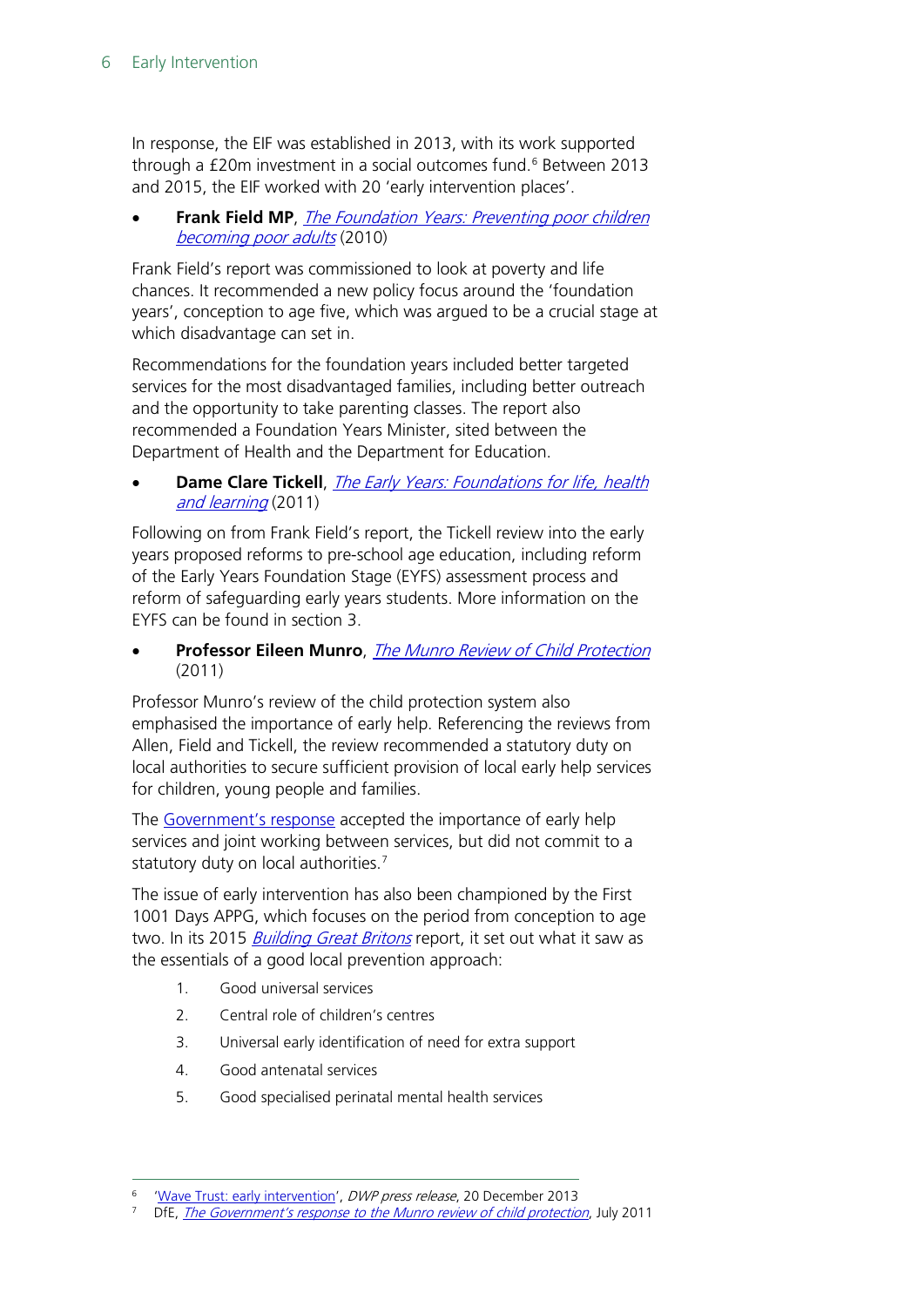- 6. Universal assessment and support for good attunement between parent and baby
- 7. Prevention of child maltreatment<sup>[8](#page-6-0)</sup>

The 2015 Conservative Government also focused on perinatal mental health, with an announcement of £290 million of funding in January 2016 (see section 3 for more information).

In the 2016 Queen's Speech, it was announced that the Government would publish a Life Chances Strategy, with the intention to improve the life chances of disadvantaged children and families. A January 2016 speech by the then Prime Minister David Cameron gave a clear indication that early intervention would play a central role in the strategy. [9](#page-6-1) The speech also set out plans for increased state funding for parenting classes, more information on which can be found in section 3.

In December 2016, it was confirmed that the Life Chances Strategy would no longer be published,<sup>[10](#page-6-2)</sup> but there have been a number of subsequent papers in this area:

- In April 2017 the Government published *Improving Lives: Helping* Workless Families, which set out action to drive improved outcomes for disadvantaged families and children.
- The Department for Education published plans for tackling social mobility through education, *[Unlocking Talent, Fulfilling Potential](https://www.gov.uk/government/publications/improving-social-mobility-through-education)*, in December 2017.
- The Government has also set out its ambition to reduce health inequalities in *[Prevention is better than cure](https://www.gov.uk/government/news/health-secretary-launches-prevention-is-better-than-cure-vision?mc_cid=6a59ee2f98&mc_eid=de12964af8)*, published in November 2018. This cited "strong evidence showing that prevention and early intervention represents very good value for money (improving health, reducing demand for public services and supporting economic growth)."<sup>[11](#page-6-3)</sup>

In particular, Prevention is better than cure set out some key actions during pregnancy and early childhood:

Our early experiences help shape lifelong health. The Government is taking further action before and during pregnancy, through childbirth, and throughout childhood, by:

• **Encouraging healthier pregnancies**. Stopping smoking before or during pregnancy is the biggest single factor that will reduce infant mortality, and the Government will continue to work to drive down smoking rates in pregnancy as well as across society.

• **Working to improve language acquisition and reading skills in the early years**, including by supporting parents to help their children's language development at home. Ensuring no child

<span id="page-6-0"></span><sup>&</sup>lt;sup>8</sup> All Party Parliamentary Group for Conception to Age  $2 -$  The First 1001 Days, [Building Great Britons](https://plct.files.wordpress.com/2012/11/building-great-britons-report-conception-to-age-2-feb-2015.pdf), February 2015

<span id="page-6-1"></span>[<sup>&#</sup>x27;Prime Minister's speech on life chances',](https://www.gov.uk/government/speeches/prime-ministers-speech-on-life-chances) PM's office press release, 11 January 2016 <sup>10</sup> PQ 56144 [\[on Social Mobility\], 8 December 2016](http://www.parliament.uk/written-questions-answers-statements/written-question/commons/2016-12-05/56144)

<span id="page-6-3"></span><span id="page-6-2"></span><sup>&</sup>lt;sup>11</sup> [Prevention is better than cure: Our vision to help you live well for longer,](https://www.gov.uk/government/publications/prevention-is-better-than-cure-our-vision-to-help-you-live-well-for-longer) Gov.uk, Department of Health & Social Care, 5 November 2018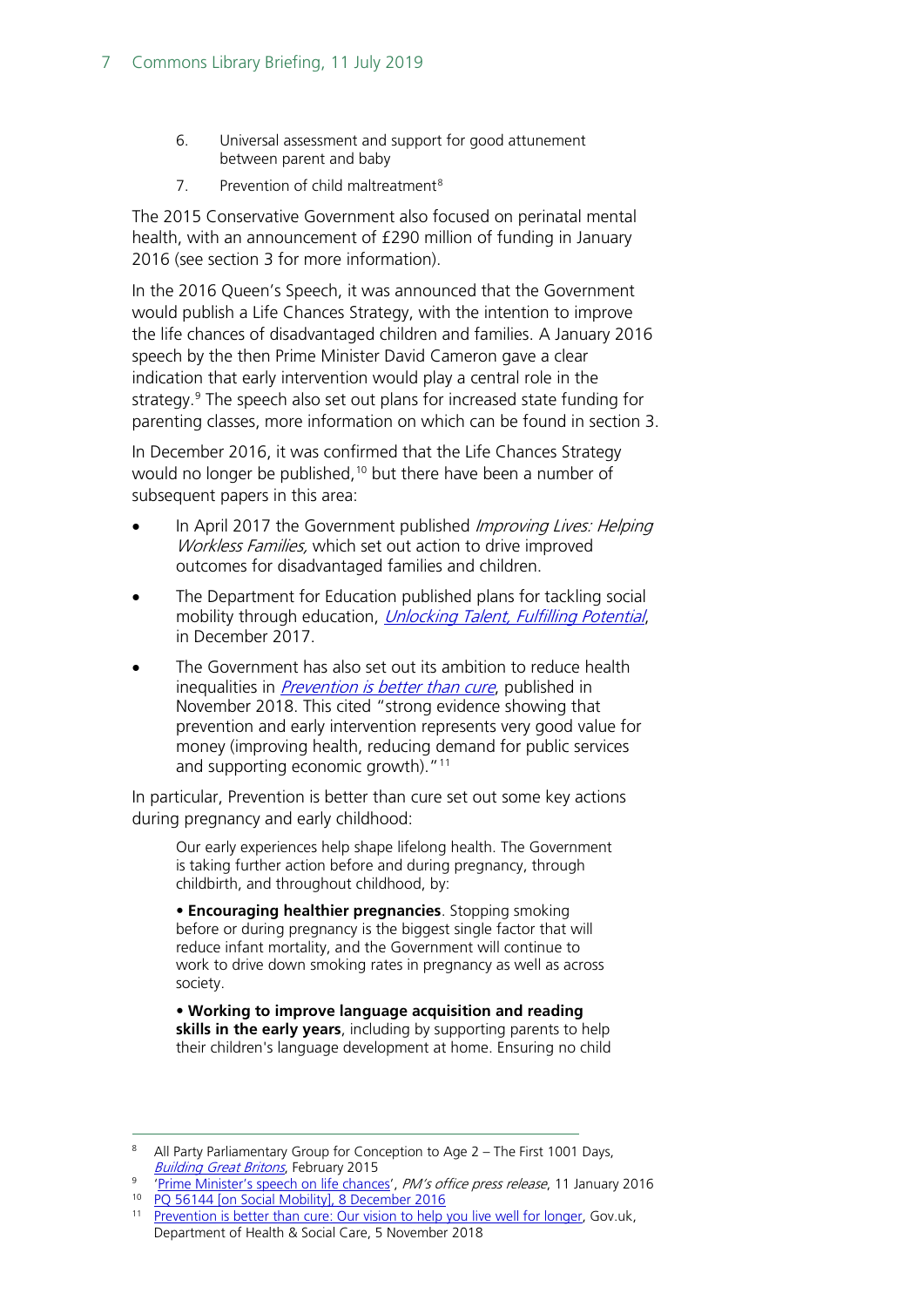is left behind at the beginning of their school life, given the importance of educational attainment to future life chances.

• **Helping families by taking a whole family approach**. This involves coordinating support for those that need it across a range of important areas, including: mental and physical health, housing, debt and employment. There is clear evidence that exposure to frequent, intense and poorly resolved conflict between parents can have a negative impact on children's early emotional and social development. As such, the Reducing Parental Conflict Programme is working with all local areas in England to increase the availability of evidence-based support for families to address parental conflict.<sup>[12](#page-7-2)</sup>

The Government has noted that a prevention Green Paper is expected later in 2019. Chapter 2 of the [NHS Long Term Plan](https://www.longtermplan.nhs.uk/) (7 January 2019) also set out action the NHS will take to strengthen its contribution to prevention and health inequalities.

## <span id="page-7-0"></span>1.3 Inter Ministerial Group on early years and family support

In July 2018 the Government announced the formation of a cross-Government ministerial working group on early years and family support. [13](#page-7-3) The Inter Ministerial Group has considered how the Government can improve the coordination and cost-effectiveness of early years (conception to age 2) family support and bolster local provision. In June 2019 the former chair of the Group, Andrea Leadsom, asked a series of parliamentary questions about whether its recommendations had been agreed across Government. Department's responses noted that the Group's recommendations would be considered in due course.[14](#page-7-4)

Following a submission to the Backbench Business Committee by Andrea Leadsom, Lucy Powell and Sir Norman Lamb, on 16 July 2019 there will be a Commons debate on a Motion relating to the Inter-Ministerial Group on Early Years Family Support. [15](#page-7-5)

## <span id="page-7-1"></span>1.4 Recent reports

There have been a number of recent Select Committee reports considering early intervention, including:

Science and Technology Committee (Commons), *Evidence-based* [early intervention](https://publications.parliament.uk/pa/cm201719/cmselect/cmsctech/506/506.pdf) (HC 506) 14 November 2018. Government [response](https://publications.parliament.uk/pa/cm201719/cmselect/cmsctech/1898/1898.pdf) (HC 1898) published February 2019

<span id="page-7-2"></span> $12$  Ibid.

<span id="page-7-3"></span><sup>&</sup>lt;sup>13</sup> Cabinet Office, Leader of the Commons to chair ministerial group on family support [from conception to the age of two,](https://www.gov.uk/government/news/leader-of-the-commons-to-chair-ministerial-group-on-family-support-from-conception-to-the-age-of-two) 27 July 2018

<span id="page-7-4"></span><sup>&</sup>lt;sup>14</sup> See for example: PQ267742 [Early Years Ministerial Group on Family Support], 26 [June 2019](https://www.parliament.uk/written-questions-answers-statements/written-question/commons/2019-06-21/267742)

<span id="page-7-5"></span><sup>&</sup>lt;sup>15</sup> [Backbench Business Committee, representations for backbench debates, 2](http://data.parliament.uk/writtenevidence/committeeevidence.svc/evidencedocument/backbench-business-committee/proposals-for-backbench-debates/oral/103443.html) July 2019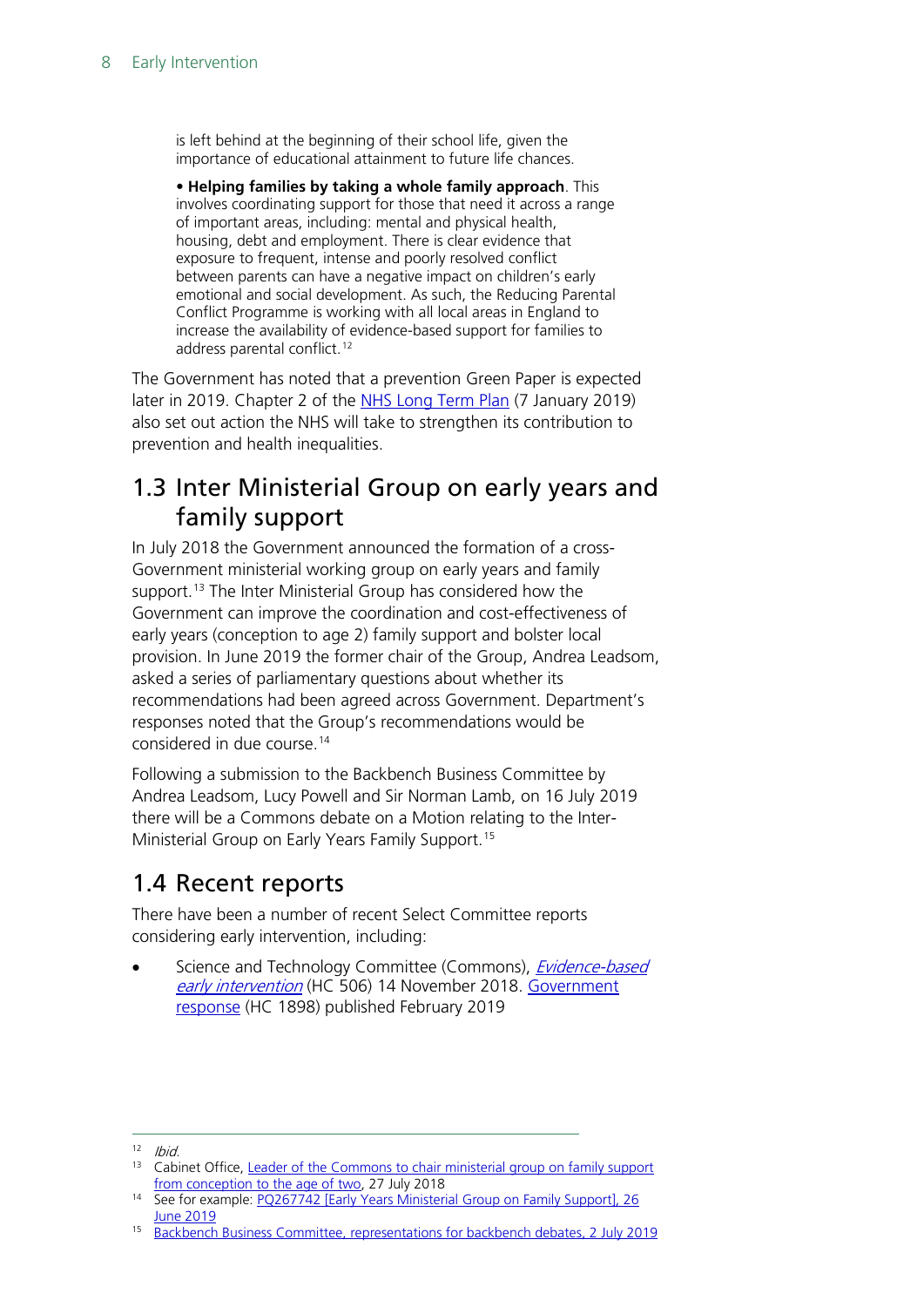Health and Social Care Committee, [First 1000 days of life](https://publications.parliament.uk/pa/cm201719/cmselect/cmhealth/1496/1496.pdf) (HC 1496), 26 February 2019. [Government response](https://www.gov.uk/government/publications/government-response-to-the-first-1000-days-of-life-report) published 6 June 2019.

Key recommendations from the Health and Social Care and Science and Technology Committees reports are provided in sections 3.1 and 5 of this briefing.

The Science and Tech Committee expressed disappointment that the Government rejected their central recommendation for a new national strategy for early intervention addressing childhood adversity and trauma. The Committee believed such a strategy would have raised the awareness and ambition among local authorities with regards to adversity-focused early intervention, provided guidance and described best practice, and established a central team to support local authorities.<sup>[16](#page-8-0)</sup>

The Health and Social Care Committee also called on the Government to consider the needs of the most vulnerable families in all its policies across all departments:

Improving support for children, parents and families during this vulnerable period requires a long-term and coordinated response nationally and locally. The Government should lead by developing a long-term, cross-Government strategy for the first 1000 days of life, setting demanding goals to reduce adverse childhood experiences, improve school readiness and reduce infant mortality and child poverty. The Minister for the Cabinet Office should be given responsibility to lead the strategy's development and implementation across Government, with the support of a small centralised delivery team.

High-quality local services for children, parents and families should be founded on the following six principles:

- "proportionate universalism", so services are available to all but targeted in proportion to the level of need,
- prevention and early intervention,
- community partnerships,
- a focus on meeting the needs of marginalised groups,
- greater integration and better multi-agency working; and
- evidence-based provision. $17$

The Early Intervention Foundation's report, Realising the potential of [early intervention](https://www.eif.org.uk/report/realising-the-potential-of-early-intervention), published in October 2018, also included a number of recommendations for local and national government:

• **National Action 1:** Establish a new long-term investment fund to test the impact of a whole-system approach to early intervention in a small number of places

<span id="page-8-0"></span><sup>&</sup>lt;sup>16</sup> Science and Technology Committee (Commons), Evidence-based early years intervention: Government's Response to the Committee's Eleventh Report of Session [2017–19](https://publications.parliament.uk/pa/cm201719/cmselect/cmsctech/1898/1898.pdf) (HC 1898, February 2019)

<span id="page-8-1"></span><sup>&</sup>lt;sup>17</sup> Health and Social Care Committee, *[First 1000 days of life](https://publications.parliament.uk/pa/cm201719/cmselect/cmhealth/1496/1496.pdf)* (HC 1496), 26 February 2019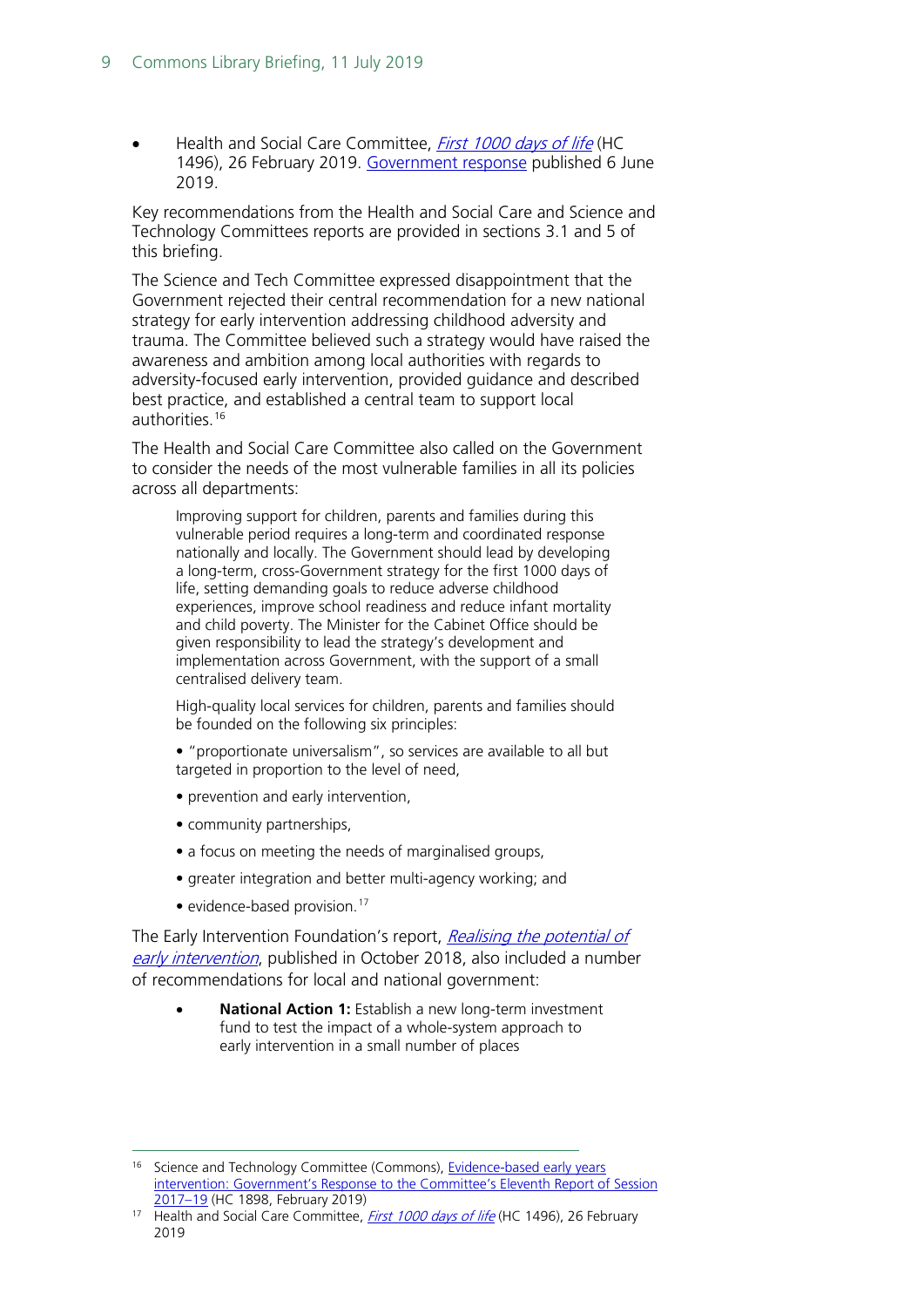- **National Action 2:** Establish a new What Works Acceleration Fund to support a wider set of places across England to deliver effective early intervention
- **National Action 3:** Create an independent expert panel to advise government on a long-term early intervention research strategy to fill significant gaps in our current knowledge
- **National Action 4:** Set up a new cross-government taskforce on early intervention to coordinate the work of relevant Whitehall departments and to oversee the delivery of these commitments
- **Local Action 1:** Agree a clear vision that is founded on the benefits of effective early intervention to local communities and the local economy
- **Local Action 2:** Foster a culture of evidence-based decision-making and practice

#### **Box 1: Adverse Childhood Experiences (ACEs)**

There is no universally agreed definition of what constitutes an adverse childhood experience (ACE) but the [WAVE](https://www.wavetrust.org/what-are-adverse-childhood-experiences) Trust explains that the term is used to describe traumatic experiences before age 18 that can lead to negative, lifelong emotional and physical outcomes. They note that the term ACEs derives from a study carried out in the 1990s in California. The 10 ACEs they measured were:

- Physical abuse
- Emotional abuse
- Sexual abuse
- Physical neglect
- Emotional neglect
- Divorce/parental separation
- Household mental illness
- Household domestic violence
- Household substance misuse
- Incarceration of a household member

Subsequent ACE studies have added other traumatic experiences to this list and there are numerous published sources, including:

- UCL Institute of Health Equity, 'The impact of adverse experiences in the home on the health of [children and young people, and inequalities in prevalence and effects' \(2016\).](http://www.instituteofhealthequity.org/resources-reports/the-impact-of-adverse-experiences-in-the-home-on-children-and-young-people/impact-of-adverse-experiences-in-the-home.pdf)
- [The Journal of Public Health, 'Adverse childhood experiences: retrospective study to determine](https://academic.oup.com/jpubhealth/article/36/1/81/1571104?searchresult=1)  [their impact on adult health behaviours and health outcomes in a UK population'.](https://academic.oup.com/jpubhealth/article/36/1/81/1571104?searchresult=1)

The Commons Science and Technology Report looked in detail at the evidence base for the impact of ACEs, and the use of this framework in early intervention policy, in its report Evidence-based early [intervention](https://publications.parliament.uk/pa/cm201719/cmselect/cmsctech/506/506.pdf) (HC 506, 14 November 2018).

There is also an [All Party Parliamentary Group for Prevention of Adverse Childhood Experiences](https://www.wavetrust.org/all-party-parliamentary-group-for-prevention-of-adverse-childhood-experiences) (ACEs).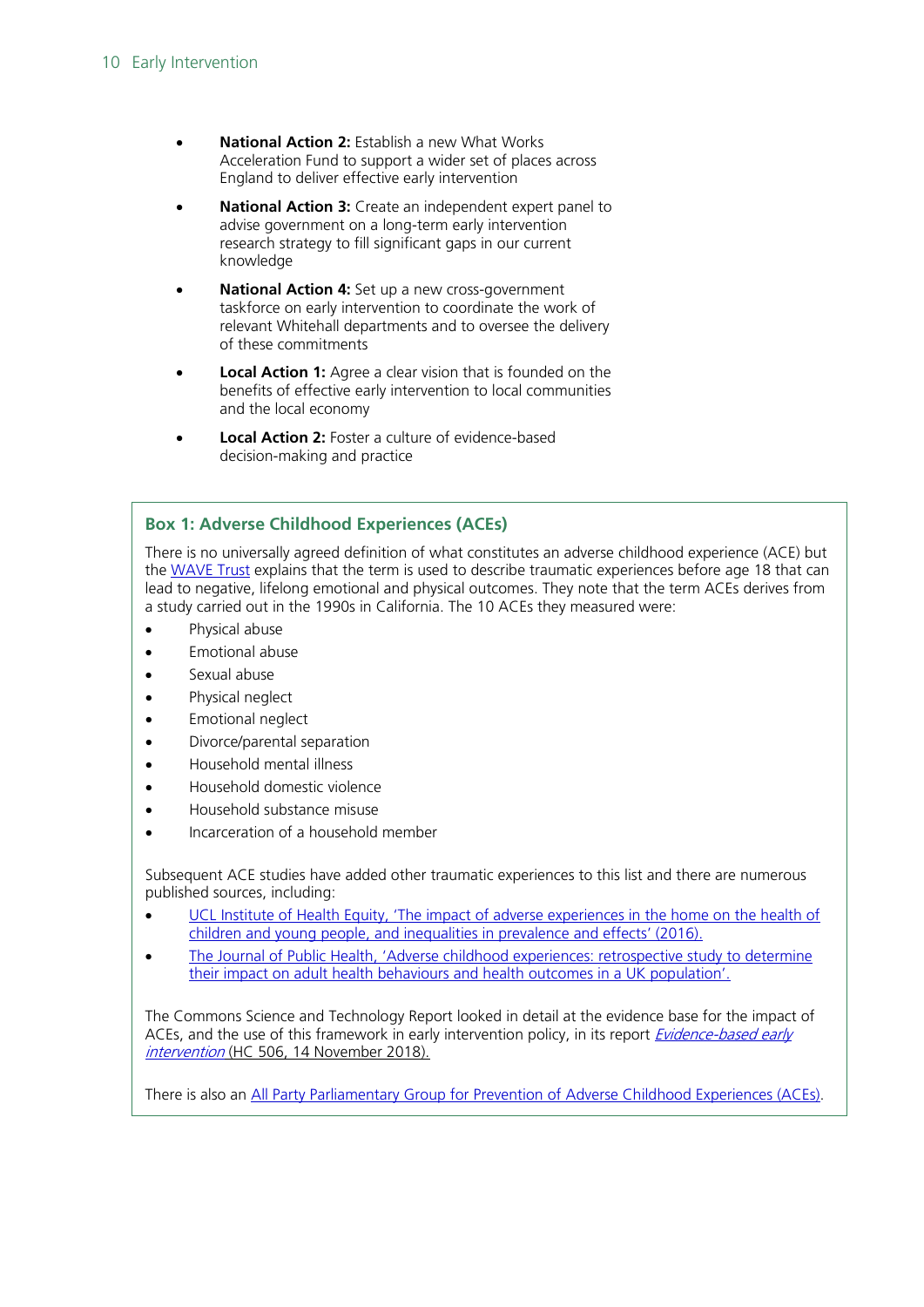## <span id="page-10-0"></span>1.5 Historic policy background

Although the policy lexicon of early intervention is relatively recent, public policy concerned with the wellbeing of very young children and their parents has much deeper historical roots.

The nineteenth century saw the first trained health visitors, nurses who came to the homes of families with very young children to advise on infant health and wellbeing, as well as things like nutrition and household management.

This was largely in response to high rates of infant mortality in cramped and unsanitary households in many industrial towns and cities. Local public health boards first employed health visitors in 1862, although prior to this many were already working either at the behest of voluntary organisations or of philanthropic factory and mill owners.<sup>[18](#page-10-1)</sup>

The requirements of mothers and older siblings to work in mills and factories during the day, prompted some owners to provide nursery education in specific settings to those under five.<sup>[19](#page-10-2)</sup>

A philanthropic "maternity and child welfare movement" emerged towards the end of the nineteenth century which helped bring the issue to the attention of national policy makers. In 1891, it became illegal to employ women in factories for the first four weeks after birth, and 1911 saw the introduction of maternity benefit.<sup>[20](#page-10-3)</sup>

The creation and development of the welfare state in the first half of the twentieth century saw increased state involvement in many of these formerly voluntary programmes. In the 1920s, the Ministry of Health took over training of health visitors, and made the service a universal one to be provided by local authorities. [21](#page-10-4)

After 1905, children under five who attended schools were required to do so in separate facilities to older children, in recognition of their different needs. The *Education Act 1918* gave powers to local authorities to set up nursery schools attending to children's "health, nourishment and physical welfare."<sup>22</sup>

Nursery education became a significant political topic again in the 1960s, with the 1967 Plowden report calling for universal nursery education to aid children's social development, in response to broader changes in society:

But there are aspects of modern life in cities which disturb us. The child who lives with his parents in a tall block of flats is likely to be housebound as the child in a bungalow or small house is not. The 'extended family' with cousins and aunts and grandparents close at hand provides, where it still exists, a natural bridge between

<span id="page-10-1"></span><sup>&</sup>lt;sup>18</sup> ['The history of health visiting'](http://www.nursinginpractice.com/article/history-health-visiting), Nursing in Practice, September/October 2012

<span id="page-10-2"></span><sup>&</sup>lt;sup>19</sup> Young-Ihm Kwon, ['Changing Curriculum for Early Childhood Education in England',](http://ecrp.uiuc.edu/v4n2/kwon.html) Early Childhood Research and Practice, Vol 4 No2, Autumn 2002

<span id="page-10-3"></span><sup>&</sup>lt;sup>20</sup> Trevor Buck, *The Social Fund: Law and Practice*,  $4<sup>th</sup>$  edition, 2009, p296

<span id="page-10-4"></span><sup>&</sup>lt;sup>21</sup> Responsibility for the employment of health visitors moved to the NHS in 1974 before returning to local authority control in 2015.

<span id="page-10-5"></span><sup>&</sup>lt;sup>22</sup> Section 19, *[Education Act 1918](http://www.legislation.gov.uk/ukpga/1918/39/pdfs/ukpga_19180039_en.pdf)*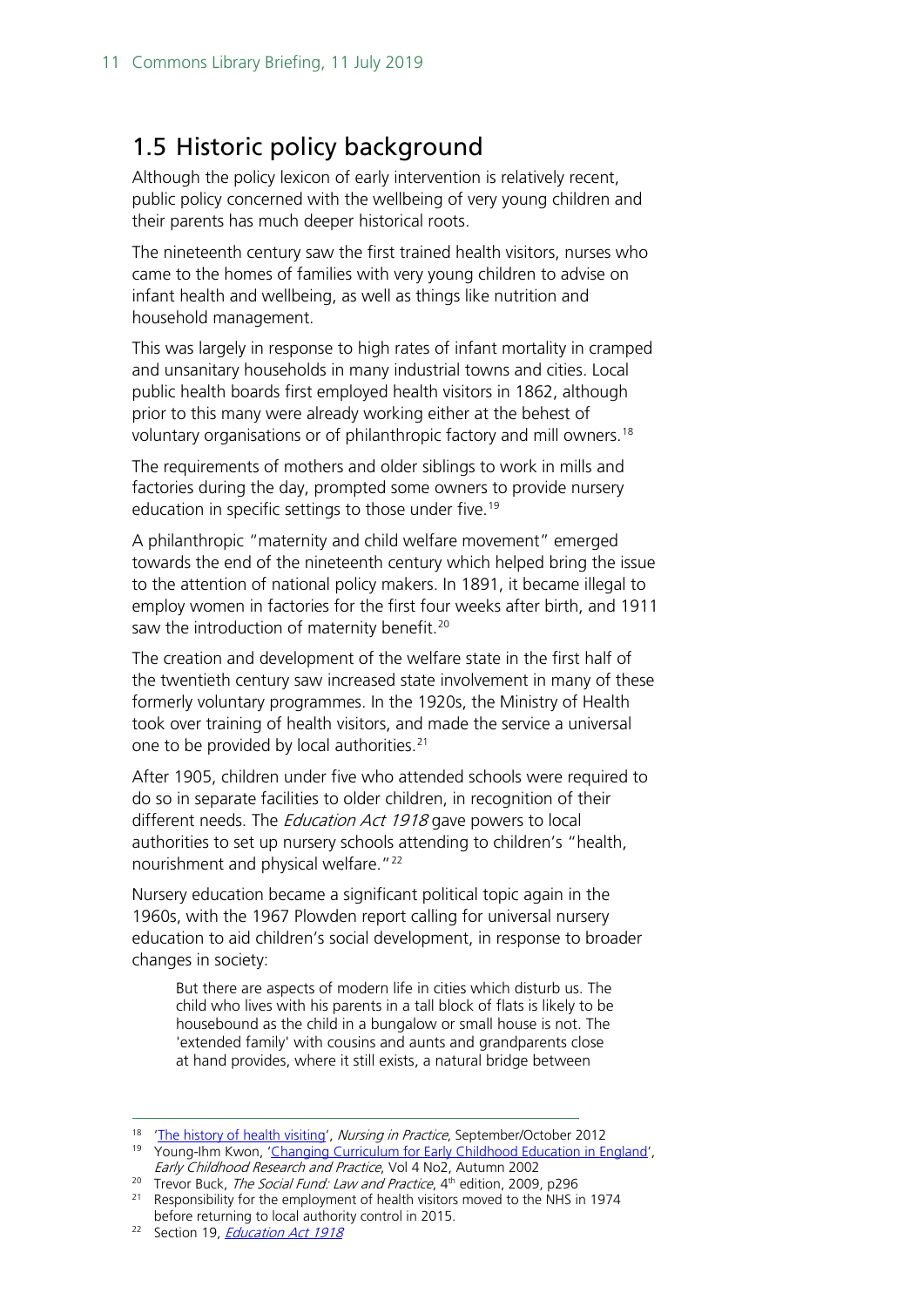the intimacy of life at home and life with strangers in the wider world of school. But there are fewer extended families because more men change jobs and move to new districts.

Mothers have less relief from their young children, lose the social contacts they have been used to, and may become less good mothers in consequence. And, of course, increasing numbers of married women are at work. The consequence of this is the new occupation of registered or unregistered child minders. Many professional families, too, rely on 'au pair' girls or other help to look after their young children during part of the day. Child minders and au pair girls are rarely trained to look after the young child. Their growing number points to the need for the transitional world of the nursery school or class with its trained staff to do for today's children what modern family life often cannot do.<sup>[23](#page-11-0)</sup>

Whilst the programmes above provided some early intervention support to parents and children, their scope was often limited and varied significantly across different locations. As a result, some voluntary organisations began to set up children's centres, bringing together a range of services for pre-school age children.

Professor Peter Moss, in his 2013 evidence to the Education Select Committee's inquiry into the foundation years, set out the rationale for these centres:

The Children's Centre movement in the 1970s, which I was part of as a young researcher at the newly established Thomas Coram Research Unit, was a response to the major inadequacies of early childhood services: a split system (childcare/education/welfare) and services that were fragmented, incoherent, divisive and insufficient. The aim of the movement was to develop a new type of service to replace this dysfunctional patchwork of provision. Writing in 1976, Jack Tizard (founder of TCRU), Jane Perry and myself set out the ambition:

For a society which provides free education (and) a free public health service, a free pre-school service is a logical corollary...the basic form of [this] service should be through multi-purpose children's centres offering part and full-time care with medical and other services, to a very local catchment area, but there is much room for experimentation (Tizard et al., 1976, pp.214, 220).<sup>[24](#page-11-1)</sup>

The approach of these centres had a significant impact on the development of the Sure Start programme in the 1990s. The centres also championed the idea of better joining up of early intervention services, which is central to much of the public policy debate on the topic today.

<span id="page-11-0"></span><sup>&</sup>lt;sup>23</sup> Central Advisory Council for Education (England), Children and their Primary Schools, 1967, para 299

<span id="page-11-1"></span><sup>&</sup>lt;sup>24</sup> Education Committee, *[Foundation Years: Sure Start Children's Centres](http://www.publications.parliament.uk/pa/cm201314/cmselect/cmeduc/364/364ii.pdf)*, 11 December 2013, HC 364-II 2013-14, Ev 174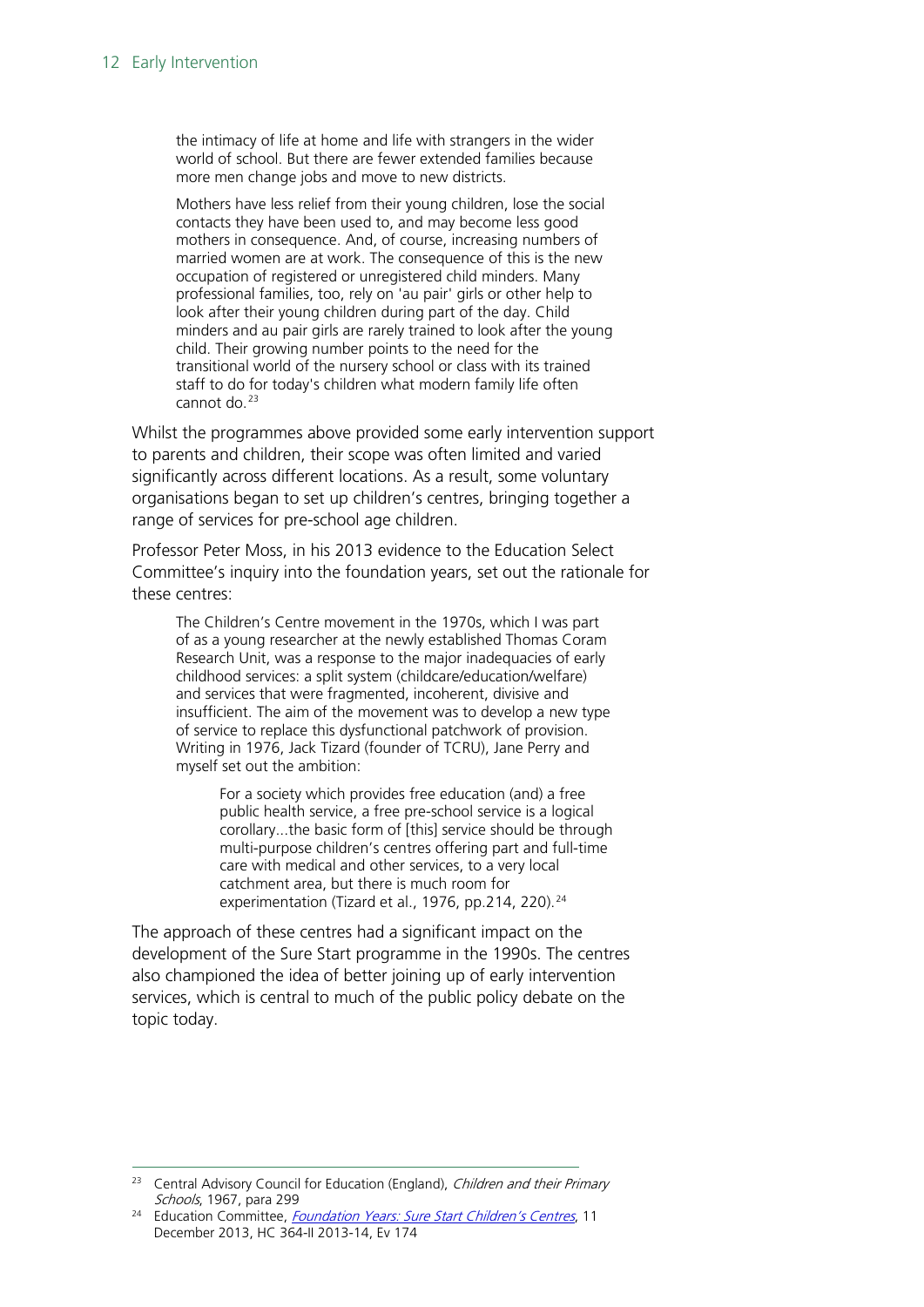## <span id="page-12-0"></span>2. Rationale

### <span id="page-12-1"></span>2.1 Health and wellbeing

What happens in the early years of a child's life, particularly the period between conception and age two, can affect future health and wellbeing; it is widely recognised as a crucial period for physical, cognitive and emotional development.

The 2010 Marmot Review highlighted the importance of the early years to outcomes in later life, stating that "giving every child the best start in life is crucial to reducing health inequalities across the life course."[25](#page-12-2)

The Chief Medical Officers 2012 Annual report, Our Children Deserve [Better: Prevention Pays](https://assets.publishing.service.gov.uk/government/uploads/system/uploads/attachment_data/file/255237/2901304_CMO_complete_low_res_accessible.pdf) provides further information on fetal and early childhood development and the importance of early intervention (bold retained from original):

The evidence base clearly identifies that **events that occur in early life (indeed in fetal life) affect health and wellbeing in later life**. Whether this is through changes in genetic expression, how the brain is formed or emotional development, we increasingly understand that what happens in these years lays down the building blocks for the future. **This is particularly the case at times of rapid brain growth in the early years (i.e. from birth to 2 years) and adolescence. Increasing investment in research in recent years is helping to explain the complicated links between psychology, sociology and biology**. This understanding underpins the concept of the life course, that each stage of life affects the next. Therefore, to try to impact on the diseases of adult life that make up the greatest burden of disease, **it makes sense to intervene early**. [26](#page-12-3)

Public health interventions in the antenatal period and in the early years of a child's life, such as immunisation, maternal care, and parenting support, can all play a role in improving lifelong health. Examples include, screening and health advice in the antenatal period to ensure the best health for mother and baby, supporting breastfeeding for both short and long term health benefits, and encouraging healthy behaviours with regards to diet and activity in the early years.

Much of the work on early intervention is focussed on the important stages of neurological development in the period from conception to the age of two. At this time, the brain is developing rapidly, with more than one million new neural connections formed every second.<sup>[27](#page-12-4)</sup> Early parent-child interactions are important for this development, and can

<span id="page-12-2"></span><sup>&</sup>lt;sup>25</sup> Professor Sir Michael Marmot, *[Fair Society, Healthy Lives. The Marmot Review](http://www.instituteofhealthequity.org/resources-reports/fair-society-healthy-lives-the-marmot-review)*, February 2010

<span id="page-12-3"></span><sup>&</sup>lt;sup>26</sup> Annual Report of the Chief Medical Officer 2012, Our Children Deserve Better: [Prevention Pays,](https://assets.publishing.service.gov.uk/government/uploads/system/uploads/attachment_data/file/255237/2901304_CMO_complete_low_res_accessible.pdf) October 2013

<span id="page-12-4"></span><sup>&</sup>lt;sup>27</sup> Harvard University, Center on the Developing child, *The Science of Early Childhood* [Development \(InBrief\)](http://developingchild.harvard.edu/resources/inbrief-science-of-ecd/), 2007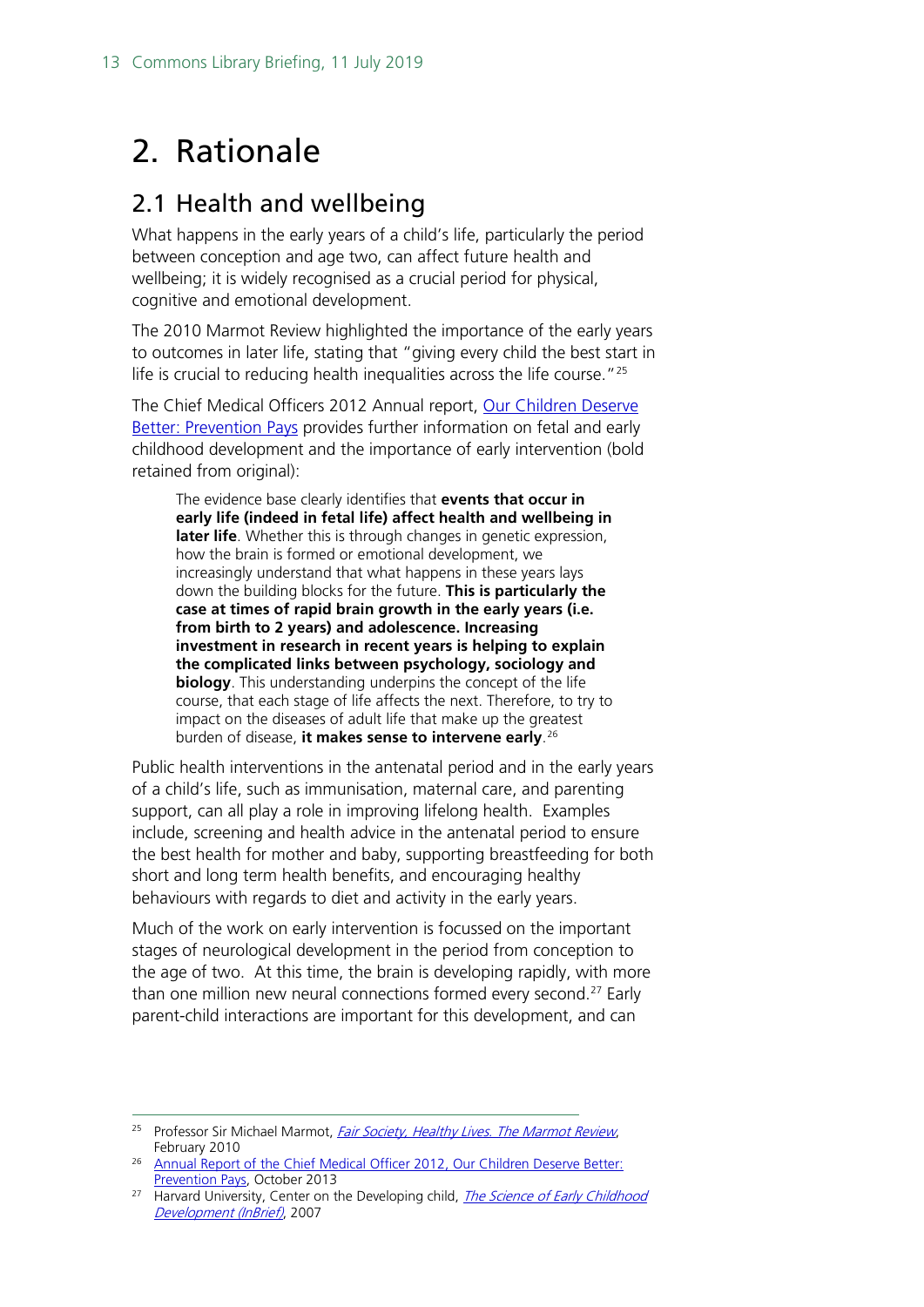have an impact on future mental and emotional health and wider wellbeing.[28](#page-13-1)

## <span id="page-13-0"></span>2.2 Societal impact

A key argument in favour of early intervention is that social problems can be more effectively addressed if dealt with early in a child's life. It is argued that later, reactive interventions are markedly less effective at combatting social issues, ranging from unemployment, to crime and substance misuse.

Graham Allen's first early intervention report, *[The Next Steps](https://www.gov.uk/government/uploads/system/uploads/attachment_data/file/284086/early-intervention-next-steps2.pdf)*, arqued that:

The central problem for all developed countries, especially ours, is that intervention happens too late, when health, social and behavioural problems have become deeply entrenched in children's and young people's lives. Delayed intervention increases the cost of providing a remedy for these problems and reduces the likelihood of actually achieving one. More often than not, delayed intervention results only in expensive palliative measures that fail to address problems at their source.<sup>[29](#page-13-2)</sup>

The palliative argument, that once problems are entrenched in later life they can only be managed rather than fully addressed, is a key social rationale behind early intervention policy.

Problems that begin in the crucial early stages of development can be caused by direct neglect or mistreatment of the child, or by more indirect household factors, such as poverty, or parental actions (such as domestic violence). For example, a 2006 Unicef study, Behind Closed [Doors](http://www.unicef.org/media/files/BehindClosedDoors.pdf), found that exposure to domestic violence in the early years can hinder development.<sup>[30](#page-13-3)</sup>

Effective early intervention is argued to break inter-generational cycles of social problems. This is not only because the early years are a key stage for physical and social development, but also because parents can often be more receptive to state or third sector intervention when their children are very young, compared to when their children are older. $31$ 

Frank Field's report, *[The Foundation Years](http://webarchive.nationalarchives.gov.uk/20110120090128/http:/povertyreview.independent.gov.uk/media/20254/poverty-report.pdf)*, noted that, for example in education, disadvantage that is manifest at age five can have a strong correlation to disadvantage at age 18:

An analysis of the 1970 cohort study, for example, shows that only 18% of children who were in the bottom 25% in early development scores at age five achieved an A Level or higher, compared to nearly 60% who were in the top 25%

 $[...]$ 

<span id="page-13-1"></span><sup>&</sup>lt;sup>28</sup> Department of Health, [Our Health and Wellbeing Today](https://www.gov.uk/government/uploads/system/uploads/attachment_data/file/215911/dh_122238.pdf), November 2010

<span id="page-13-2"></span><sup>&</sup>lt;sup>29</sup> Graham Allen MP, *[Early Intervention: The Next Steps](https://www.gov.uk/government/uploads/system/uploads/attachment_data/file/284086/early-intervention-next-steps2.pdf)*, January 2011

<span id="page-13-3"></span><sup>&</sup>lt;sup>30</sup> Unicef, *[Behind Closed Doors: The Impact of Domestic Violence on Children](http://www.unicef.org/media/files/BehindClosedDoors.pdf)*, 2006

<span id="page-13-4"></span><sup>&</sup>lt;sup>31</sup> Department for Children, Schools and Families, *[Early Intervention](http://webarchive.nationalarchives.gov.uk/20130401151715/http:/www.education.gov.uk/publications/eOrderingDownload/DCSF-00349-2010.pdf)*, 2010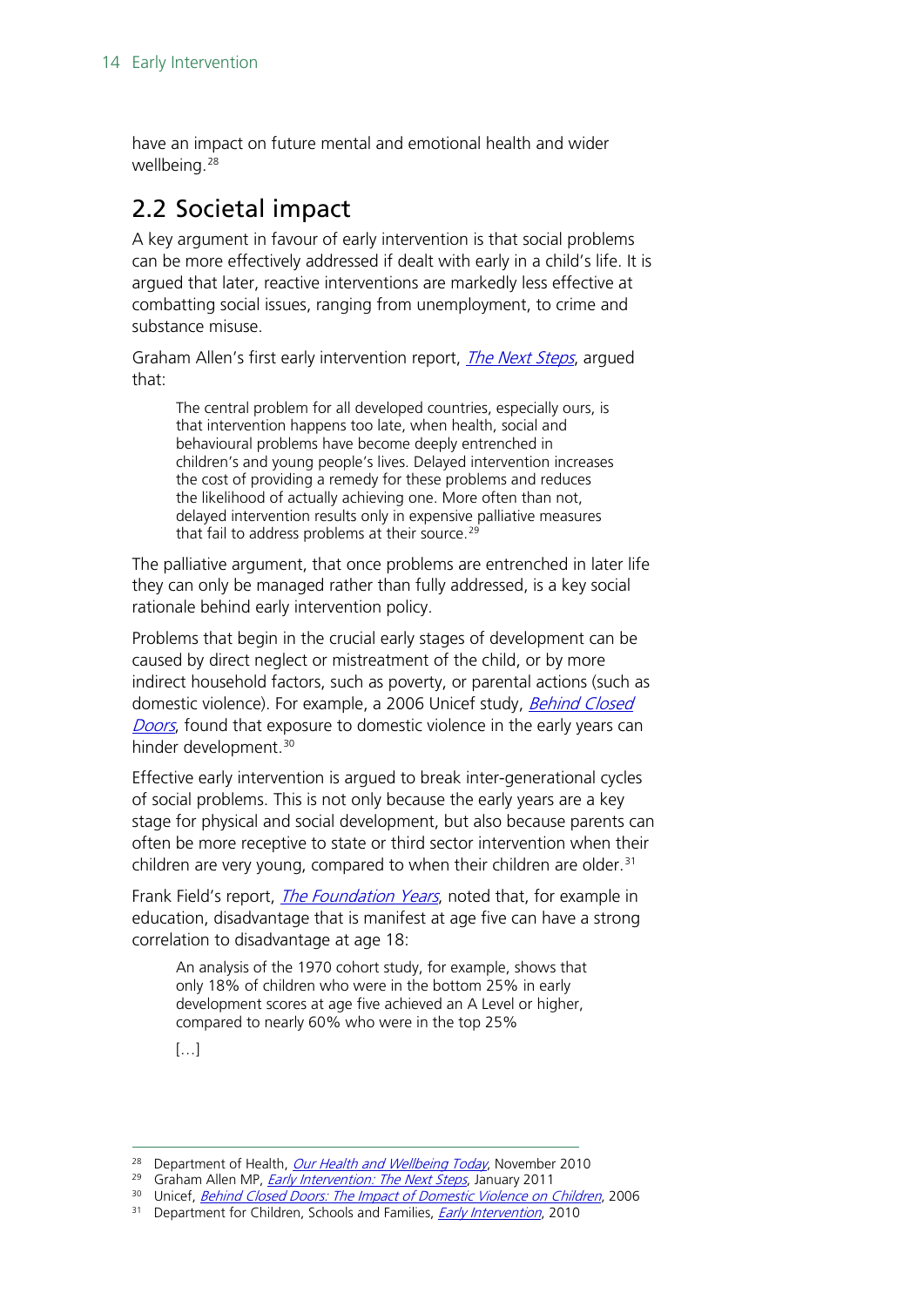This shows that children who perform badly at the start of school tend to perform badly throughout and that a good start in life is hugely important to later educational attainment.<sup>[32](#page-14-1)</sup>

He argued that although disadvantage in the early years did not guarantee disadvantage in adulthood, it could have a significant impact:

By the age of three, a baby's brain is 80% formed and his or her experiences before then shape the way the brain has grown and developed. That is not to say, of course, it is all over by then, but ability profiles at that age are highly predictive of profiles at school age. $33$ 

The idea that early development and disadvantage can have a significant impact on children's later lives is a key rationale behind early intervention policy.

### <span id="page-14-0"></span>2.3 Economic impact

In addition to the social rationale for intervention, advocates of early intervention policies and programmes often cite the economic advantages in terms of reduced public spending on health and social problems, and increased economic productivity. Public Health England also state that "Evidence shows that prevention and early intervention represent good value for money. Well-chosen interventions implemented at scale, help avoid poor health, reduce the growth in demand on public services, and support economic growth.<sup>"[34](#page-14-3)</sup>

The economic case was clearly set out in Graham Allen's second early intervention report, *[Smart Investment, Massive Savings](https://www.gov.uk/government/uploads/system/uploads/attachment_data/file/61012/earlyintervention-smartinvestment.pdf)* (2011) (original emphasis):

It proved hard to finance Early Intervention in our country even when public resources were abundant. Now that they are severely restrained, the task may seem impossible. However, Early Intervention turns this conventional wisdom on its head by reaping massive savings in public expenditure for the smallest of investments in better outcomes, and by avoiding expensive provision when things go wrong. By building out the immense costs of failure, it is in fact the best sustainable structural **deficit reduction programme** available. [35](#page-14-4)

There is some research into the optimal timing of interventions, with a study by Doyle et al (2007) reporting that with equal levels of investment, the rate of return in terms of human capital is highest from the first trimester of pregnancy, decreasing at each subsequent stage of life.<sup>[36](#page-14-5)</sup>

<span id="page-14-1"></span><sup>&</sup>lt;sup>32</sup> Frank Field MP, *The Foundation Years: Preventing poor children becoming poor* [adults](http://webarchive.nationalarchives.gov.uk/20110120090128/http:/povertyreview.independent.gov.uk/media/20254/poverty-report.pdf), December 2010, p38

<span id="page-14-2"></span> $33$  *Ibid.*, p5

<span id="page-14-3"></span><sup>34</sup> [Public Health England Business Plan for 2018-19](https://assets.publishing.service.gov.uk/government/uploads/system/uploads/attachment_data/file/696145/PHE_Business_plan_2018.pdf)

<span id="page-14-4"></span><sup>&</sup>lt;sup>35</sup> Graham Allen MP, *[Early Intervention: Smart Investment, Massive Savings](https://www.gov.uk/government/uploads/system/uploads/attachment_data/file/61012/earlyintervention-smartinvestment.pdf)*, July 2011

<span id="page-14-5"></span> $36$  Doyle et al, ['Early childhood Intervention: rationale, timing and efficacy'](http://www.ucd.ie/geary/static/publications/workingpapers/GearyWp200705.pdf), UCD Discussion Series, WP/5/2007, January 2007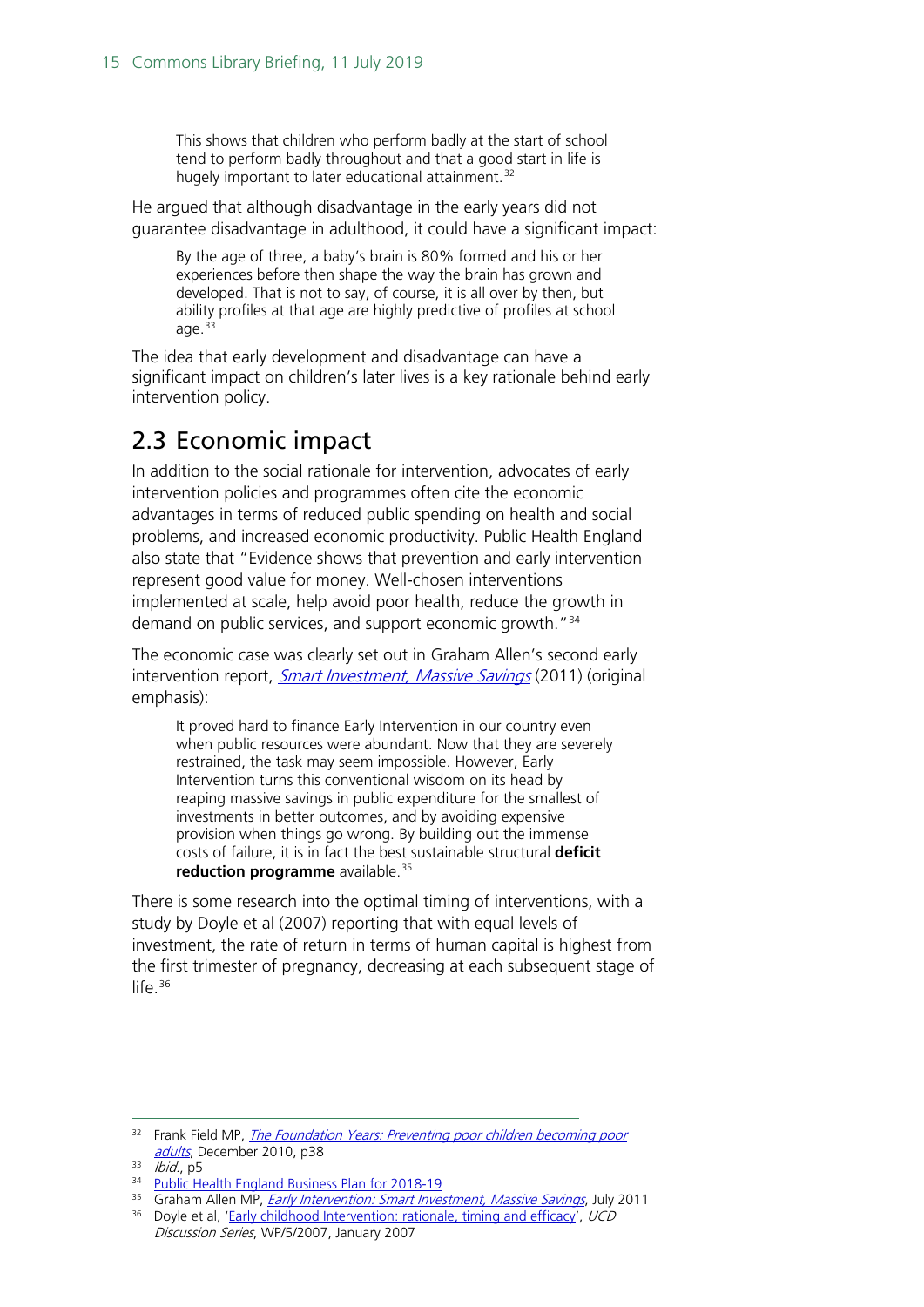

Rates of return to human capital investment setting investment to be equal across all ages

The exact economic benefit of early intervention policy are, however, difficult to accurately assess; quoted figures vary significantly, based on the different methodologies used.

For example, the Commons Science and Technology Committee report [Evidence-based early intervention](https://publications.parliament.uk/pa/cm201719/cmselect/cmsctech/506/506.pdf) (November 2018) referred to the potential for effective early intervention to save the Government money, with the cost of 'late intervention' estimated to be at least £16.6 billion each year in England and Wales.<sup>[37](#page-15-0)</sup> In 2015, the First 1001 Days APPG, using methodologies from Australian and American studies, estimated that the cost of non-intervention in child maltreatment cases costs the UK economy £15 billion per year.<sup>[38](#page-15-1)</sup>

A 2009 study by the New Economics Foundation, *[Backing the Future](http://b.3cdn.net/nefoundation/e15acdab95a4f18989_j8m6vrt0j.pdf)*, proposed a programme of early intervention that it argued could deliver cumulative savings of between £486 billion and £880 billion over 20 years.<sup>39</sup>

It is worth noting that these figures are often based on the assumption that a programme will be 100% effective. The figures are arguably more useful when viewed as an indicator of the scale of potential savings, rather than projections of expected returns.

A good overview of the rationale for early intervention can be found in the Early Intervention Foundation's report, Realising the potential of [early intervention](https://www.eif.org.uk/report/realising-the-potential-of-early-intervention), published in October 2018.

<span id="page-15-0"></span><sup>&</sup>lt;sup>37</sup> Science and Technology Committee (Commons), *[Evidence-based early intervention](https://publications.parliament.uk/pa/cm201719/cmselect/cmsctech/506/506.pdf)* (HC 506) 14 November 2018. The Early Intervention Foundation has estimated the costs of late intervention to be £17 billion a year across England and Wales (in 2016/17 prices – see EIF, [Realising the potential of early intervention,](https://www.eif.org.uk/report/realising-the-potential-of-early-intervention) October 2018)

<span id="page-15-1"></span><sup>&</sup>lt;sup>38</sup> First 1001 Days APPG, *[Building Great Britons](https://plct.files.wordpress.com/2012/11/building-great-britons-report-conception-to-age-2-feb-2015.pdf)*, February 2015

<span id="page-15-2"></span><sup>&</sup>lt;sup>39</sup> New Economics Foundation and Action for Children, *Backing the Future: why* [investing in children is good for all of us](http://b.3cdn.net/nefoundation/e15acdab95a4f18989_j8m6vrt0j.pdf), September 2009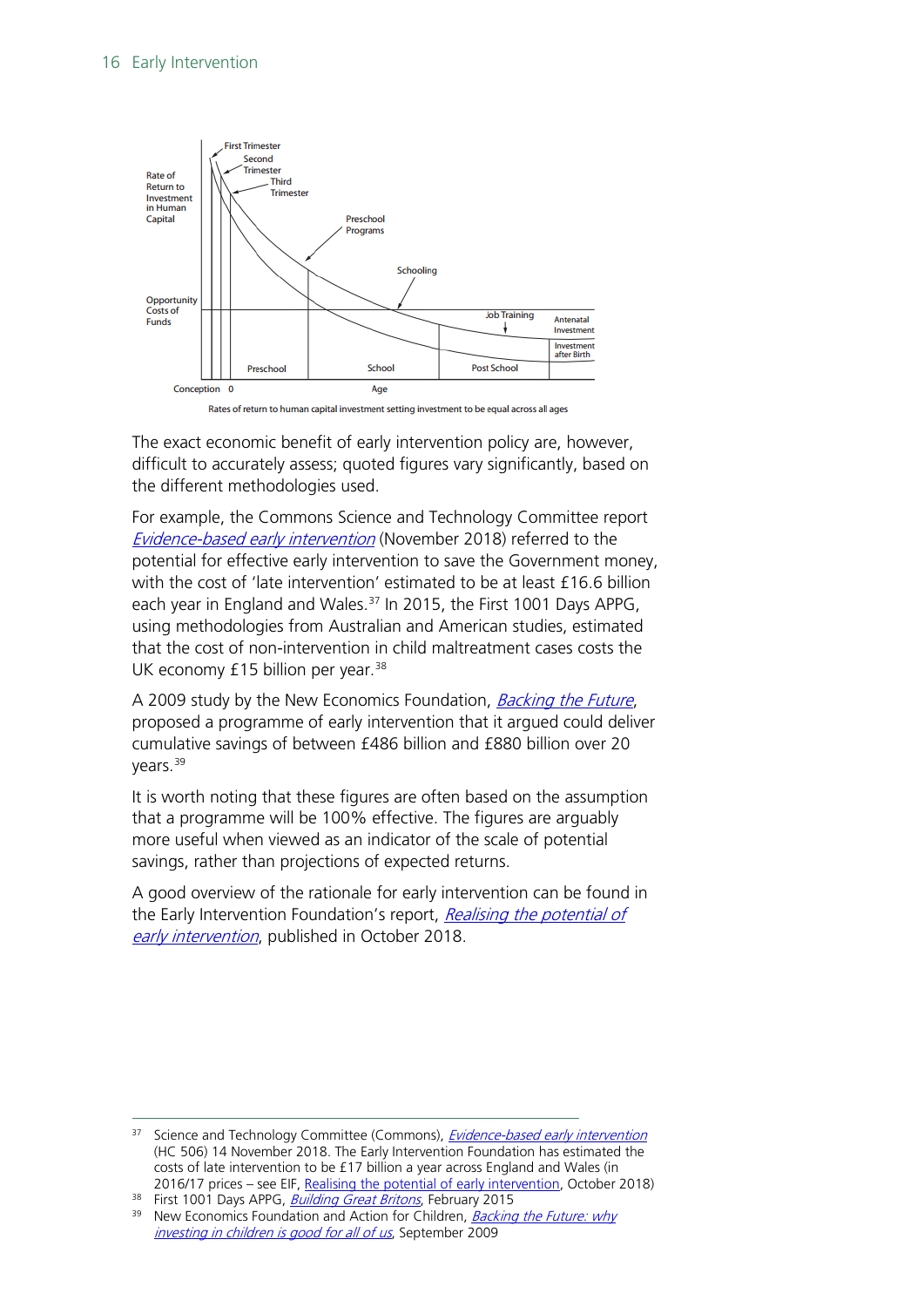## <span id="page-16-0"></span>3. UK Government Policies

Evidence that influences on brain development in the early years of life impact on outcomes in later life is widely cited by health and social care professionals, think tanks, and commentators, and there is widespread support for early intervention approaches. As set out in section 1.2, Labour, Coalition and Conservative Governments have also advocated a range of policies in this area, which have seen increased scrutiny from Select Committees.

More recent Government policy has highlighted its role in supporting local government and other partners, noting that early intervention policies should be commissioned locally to best meet local needs. The Government set out this position in its response to the Health and Social Care Select Committee's report on early intervention in June 2019:

11.Early family support is a serious and complex matter and the Government's approach reflects this. The approach is based on several principles: that early, rather than late, intervention is key; that central government's role is to support, facilitate and work with local government and other partners to tackle these issues together; that solutions should be focused on outcomes and underpinned by evidence, and that successful strategies should be identified and shared widely within the sector

In 2013 local government became responsible for funding and commissioning a number of preventive health services, including smoking cessation, drug and alcohol services, and sexual health. In 2015 it also took responsibility for early years support for children such as school nursing and health visitors. These services are funded by central government from the public health grant, and funding and availability of these services over the next five years will be decided in the next Spending Review. Chapter 2 of the *[NHS Long Term Plan](https://www.longtermplan.nhs.uk/)* (January 2019) noted that the Government and the NHS will consider whether there is a stronger role for the NHS in commissioning health visitor services and other public health services. On 6 June 2019 the Department of Health and Social Care announced that a Government review had confirmed local authorities will continue to commission public health services, and that the forthcoming prevention Green Paper will consider closer working between local government and the NHS.<sup>[40](#page-16-1)</sup>

Although not an exhaustive list, the following section provides information on current Government early intervention policies and recent policy developments, related to health, educational development, social development and social security benefits.

<span id="page-16-1"></span><sup>40</sup> Gov.uk, Government review confirms local authorities will continue to commission [public health services,](https://www.gov.uk/government/news/government-review-confirms-local-authorities-will-continue-to-commission-public-health-services) 7 June 2019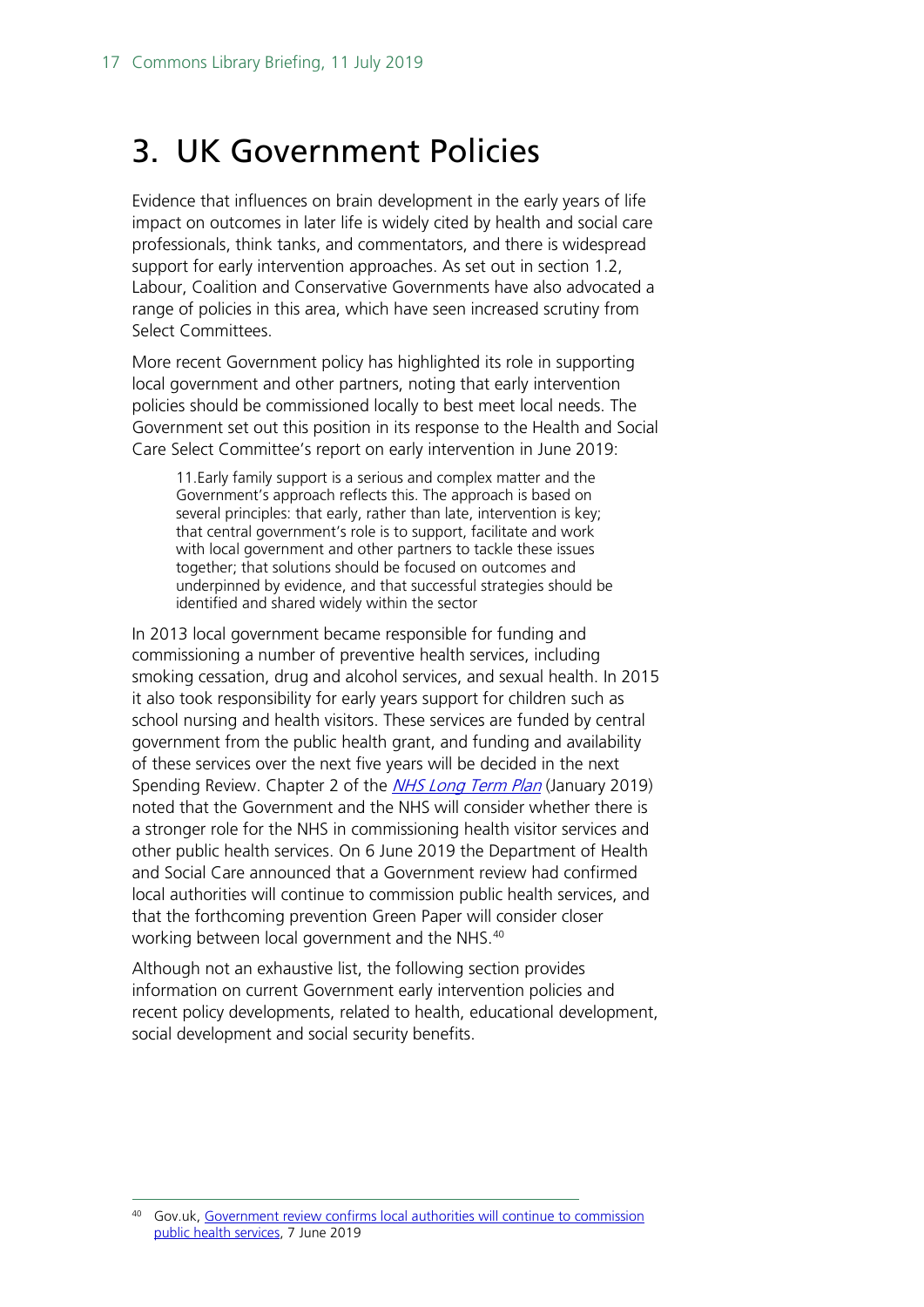## <span id="page-17-0"></span>3.1 Health

### <span id="page-17-1"></span>Healthy Child Programme

The Healthy Child Programme (HCP) is a universal NHS programme for the health and wellbeing of children and young people aged 0-19 years. It aims to help parents develop a bond with their child, protect them from disease through screening and immunisation, and identify problems in children's development that may relate to neglect or other causes. The programme also focuses on identifying children at risk of problems later in life and parents with mental health or other problems that may need further assistance. The [NHS website](http://www.nhs.uk/Planners/birthtofive/Pages/Yourchildsreviewschedule.aspx) sets out the minimum schedule of assessments that should be carried out between birth and five years of age.

HCP is a 'progressive universal service', that is, a universal service that is offered to all families, with additional services for those with specific needs and risks.

From October 2015, local authorities have taken over full responsibility from NHS England for commissioning public health services for children up to the age of five. Since then, local authorities have been required to carry out five mandated child development reviews, providing a national, standardised format to ensure universal coverage and ongoing improvements in public health.

The five mandated reviews are:

- 1 the antenatal health promoting visit;
- 2 the new baby review;
- 3 the six to eight week assessment (the health visitor or Family Nurse led check);
- 4 the one year assessment; and
- 5 the two to two-and-a-half year review. $41$

The mandated reviews are based on evidence showing that these are the key times to ensure parents are supported to give their baby the best start in life, and to identify early those families who need extra help. To ensure the programme remains up to date with the latest evidence, a review of the evidence base for HCP was undertaken by Public Health England (PHE) and published in March 2015.<sup>[42](#page-17-3)</sup>

A 2016 PHE review found that mandating local authorities to offer universal health visiting reviews has helped increase the eligible population reached by this service during 2015-16, and that there was

<span id="page-17-2"></span><sup>&</sup>lt;sup>41</sup> Department of Health, Universal Health Visitor Reviews: Advice for local authorities [in delivery of the mandated universal health visitor reviews from 1 October 2015](https://www.gov.uk/government/uploads/system/uploads/attachment_data/file/464880/Universal_health_visitor_reviews_toolkit.pdf), September 2015

<span id="page-17-3"></span><sup>&</sup>lt;sup>42</sup> PHE, *[Healthy child programme: rapid review to update evidence](https://www.gov.uk/government/publications/healthy-child-programme-rapid-review-to-update-evidence)*, March 2015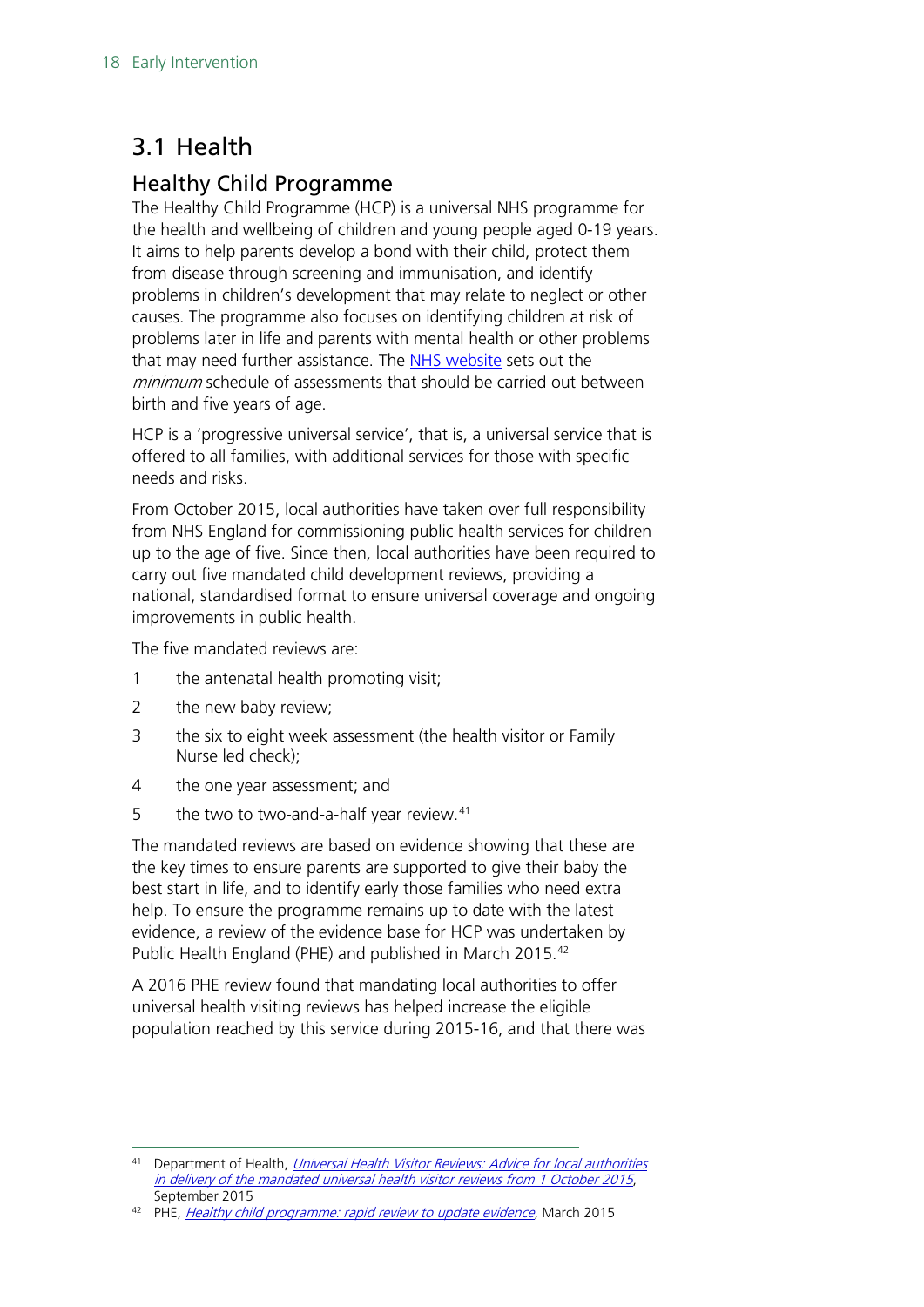widespread support for it to remain in place. $43$  New regulations, passed in March 2017, ensured that this duty remains with local authorities.<sup>[44](#page-18-1)</sup>

One of PHE's national priorities is to ensure that every child has the best start in life, so that they are ready to learn at age two and ready for school at five. The PHE Best Start in Life programme provides national leadership to support local areas to take a whole system approach to commission and provide evidence-based services and interventions which improve child health outcomes and reduce inequalities. In January 2016 PHE published quidance to support HCP commissioning, Best start [in life and beyond: Improving public health outcomes for children,](https://www.gov.uk/government/uploads/system/uploads/attachment_data/file/493617/Service_specification_0_to_19_CG1_19Jan2016.pdf)  [young people and families](https://www.gov.uk/government/uploads/system/uploads/attachment_data/file/493617/Service_specification_0_to_19_CG1_19Jan2016.pdf), this was revised in March 2018.

The Health and Social Care Committee<sup>[45](#page-18-2)</sup> and the Commons Science and Technology Committee<sup>[46](#page-18-3)</sup> started inquiries into early intervention policy in 2018. Both Committee's called on the Government to review the current provision of the Healthy Child Programme and set a date for achieving complete coverage in the number of children who receive all five mandated health visits. The Health and Social Care Committee also recommend that the Government set out proposals for increasing the number of routine visits.

Some of the Health and Social Care Committee's key recommendations, and the Government's responses, are set out below:

#### **Recommendation 7**

A revised Healthy Child Programme should be expanded to focus on the health of the whole family and examine how this affects the physical and mental health of the child, recognising that the physical health and mental health of a baby's parents, and the strengths of their relationships with each other and their child, are important influences on their child's health.

#### **Recommendation 8**

We recommend that the revised Healthy Child Programme should include the provision of pre-conception support for parents who are planning a pregnancy, or to parents who could have benefited from more support prior to a previous pregnancy. This should begin at school, where there should be focused attention on healthy relationships, pregnancies, including advice about smoking, alcohol, substance misuse and parenting.

#### **Recommendation 9**

We recommend that an additional mandated visit at 3 to 3.5 years should be included in the Healthy Child Programme, to ensure that potential problems that may inhibit the ability of children to be ready to start school are identified and addressed.

<sup>43</sup> PHE, [Review of mandation for the universal health visiting service](https://www.gov.uk/government/uploads/system/uploads/attachment_data/file/592893/Review_of_mandation_universal_health_visiting_service.pdf), October 2016

<span id="page-18-1"></span><span id="page-18-0"></span><sup>&</sup>lt;sup>44</sup> The Local Authorities Public Health Functions and Entry to Premises by Local [Healthwatch Representatives\) \(Amendement\) Regulations 2017](http://www.legislation.gov.uk/uksi/2017/505/pdfs/uksi_20170505_en.pdf), SI 2017/505

<span id="page-18-2"></span><sup>&</sup>lt;sup>45</sup> Health and Social Care Committee, *[First 1000 days of life](https://publications.parliament.uk/pa/cm201719/cmselect/cmhealth/1496/1496.pdf)* (HC 1496), 26 February 2019

<span id="page-18-3"></span><sup>&</sup>lt;sup>46</sup> Science and Technology Committee (Commons), *[Evidence-based early intervention](https://publications.parliament.uk/pa/cm201719/cmselect/cmsctech/506/506.pdf)* (HC 506) 14 November 2018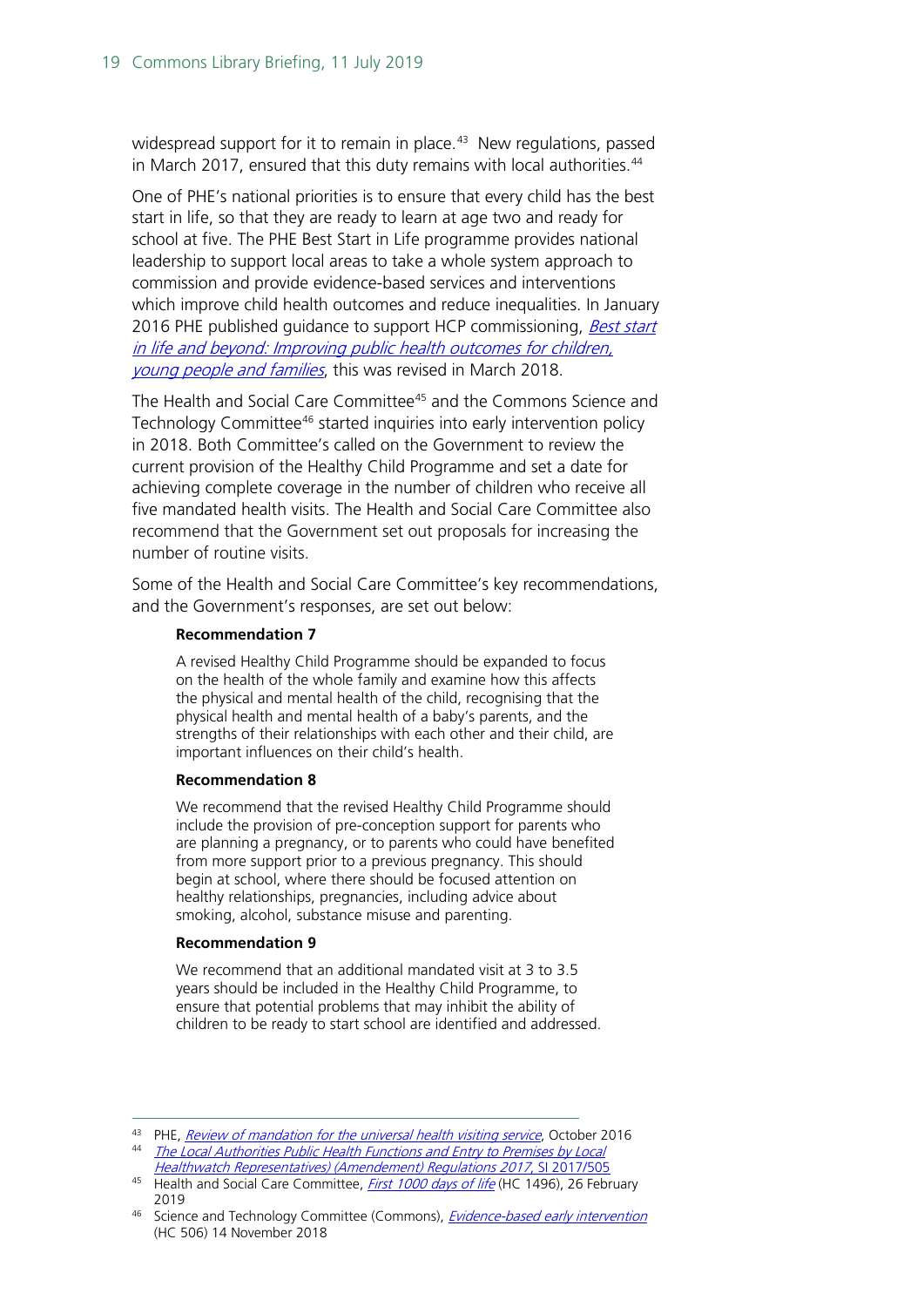#### **Recommendation 10**

We recommend that a revised Healthy Child Programme, with increased focus on continuity of care, should include the explicit objective that so far as possible a family will see the same midwife and the same health visitor, at each appointment or visit.

#### **Government response:**

 $\left(\ldots\right)$ 

The government has no plans to introduce an additional mandated contact for all children aged 3 to 3.5 years of age. Within the funding available, an increased focus on the universal mandated visits may lead to a reduced focus on those children and families that need additional support and help. Rather than additional mandated contacts for all, the government wants to secure a system that supports greater professional leadership so that local areas can best target resources to meet the needs of their local communities.

The Healthy Child Programme was introduced in 2009 and thus may not reflect the most up-to-date developments in evidence, commissioning and integrated delivery, national policy priorities or expectations from the public on accessing information through digital channels. We are therefore working with Public Health England (PHE) on modernisation for the Programme, with an initial focus on the first 1,000 days and early years, to improve a range of childhood outcomes including early development and school readiness. There is also an ambition to ensure a stronger link with pregnancy and preconceptual care, while the refresh of the Healthy Child Programme also provides an opportunity to link with the refresh of the health visitor and school nurse service model (4-5-6) which PHE are undertaking.<sup>[47](#page-19-1)</sup>

#### <span id="page-19-0"></span>Health visitors

Health visiting teams lead and deliver the elements of the Healthy Child Programme for children aged 0–5.

Health visitors are highly trained specialist community public health nurses. The wider health visiting team may also include nursery nurses, healthcare assistants and other specialist health professionals. Health visitors also work in close partnership with midwives who have an important role to play before birth and in the first days of life. The Healthy Child Programme goes on to cover those aged 5–19, and health visitors work with school nurses who are key to delivering the programme for this age group. NICE guidelines on health visiting note that:

Health visiting teams provide expert advice, support and interventions to all families with children in the first years of life (National health visiting service specification 2014/15 NHS England 2014). They are uniquely placed to identify the needs of individual children, parents and families (including safeguarding needs) and refer or direct them to existing local services, thereby promoting early intervention. They can also have a role in

<span id="page-19-1"></span>DHSC, Government Response to the Health and Social Care Select Committee report [on 'First 1000 days of life'](https://assets.publishing.service.gov.uk/government/uploads/system/uploads/attachment_data/file/806829/Government_response_to_the_Health_and_Social_Care_Select_Committee_report_on__First_1000_days_of_life__print_version.pdf) (CP 112, 6 June 2019)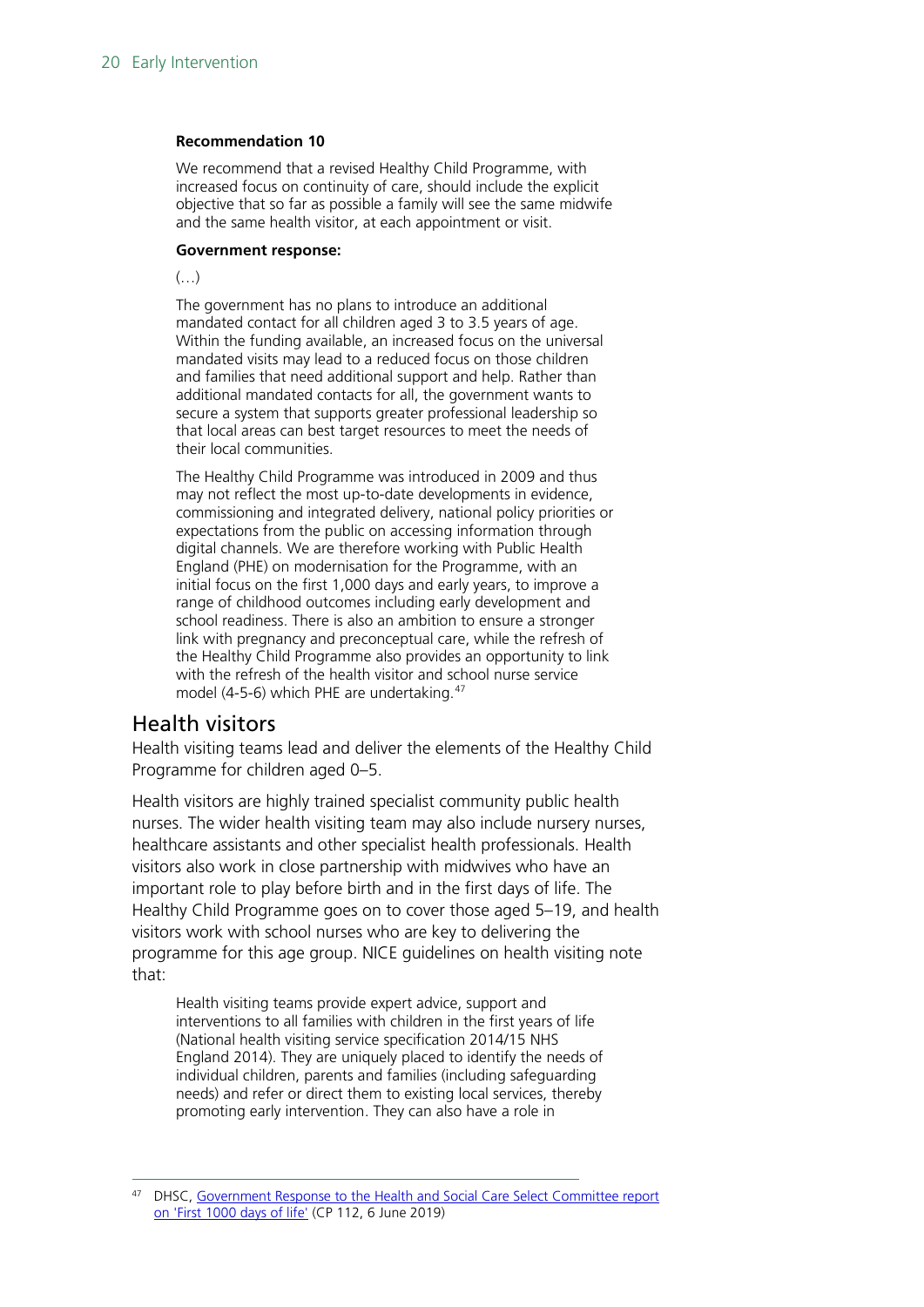community asset mapping, identifying whether a particular community has any specific needs. By offering support through working in partnership with other professionals, for example staff working in children's centres, they can help communities to help themselves.<sup>[48](#page-20-1)</sup>

Health visiting services were discussed during a Westminster Hall debate on early intervention policy in March 2019. Responding for the Government, the Education Minister Chris Skidmore provided the following:

Local authorities are receiving £16 billion between 2015 and 2021 to spend on public health functions, which includes funding to support the healthy child programme and the mandated five health visits, which the hon. Lady mentioned, for children between the ages of nought and five. We are seizing the opportunities presented by such moments with families. A key piece of partnership working between the Department and Public Health England will see the Institute of Health Visiting train up to 1,000 health visitors in 2019 to identify and support children with speech, language and community needs early. The health visitors will then cascade the training to provide even greater reach. It is important to make sure that an evaluation takes place to make sure it is as effective as possible.

On the recruitment of additional health visitors and the quantity of visits, health visiting services are commissioned by local health authorities, and health visitors are employed by the local health service providers. However, the Government will continue to work with partners, child development experts and professional organisations representing health visitors to ensure that the healthy child programme remains an effective and evidence-based framework providing good health, wellbeing and resilience for every child.<sup>[49](#page-20-2)</sup>

Between September 2010 and September 2015, the number of health visitors employed by the NHS in England rose from 7,849 to 10,236 (full time equivalent posts). Because commissioning responsibilities for health visiting services moved from the NHS to local authorities in late 2015, it is not possible to say how many health visitors there are in England since that date. The number of health visitors employed by the NHS has fallen back to 7,884 as of September 2018, but this number should not be compared with the previous workforce figures as it doesn't represent the whole workforce – this is because some local authorities do not commission health visiting services from the NHS<sup>[50](#page-20-3)</sup> and there is no data available on staff at other providers.<sup>[51](#page-20-4)</sup>

#### <span id="page-20-0"></span>Family Nurse Partnership

The Family Nurse Partnership programme (FNP) is an evidence-based, preventive programme for vulnerable first-time young mothers. Structured home visits, delivered by specially trained family nurses, are

<sup>50</sup> Sources: [NHS Digital, NHS Workforce Statistics](https://digital.nhs.uk/data-and-information/publications/statistical/nhs-workforce-statistics/january-2019)

<span id="page-20-1"></span><sup>48</sup> NICE, *[Health visiting: NICE advice \[LGB22\]](https://www.nice.org.uk/advice/lgb22/chapter/introduction)*, September 2014

<span id="page-20-3"></span><span id="page-20-2"></span><sup>49</sup> [WH Debate, Evidence-based Early Years Intervention, 21 March 2019](https://hansard.parliament.uk/Commons/2019-03-21/debates/10B3F8E0-174D-49E5-A711-FAADD7D1106A/Evidence-BasedEarlyYearsIntervention#contribution-8EC54C9A-8CB6-4B53-BB01-16E4CD3F600B)

<span id="page-20-4"></span><sup>&</sup>lt;sup>51</sup> The Government made this point in a [written question response from 2017.](https://www.parliament.uk/business/publications/written-questions-answers-statements/written-question/Commons/2017-02-08/63586) PQ 63586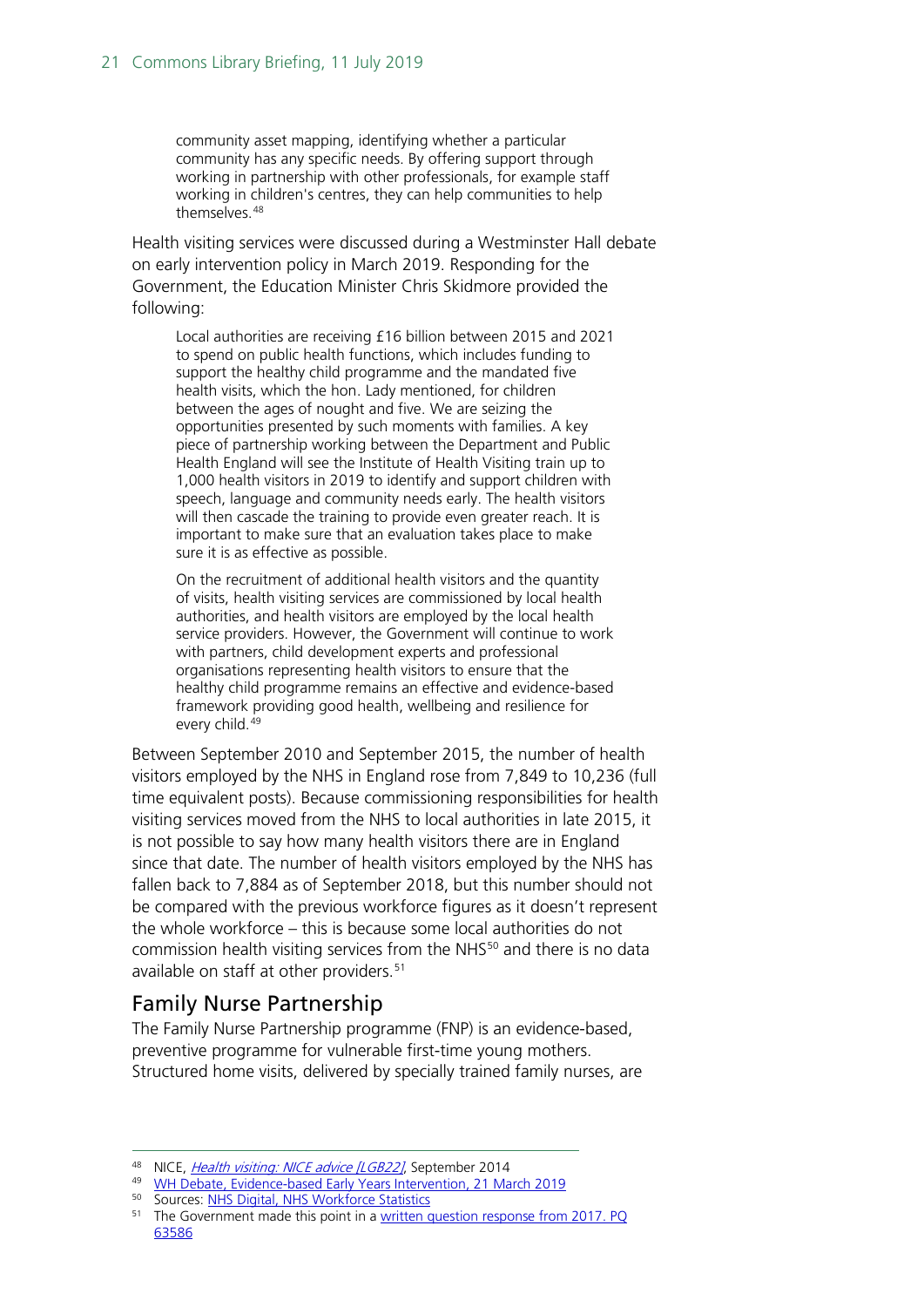offered from early pregnancy until the child is two. Participation in the FNP programme is voluntary. When a mother joins the FNP programme, the HCP is delivered by the family nurse instead of by health visitors.

FNP is targeted at first-time young mothers aged 19 and under, as this is the group shown to benefit most from the programme, and also whose children are shown to be at high risk of poor developmental outcomes. In 2013, the Government announced it would increase the number of places on the FNP programme from 11,000 to 16,000 by 2015.<sup>[52](#page-21-0)</sup> It also expanded the number of areas commissioning the FNP programme.

The Department of Health published a summary of the evidence base for FNP in 2011. The evidence was largely from a number of US-based studies over the previous 30 years, and some initial findings from England (where the FNP programme was introduced in 2007). The US studies found the programme had led to significant reductions in behavioural and mental health problems, as well as other improved health outcomes and wider socio-economic benefits.<sup>[53](#page-21-1)</sup>

In 2009, the Government commissioned a large-scale independent randomised control trial to evaluate FNP's effectiveness in England. Initial findings from the trial were published in October 2015.<sup>54</sup> While the initial results indicated little evidence of cost-effectiveness of the FNP programme in England, the researchers noted that effectiveness of the intervention had been most strongly established in the US where there had been a longer follow-up. The UK researchers recommended that there should be a similar long-term approach to evaluation, with the focus expanded to cover a wider range of emotional and behavioural 'life-course' outcomes for children and parents.

The Health and Social Care Committee's report in the first 1000 days of life recommended that the Government, working with local areas and the voluntary sector, develop a programme into which children and families who need targeted support can be referred, drawing on the experience of the Family Nurse Partnership in Scotland, Northern Ireland and in some parts of England, and of Flying Start in Wales. The Committee also agreed with the Science and Technology Select Committee that commissioners should continue to appraise the evidence base for the Family Nurse Partnership, as well as for other targeted interventions, and consider investment or disinvestment accordingly. The Government response outlined its work with the Early Intervention Foundation as a "What Works Centre", to ensure that investment in services is evidence based and has a stronger impact on child outcomes. The Government response also provided the following on the Family Nurse Partnership:

<span id="page-21-1"></span><sup>53</sup> DH, *[Evidence base for Family Nurse Partnership](https://www.gov.uk/government/publications/evidence-base-for-family-nurse-partnership-fnp)*, July 2011

<span id="page-21-0"></span><sup>&</sup>lt;sup>52</sup> ['Family Nurse Partnership programme to be extended'](https://www.gov.uk/government/news/family-nurse-partnership-programme-to-be-extended), DH press release, 4 April 2013

<span id="page-21-2"></span><sup>&</sup>lt;sup>54</sup> Cardiff University, *Evaluating the Family Nurse Partnership programme in England:* [The Building Blocks randomised controlled trial, Executive Summary](https://www.cardiff.ac.uk/__data/assets/pdf_file/0009/504729/Building-Blocks-Full-Study-Report.pdf), 2015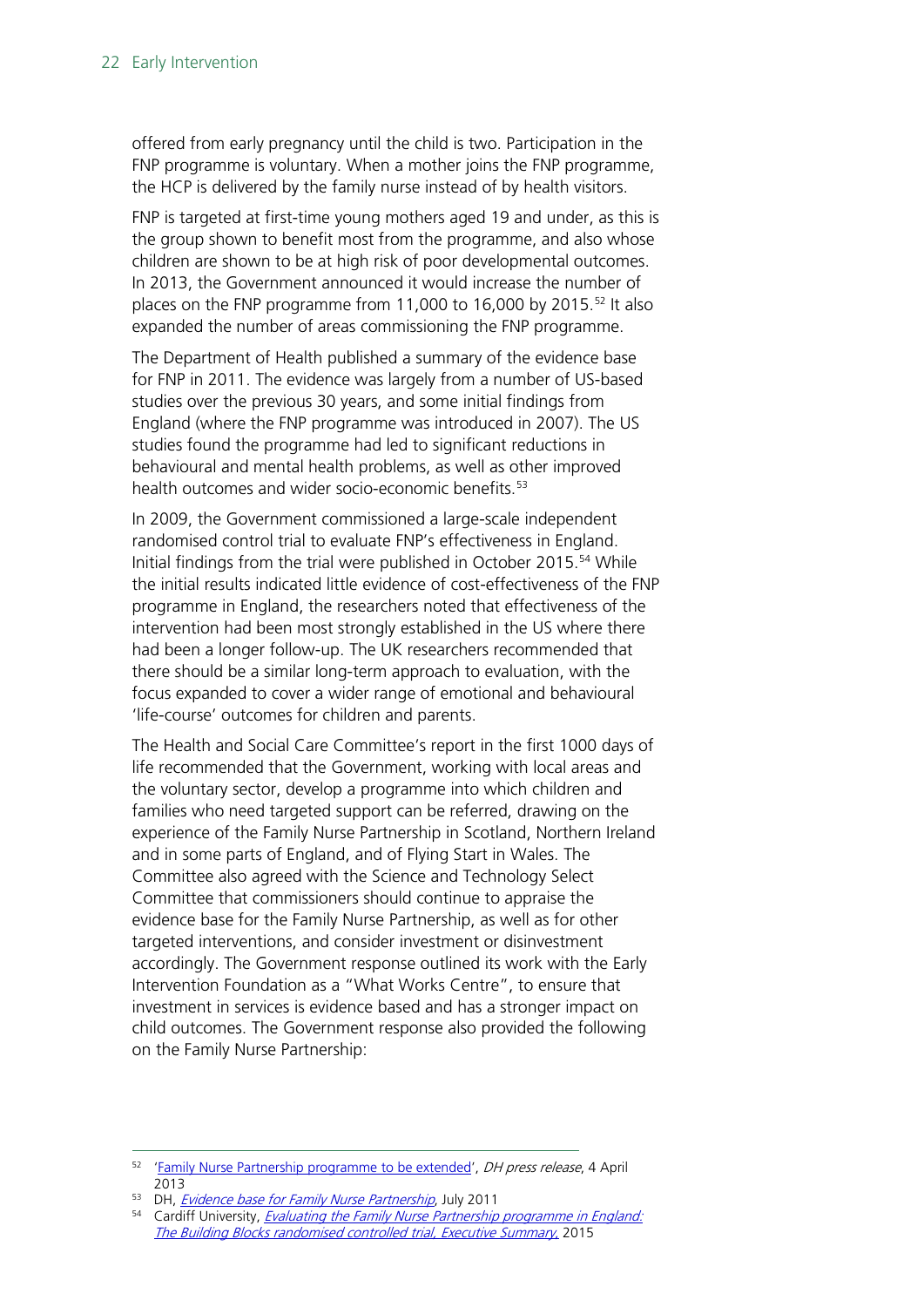The FNP programme uses an approach to share learning and evidence that once tested has the potential to benefit a wider cohort of families. In April 2020, the FNP National Unit function will transfer to in-house within Public Health England to enable sustainability, significantly better taxpayer value, and dissemination of skills and knowledge across a range of high priority early years interventions. This will enable PHE to deliver the FNP National Unit functions to fulfil the FNP licence requirements for England, as well as supporting cross Government priorities on the first 1000 days in order to benefit a wider cohort of children.

#### <span id="page-22-0"></span>Healthy Start and Start4Life

Under the Healthy Start scheme vouchers for vitamins, and for milk, fresh fruit and vegetables, are available to pregnant women and families with children up to four years of age, across the UK, where the parents are in receipt of certain income related benefits.

For milk, fruit and vegetables, pregnant women and children over one and under four years old can get one £3.10 voucher per week to redeem at local retailers. Children under one year old can get two £3.10 vouchers (£6.20) per week. These can be spent on:

- Plain cow's milk whole, semi-skimmed or skimmed. It can be pasteurised, sterilised, long life or UHT
- Plain fresh or frozen fruit and veg (fruit and vegetables with no added ingredients), whole or chopped, packaged or loose
- Infant formula milk that says it can be used from birth and is based on cow's milk.<sup>[55](#page-22-2)</sup>

Healthy Start vitamins are available for pregnant women, women with a baby under one year old and children from six months to four years old.

Public Health England's Start4Life programme delivers advice and practical guidance to parents-to-be and families with babies and underfives, to help them adopt healthy behaviours and build parenting skills. This includes promoting uptake of the Healthy Start voucher scheme. Start4Life provides advice on its website and through the Information Service for Parents email programme. Further information can be found on the [Start4Life](http://www.nhs.uk/start4life) website.

#### <span id="page-22-1"></span>Maternity services and perinatal mental health

NHS maternity services aim to ensure that women and families are supported from preconception through to the weeks after birth – and include measures to reduce risk and tackle inequalities. The *NHS Long* **[Term Plan](https://www.longtermplan.nhs.uk/)** (January 2019) referred to measures to improve maternity services, including the establishment of twenty Community Hubs in areas with the greatest need, to act as 'one stop shops' for women and their families:

<span id="page-22-2"></span>3.12. Recommendations from the National Maternity Review: Better Births are being implemented through Local Maternity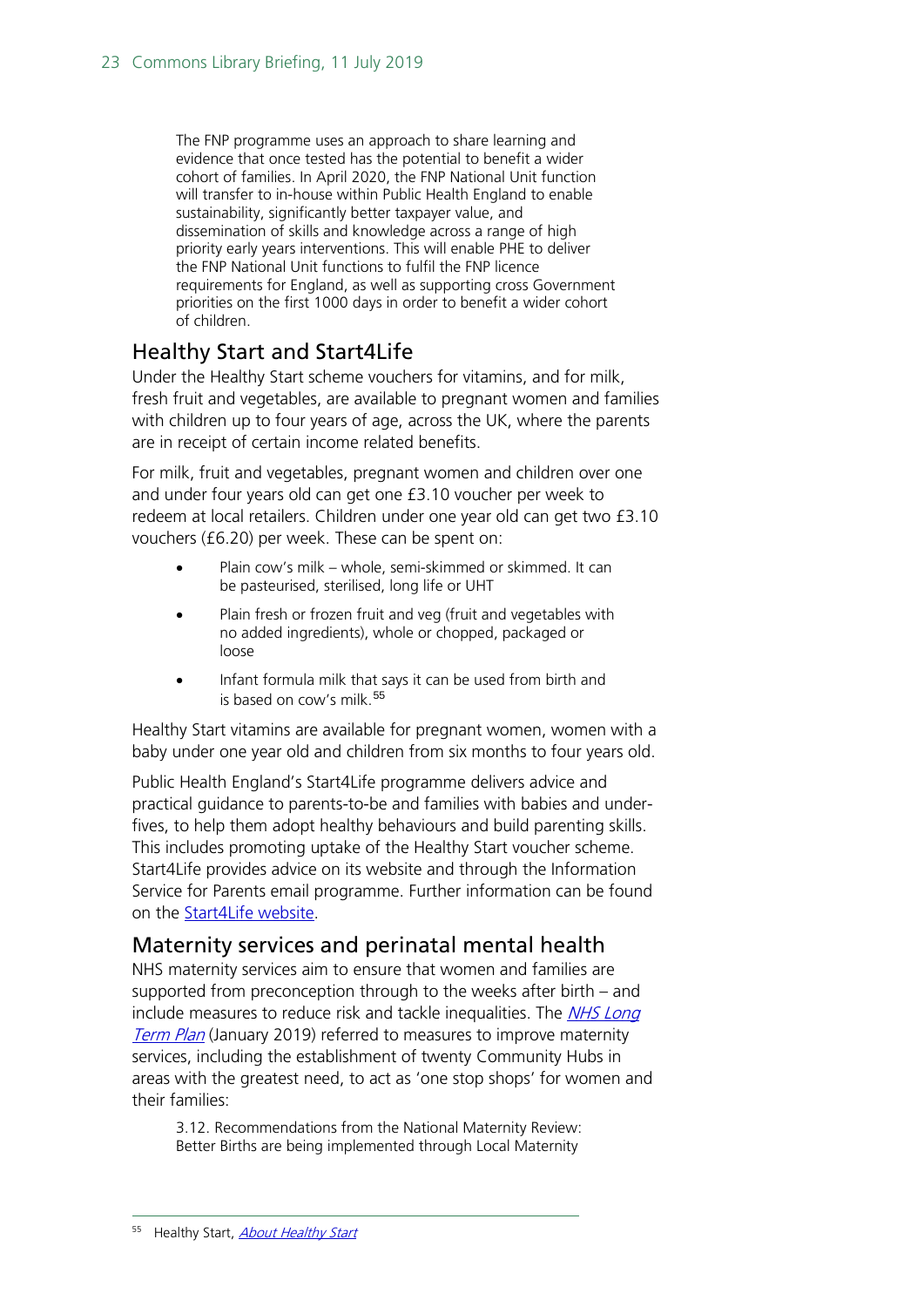Systems. These systems bring together the NHS, local authorities and other local partners with the aim of ensuring women and their families receive seamless care, including when moving between maternity or neonatal services or to other services such as primary care or health visiting. By spring 2019, every trust in England with a maternity and neonatal service will be part of the National Maternal and Neonatal Health Safety Collaborative. Every national, regional and local NHS organisation involved in providing safe maternity and neonatal care has a named Maternity Safety Champion. Through the Collaborative and Maternity Safety Champions, the NHS is supporting a culture of multidisciplinary team working and learning, vital for safe, high-quality maternity care. Twenty Community Hubs have been established, focusing on areas with greatest need, and acting as 'one stop shops' for women and their families. These hubs work closely with local authorities, bringing together antenatal care, birth facilities, postnatal care, mental health services, specialist services and health visiting services.

Perinatal mental health services focus on the prevention, detection and management of mental health problems that occur during the perinatal period - pregnancy and the first year after birth. This includes new-onset mental health problems, as well as recurrences of previous problems and women with existing mental health problems who become pregnant.

Services include specialised in-patient mother and baby units, specialised perinatal Community Mental Health Teams (CMHTs), maternity liaison services, adult mental health services including admission wards, community and crisis services, and clinical psychology services linked to maternity services.

Mother and baby units are commissioned nationally by NHS England, while most other perinatal mental health services are commissioned locally by Clinical Commissioning Groups (CCGs).

The perinatal period can be extremely important for mothers and babies. The Royal College of Psychiatrists states that:

Poorly managed perinatal mental health problems can have lasting effects on maternal self-esteem, partner and family relationships, and the mental health and social adjustment of the child. [56](#page-23-0)

The impact of poor perinatal mental health can be severe. Maternal depressive illness and anxiety have been shown to affect the infant's mental health and have long-standing effects on the child's emotional, social and cognitive development. Perinatal psychiatric disorder is also associated with an increased risk to both mortality and morbidity in mother and child.

Over the past two decades, psychiatric disorder has been a leading cause of maternal mortality, contributing to 15 per cent of all maternal

<span id="page-23-0"></span>Royal College of Psychiatrists, *Perinatal mental health services: Recommendations for* [the provision of services for childbearing women](https://www.rcpsych.ac.uk/docs/default-source/improving-care/better-mh-policy/college-reports/college-report-cr197.pdf?sfvrsn=57766e79_2), July 2015, p10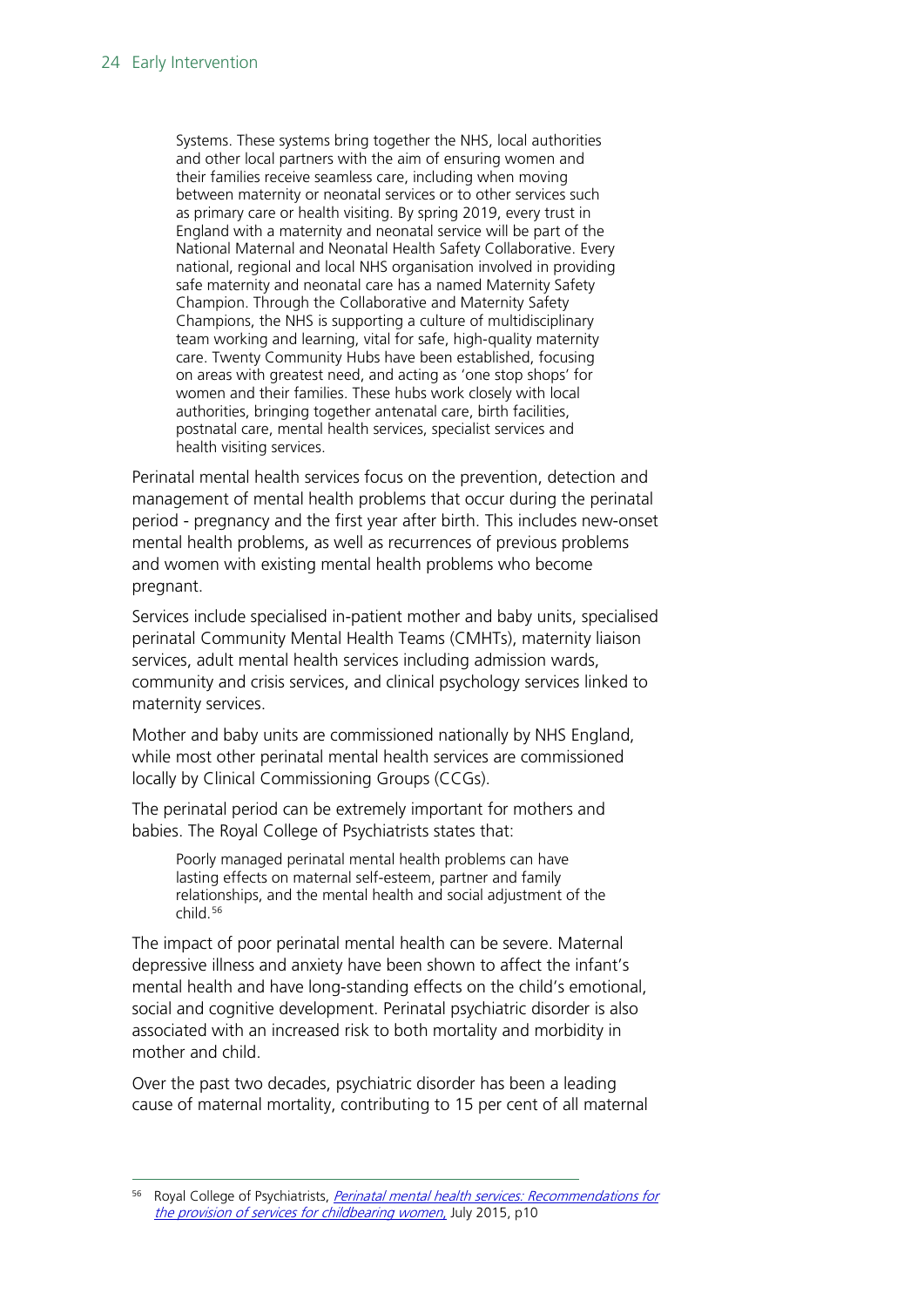deaths in pregnancy and six months postpartum. Psychotic illness in pregnancy is also known to be associated with an increased risk of preterm delivery, stillbirth, perinatal death and neurodevelopmental disorder. [57](#page-24-0)

Guidance from the Royal College of Psychiatrists emphasises the importance of early intervention in perinatal mental health problems. It states that perinatal mental health services should promote prevention, early detection and diagnosis, and recommends that services should identify women at high risk at an early stage.

The guidance states, for example, that maternity services should ensure that women at high risk of a recurrence of serious psychiatric disorder should be identified at early pregnancy assessment and referred for specialised care. Additionally, all women should be asked about current mental health problems during pregnancy and the early postpartum period. GPs should also offer women with serious mental illness preconception counselling, and ensure they are aware of the risks to their mental health of becoming pregnant.<sup>[58](#page-24-1)</sup>

The Five Year Forward View for Mental Health committed to invest £365 million from 2015/16 to 2020/21 in perinatal mental health services to ensure that, by 2020/21, at least 30,000 more women each year are able to access evidence-based specialist mental health care during the perinatal period.

In January 2016, then Prime Minister David Cameron outlined plans for this investment:

One in 5 new mothers develop a mental health problem around the time of the birth of their child and some 30,000 more women need specialist services. If untreated this can turn into a lifelong illness, proven to increase the likelihood of poor outcomes to the mother or new baby.

That is why the government is today announcing a £290 million investment in the years to 2020 which will mean that at least 30,000 more women each year will have access to specialist mental healthcare before and after having their baby. For example, through perinatal classes, new community perinatal teams and more beds in mother and baby units, mums with serious mental health problems can get the best support and keep their babies with them.<sup>[59](#page-24-2)</sup>

<span id="page-24-0"></span> $57$  Ibid.

<span id="page-24-1"></span><sup>58</sup> Royal College of Psychiatrist[s, Perinatal mental health services: Recommendations for](https://www.rcpsych.ac.uk/docs/default-source/improving-care/better-mh-policy/college-reports/college-report-cr197.pdf?sfvrsn=57766e79_2)  [the provision of services for childbearing women,](https://www.rcpsych.ac.uk/docs/default-source/improving-care/better-mh-policy/college-reports/college-report-cr197.pdf?sfvrsn=57766e79_2) July 2015, p19

<span id="page-24-2"></span><sup>&</sup>lt;sup>59</sup> ['Prime Minister pledges a revolution in mental health treatment',](https://www.gov.uk/government/news/prime-minister-pledges-a-revolution-in-mental-health-treatment) Prime Minister's Office press release, 11 January 2016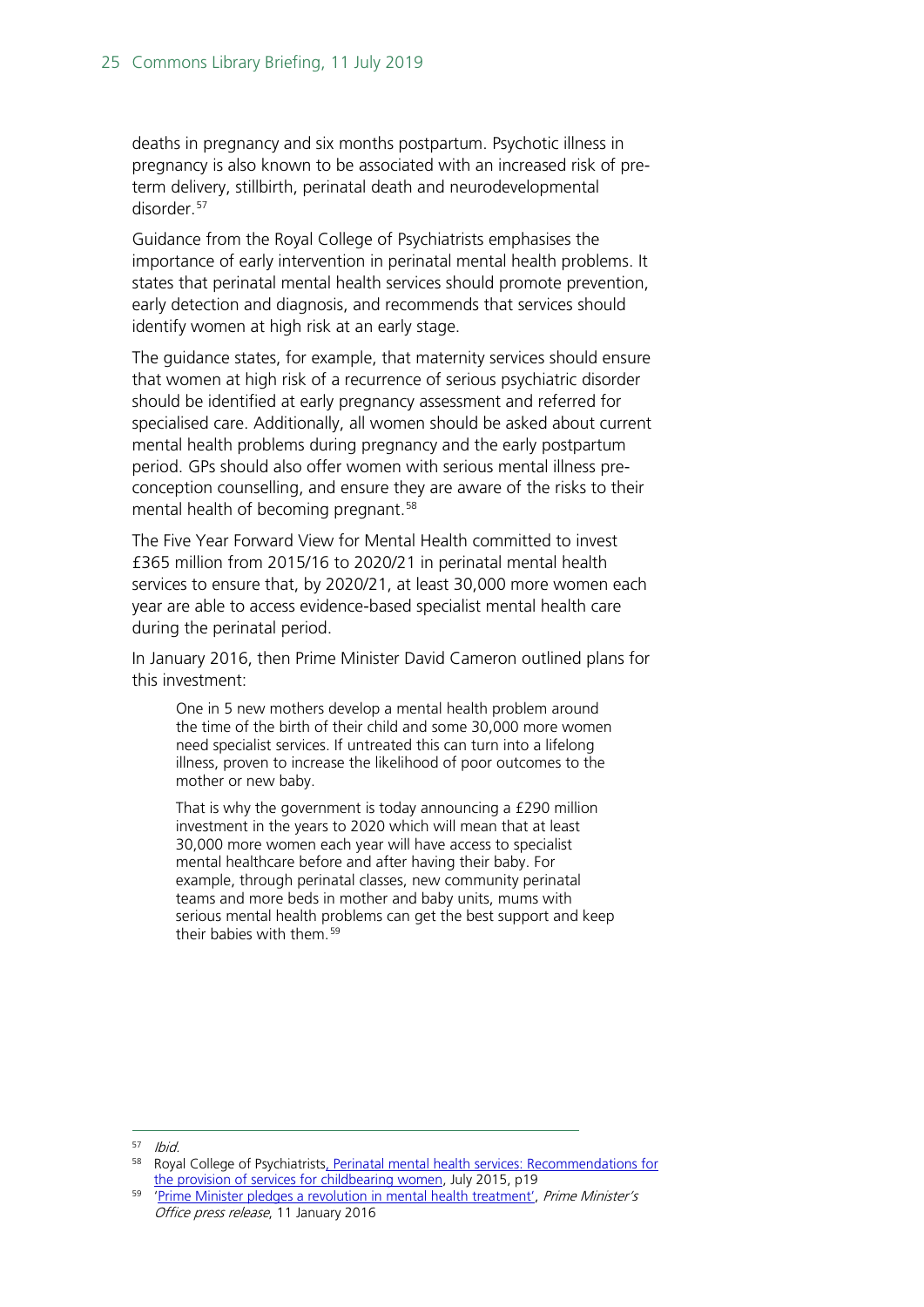PQ responses have noted that the funding would also ensure all women have access to NICE recommended care<sup>[60](#page-25-0)</sup> by 2020-21,<sup>[61](#page-25-1)</sup> and to build capacity in specialist services. [62](#page-25-2) This includes investment in workforce development and developing clinical leadership capacity, enhanced specialist Community Perinatal Mental Health service provision, strengthening Perinatal Mental Health networks, and building capacity in Mother and Baby units.

In October 2016, Public Health England published updated guidance on maternal mental health, and closer working between local authorities and the NHS in commissioning of perinatal mental health services. NHS England is aiming to strengthen integrated perinatal mental health pathways to reduce regional variations and improve coordinated care for women. This will involve effective collection and use of information, as well as information sharing across agencies, allowing for the early identifying of perinatal mental illness and direct referral to primary care and specialist perinatal mental health services.<sup>[63](#page-25-3)</sup>

The *[NHS Long Term Plan](https://www.longtermplan.nhs.uk/)* (January 2019) included a commitment for a further 24,000 women to be able to access specialist perinatal mental health care by 2023/24. Specialist care will also be available from preconception to 24 months after birth, which will provide an extra year of support. Support will also be extended to fathers and partners of women accessing specialist perinatal mental health services and maternity outreach clinics.

In April 2019 NHS England confirmed that new and expectant mothers across the country are now able to access specialist mental health care in the area where they live.<sup>[64](#page-25-4)</sup>

#### **Box 2: Parental conflict related to alcohol misuse**

Research shows that having an alcoholic parent can have long lasting and severe impact on a child. Following campaigns by a number of MPs and others with experience of alcohol dependent parents, the Government announced a package of measures designed to help identify at-risk children more quickly, and provide greater access to support and advice for both children and parents. The programme, announced in April 2018, is backed by £6 million in joint funding from the Department of Health and Social Care and the Department for Work and Pensions. It is designed to help an estimated 200,000 children in England living with alcohol-dependent parents and develop interventions to reduce parental conflict within those families. This will include £500,000 for the development of an existing helpline, a £4.5 million innovation fund for up to eight local authorities to pilot new interventions, and £1 million for voluntary sector capacity building. Details of the Innovation Fund are available on the [Gov.uk website.](http://www.gov.uk/government/news/innovation-fund-open-to-help-children-of-dependent-drinkers)

<span id="page-25-0"></span> $60$  The NICE quidelines offer evidence-based advice on the recognition, assessment, care and treatment of mental health problems in women during pregnancy and up to one year after childbirth, and in women who are planning a pregnancy. See NICE, [Antenatal and postnatal mental health: clinical management and service guidance,](https://www.nice.org.uk/guidance/cg192) June 2015

<span id="page-25-1"></span><sup>61</sup> [PQ 23806 \[on Mental Health: Females\], 2 February 2016](http://www.parliament.uk/written-questions-answers-statements/written-question/commons/2016-01-25/23806)

<span id="page-25-2"></span><sup>62</sup> [PQ 66473 \[on Mental Health Services: Mothers\], 8 March 2017](http://www.parliament.uk/written-questions-answers-statements/written-question/commons/2017-03-03/66473)

<span id="page-25-4"></span><span id="page-25-3"></span><sup>&</sup>lt;sup>63</sup> PHE, *Early Years High Impact Area 2: Maternal mental health*, October 2016<br><sup>64</sup> PO 254232. 22 May 2019

<sup>254 232, 22</sup> May 2019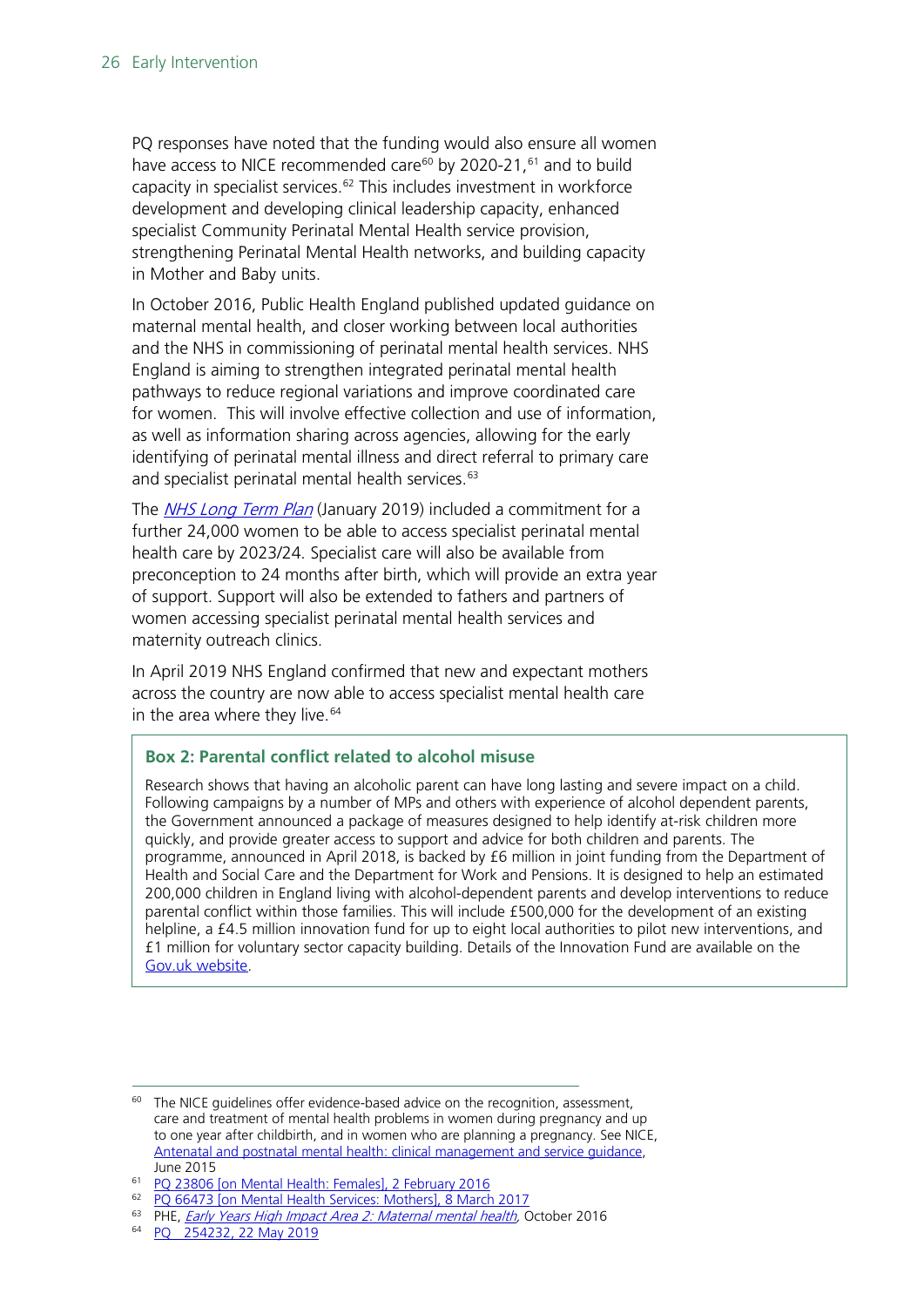## <span id="page-26-0"></span>3.2 Educational Development

#### <span id="page-26-1"></span>Early education entitlement

All three and four-year-olds, as well as around 40% of what the Government considers to be the most disadvantaged two-year-olds, have an entitlement to 15 hours of free early education per week. The current Government has legislated to extend this to 30 hours for working parents of three and four-year-olds, and this was **launched on** [1 September 2018.](https://www.gov.uk/government/news/30-hours-free-childcare-launches)

Three and four year olds qualify for the extended entitlement, except any looked after children and those four-year olds who are attending a school reception class. A child does not become eligible as soon as they turn three – rather, they have to wait until the start of the term following their third birthday.<sup>[65](#page-26-2)</sup>

The free hours of early education and childcare can be taken at nurseries and nursery classes, playgroups and pre-school, childminders and Sure Start children's centres.

Since 2000, free early education and childcare for young children has been universally available for younger children for part of the week:

In 1998 the Labour government announced that it would introduce a free entitlement to part-time early education for all 3 and 4 year olds in England. This followed a similar policy announced by the Conservative government in 1996 for all 4 year olds. The policy became effectively universal across England for 4 year olds by 2000 (helped by a shift towards an earlier school starting age), but expanded more slowly for 3 year olds, becoming effectively universal across England by 2005.<sup>[66](#page-26-3)</sup>

The provision was initially for five sessions of two-and-a-half hours' provision per week for 33 weeks per year, before being increased to 38 weeks of the year for all three and four-year-olds in 2006. Under the Coalition Government, the entitlement was increased to 15 hours over 38 weeks for all three and four-year-olds from September 2010, following a number of pilots under the previous Labour Government.<sup>[67](#page-26-4)</sup> It is also possible to 'spread' the entitlement over a greater number of weeks (with the agreement of the childcare provider).

In addition, beginning in 2013, the provision was made available for two-year-olds if certain conditions were met, including that their parents or carers were eligible for certain means tested-benefits, or if

<span id="page-26-2"></span> <sup>65</sup> More information can be found in House of Commons Library briefing paper: [Childcare: "30 hours" of free childcare –](https://researchbriefings.parliament.uk/ResearchBriefing/Summary/CBP-8051) eligibility, access codes and charges [\(England\)](https://researchbriefings.parliament.uk/ResearchBriefing/Summary/CBP-8051)

<span id="page-26-3"></span> $66$  Institute for Fiscal Studies, *The impact of free early education for 3 year olds in* [England](http://www.ifs.org.uk/uploads/publications/docs/MISOC%20Childcare%20briefing%20paper.pdf), October 2014

<span id="page-26-4"></span> $67$  LaingBuisson, *Children's Nurseries – UK Market Report*, 13th edition, October 2014, pp82–83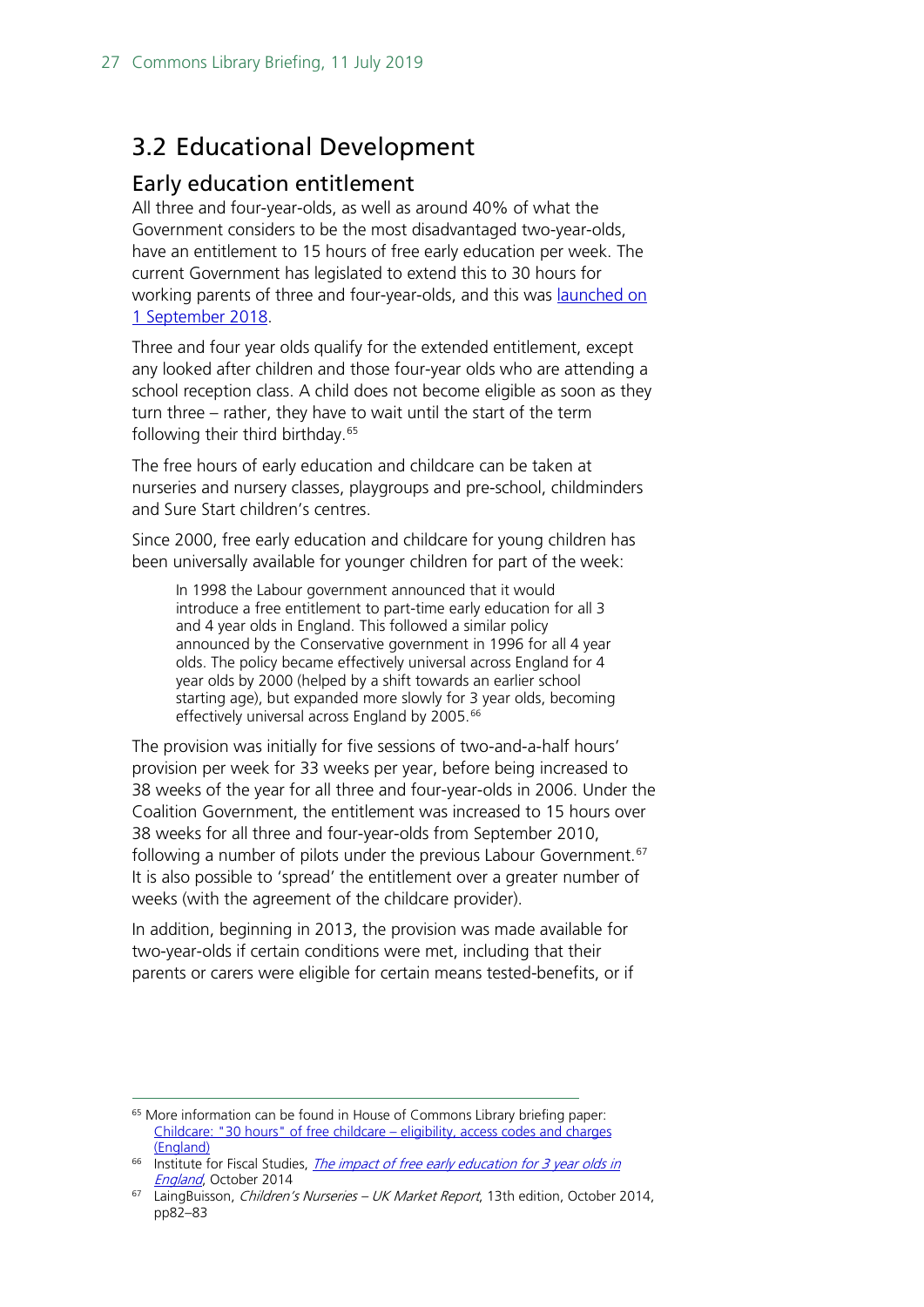the child was or had been looked after by a local authority, or was disabled. [68](#page-27-0)

A 2016 report from by National Audit Office found that in 2015 take-up was very high amongst three and four-year-olds, at 94% and 99% respectively. Amongst eligible two-year-olds the take-up was 58%, below the Government's aspiration of 73% to 77%.<sup>[69](#page-27-1)</sup>

In response to a PQ in July 2015, Sam Gyimah, the Childcare Minister, argued the importance of the early education entitlement to children's development:

The Department for Education recognises the importance of brain development and nurturing in the early years. Research shows that high quality early education, in conjunction with effective parenting skills, has a positive influence on children's confidence, their capacity to learn, and contributes to a sense of well-being and self-worth. The foundations for human development – physical, intellectual and emotional – are laid in early childhood. It is for this reason that the department has invested so heavily in the early education entitlement for all three- and four-year-olds as well as the most disadvantaged two-year-olds.<sup>[70](#page-27-2)</sup>

Following a commitment in the Conservative Party's 2015 election manifesto, the increase to 30 hours for working parents of three and four-year-olds was introduced by the Childcare Act 2016. Early implementation of this started in pilot areas in September 2016, followed by full roll-out across England in September 2017.

During the Report Stage of the Childcare Bill 2015-16, Sam Gyimah stated that the policy intention of the increase related less to early intervention than did the existing, universal 15 hours policy:

Let me say at the outset, however, that extending the 15 hours to 30 hours is primarily a work incentive. That is why the first 15 hours are universal, but the second 15 hours are based mainly on economic eligibility criteria. In judging and evaluating the impact of the policy we should bear in mind the work incentive.<sup>[71](#page-27-3)</sup>

More information can be found in the Commons Library briefing paper, [Childcare: "30 hours" of free childcare –](https://researchbriefings.parliament.uk/ResearchBriefing/Summary/CBP-8051) eligibility, access codes and [charges \(England\).](https://researchbriefings.parliament.uk/ResearchBriefing/Summary/CBP-8051)

The Government has commissioned a major longitudinal study into early education and development, the *Study of Early Education &* [Development \(SEED\)](http://www.seed.natcen.ac.uk/). The study is examining the impact on child development of the early education entitlement for two-year-olds from lower income families. It is expected to provide a full impact report in

<span id="page-27-0"></span> $68$  For more details, see Gov.uk, *[Help paying for childcare –](https://www.gov.uk/help-with-childcare-costs/free-childcare-and-education-for-2-to-4-year-olds) 5. Free childcare and* [education for 2 to 4-year-olds](https://www.gov.uk/help-with-childcare-costs/free-childcare-and-education-for-2-to-4-year-olds) (accessed 7 June 2017)

<span id="page-27-1"></span><sup>&</sup>lt;sup>69</sup> National Audit Office, *[Entitlement to free early education and childcare](https://www.nao.org.uk/wp-content/uploads/2016/03/Entitlement-to-free-early-education-and-childcare.pdf)*, 2 March 2016, HC 853 2015-16

<span id="page-27-2"></span><sup>&</sup>lt;sup>70</sup> [PQ 4687 \[on Pre-school education\], 7 July 2015](http://www.parliament.uk/written-questions-answers-statements/written-question/commons/2015-06-29/4687)

<span id="page-27-3"></span><sup>71</sup> [HC Deb 25 January 2016, c58](http://www.publications.parliament.uk/pa/cm201516/cmhansrd/cm160125/debtext/160125-0002.htm#1601259000059)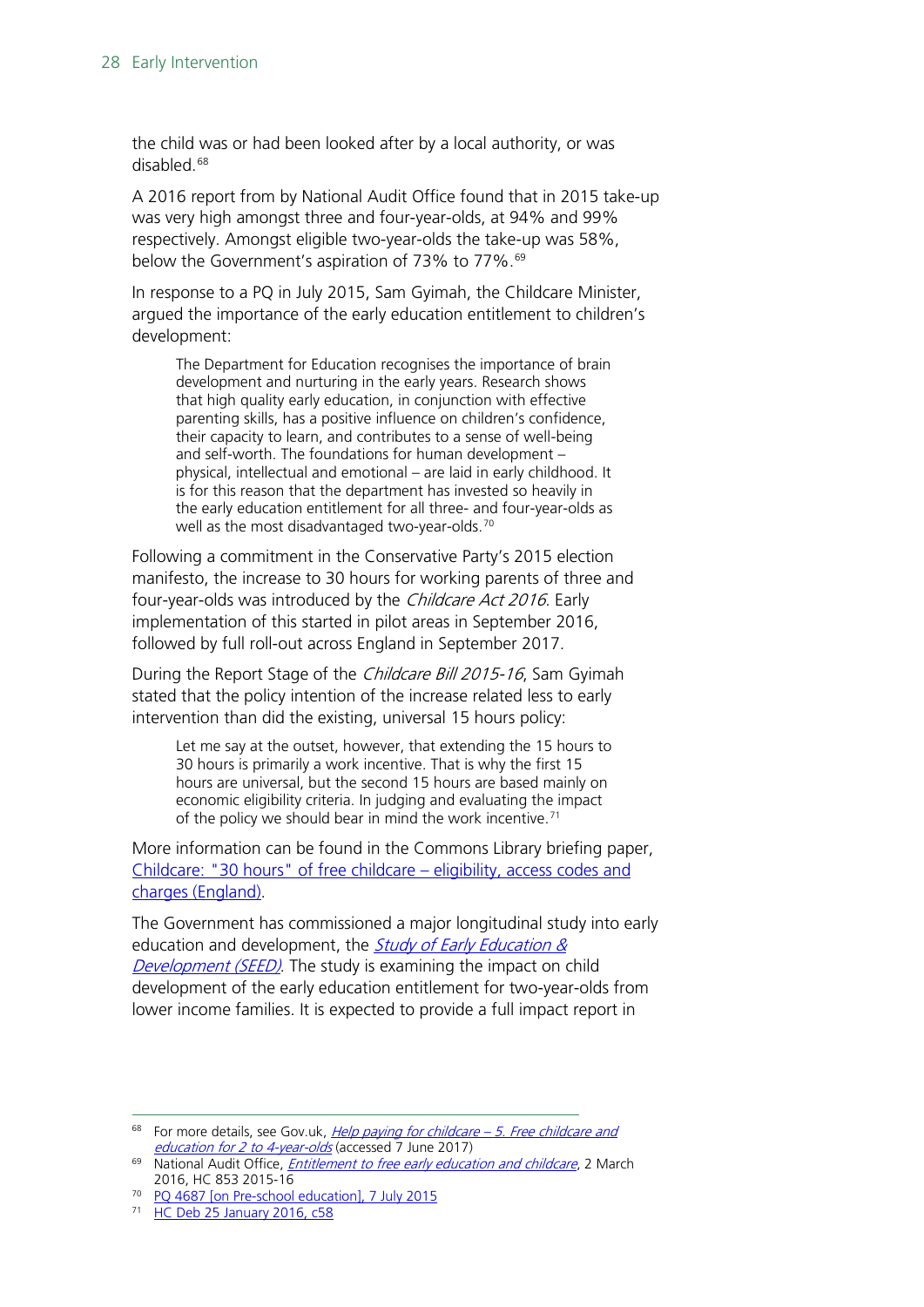2020, and has already started publishing findings on the **SEED** <u>website</u>.<sup>[72](#page-28-1)</sup>

#### <span id="page-28-0"></span>Early Years Foundation Stage

The Early Years Foundation Stage (EYFS), developed under the previous Labour Government, is a statutory framework for children up to the age of five, which sets out the areas of learning around which educational activities should be based.

A 2015 policy paper, published jointly by the Treasury and the Department for Education (DfE), states that:

The early years foundation stage (EYFS) sets the statutory standards that all early years providers must meet. This includes all maintained schools, non-maintained schools, independent schools and all providers on the Early Years Register.

The EYFS aims to provide:

- quality and consistency in all early years settings
- a secure foundation for all children for good progress through school and life
- partnerships between different practitioners
- partnerships between parents or carers and practitioners
- equality of opportunity for all children<sup>[73](#page-28-2)</sup>

The current framework sets out seven areas of learning which should be provided as part of early years education: literacy, mathematics, understanding the world, and expressive arts and design, as well as the three 'prime' areas of communication and language, physical development, and personal, social and emotional development.

Prior to September 2016, all early years providers (any provider offering education for children under five, including nurseries and childminders) had to complete an EYFS profile for each child in the final term of the year in which they turn five. For most children this was the reception year of primary school. This is no longer required, although the EYFS continues to be statutory.

Early years providers are also required to provide parents and carers with a progress check at age two, with a short written statement of their child's development in the three prime areas of learning. DHSC and DfE are currently piloting an Integrated Review in selected local authority areas, bringing the progress check together with health visitor checks (see section 3: Healthy Child Programme).<sup>[74](#page-28-3)</sup>

<span id="page-28-1"></span> <sup>72</sup> [PQ 4687 \[on Pre-school Education\], 7 July 2015](http://www.parliament.uk/written-questions-answers-statements/written-question/commons/2015-06-29/4687)

<span id="page-28-2"></span><sup>&</sup>lt;sup>73</sup> DfE and HM Treasury, 2010 to 2015 government policy: childcare and early [education](https://www.gov.uk/government/publications/2010-to-2015-government-policy-childcare-and-early-education/2010-to-2015-government-policy-childcare-and-early-education#appendix-2-early-years-foundation-stage), 8 May 2015, Appendix 2

<span id="page-28-3"></span>[PQ 12513 \[on Children: Health\], 28 October 2015](http://www.parliament.uk/written-questions-answers-statements/written-question/commons/2015-10-20/12513)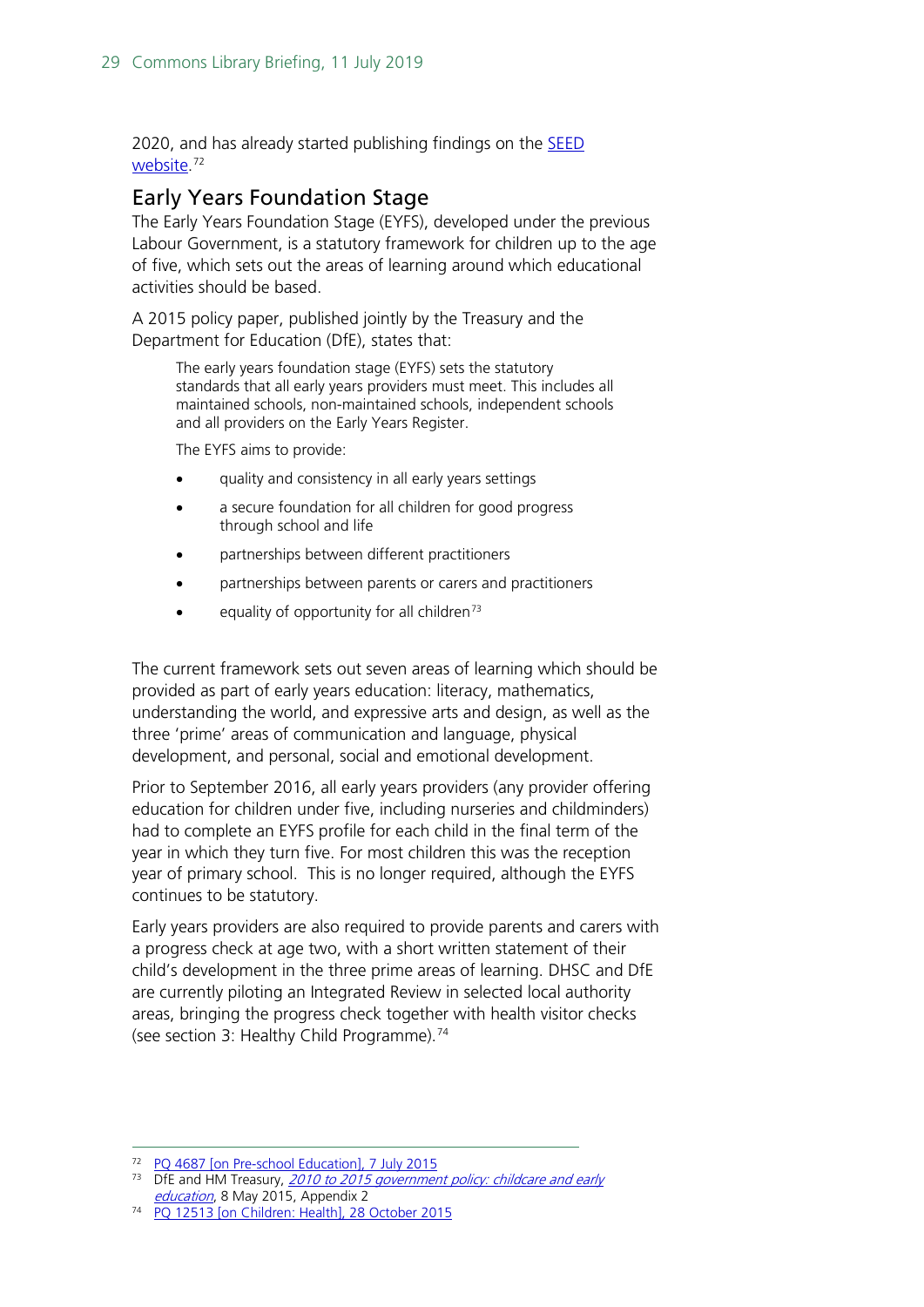A [revised statutory EYFS framework](https://www.gov.uk/government/publications/early-years-foundation-stage-framework--2#history) has been in place since September 2014. An article in Nursery World outlines the changes from the previous version of the EYFS framework, published in 2012. [75](#page-29-1)

#### <span id="page-29-0"></span>Pre-school special educational needs provision

The *[Children and Families Act 2014](http://www.legislation.gov.uk/ukpga/2014/6/contents/enacted)* provided an overhaul of the system for identifying children and young people in England aged up to 25 with special educational needs (SEN), assessing their needs and making provision for them.

The type of support that children and young people with SEN receive may vary widely, as the types of SEN that they may have are very different. However, two broad levels of support are in place: SEN support, and Education, Health and Care (EHC) Plans.

**SEN support** - support given to a child or young person in their pre-school, school or college. In schools, it replaces the previously existing 'School Action' and 'School Action Plus' systems.

For children under five the type of support provided includes a written progress check at age two, a child health visitor carrying out a health check at age two to three, a written assessment in the summer term of the first year of primary school, and making reasonable adjustments for disabled children (such as providing aids like tactile signs).<sup>[76](#page-29-2)</sup>

• **EHC Plans** - for children and young people aged up to 25 who need more support than is available through SEN support. They aim to provide more substantial help for children and young people through a unified approach that reaches across education, health care, and social care needs.

Parents can ask their local authority to carry out an assessment if they think their child needs an EHC Plan. A request can also be made by anyone at the child's school, a doctor, a health visitor, or a nursery worker.

Early years providers must have arrangements in place to support children with SEN or disabilities. These arrangements should include a clear approach to identifying and responding to SEN. The *SEN Code of* [Practice](https://www.gov.uk/government/uploads/system/uploads/attachment_data/file/398815/SEND_Code_of_Practice_January_2015.pdf) states:

The benefits of early identification are widely recognised – identifying need at the earliest point, and then making effective provision, improves long-term outcomes for children.[77](#page-29-3)

The Code of Practice also states that maintained nurseries must designate a teacher to be responsible for co-ordinating SEN provision (the SEN co-ordinator, or SENCO).

<span id="page-29-2"></span><span id="page-29-1"></span><sup>&</sup>lt;sup>75</sup> 'Revised EYFS: a guide to the changes', Nursery World, 1 April 2014.<br><sup>76</sup> Gov.uk, [Children with special educational needs and disabilities \(SEND\),](https://www.gov.uk/children-with-special-educational-needs/special-educational-needs-support) [Accessed: 8 July 2019]

<span id="page-29-3"></span><sup>&</sup>lt;sup>77</sup> DfE, **SEN Code of Practice**, January 2015, p79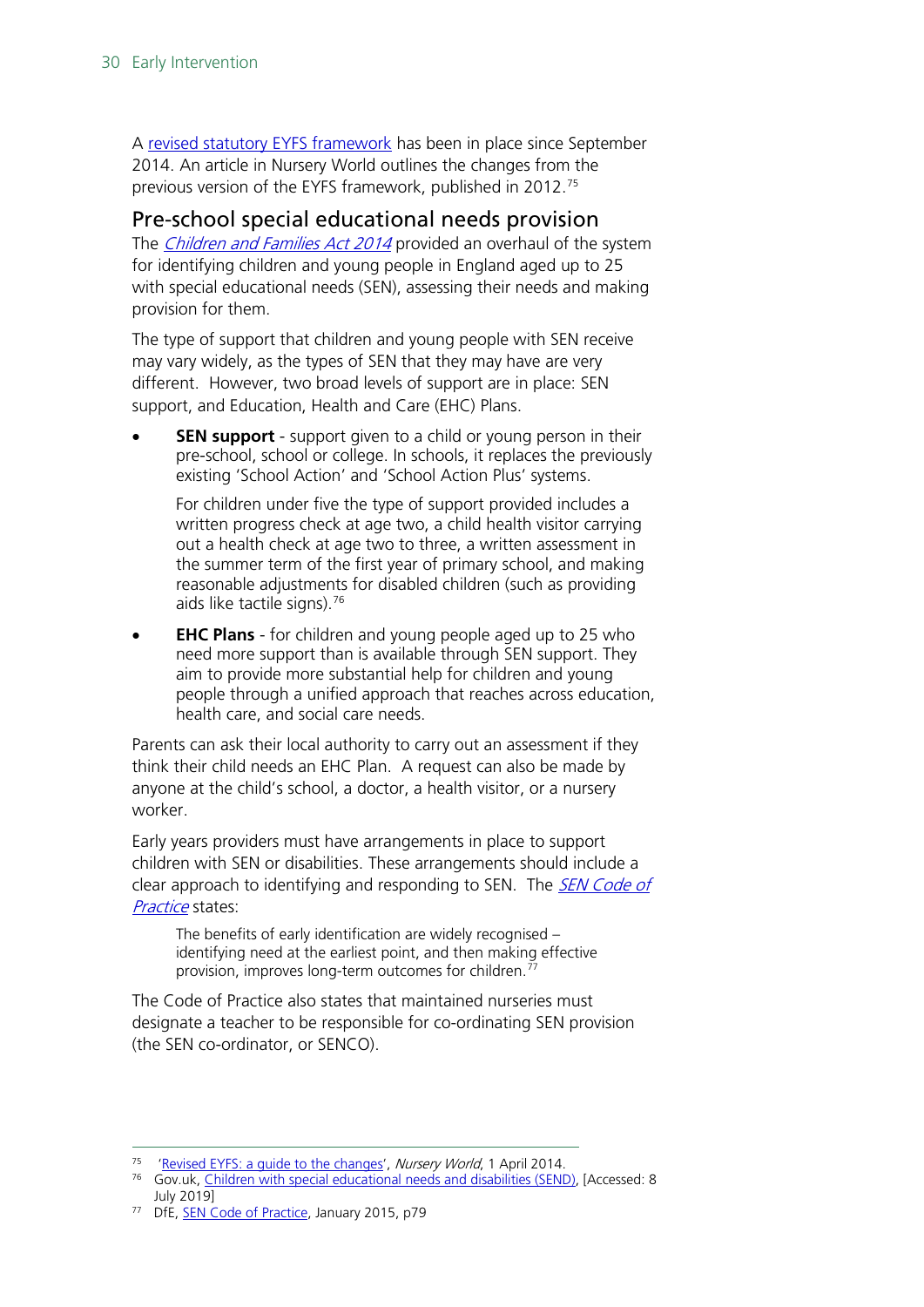More information can be found in the Commons Library briefing paper, [Special Educational Needs: support in England](http://researchbriefings.parliament.uk/ResearchBriefing/Summary/SN07020), SN 7020.

#### <span id="page-30-0"></span>Early Years Pupil Premium

The [early years pupil premium \(EYPP\)](https://www.gov.uk/get-extra-early-years-funding) is additional funding for early years settings to improve the education they provide for disadvantaged three and four-year-olds. It was introduced in financial year 2015-16 and was worth up to  $£300$  per eligible child and  $£50$  million in total.<sup>[78](#page-30-1)</sup>

Currently early years education providers can get up to £302 per year to help with children's education. This is paid directly to providers.<sup>[79](#page-30-2)</sup>

Three and four-year-olds in state-funded early education will attract EYPP funding if their family gets one of the following:

15 hours free [childcare.](https://www.gov.uk/help-with-childcare-costs/free-childcare-and-education-for-2-to-4-year-olds)

As well as at least one of the following:

- Income [Support](https://www.gov.uk/income-support)
- income-based [Jobseeker's](https://www.gov.uk/jobseekers-allowance) Allowance
- income-related **[Employment](https://www.gov.uk/employment-support-allowance) and Support Allowance**
- support under part six of the [Immigration](http://www.legislation.gov.uk/ukpga/1999/33/part/VI) and Asylum Act 1999
- the guaranteed element of State [Pension](https://www.gov.uk/pension-credit) Credit
- Child Tax [Credit](https://www.gov.uk/child-tax-credit) (provided you are not also entitled to [Working](https://www.gov.uk/working-tax-credit) Tax [Credit\)](https://www.gov.uk/working-tax-credit) and have an annual gross income of no more than £16,190
- [Working](https://www.gov.uk/working-tax-credit) Tax Credit run-on, which is paid for 4 weeks after you stop qualifying for Working Tax Credit
- Universal Credit your household income must be less than £7,400 a year after tax not including any benefits you get

You may also get early years pupil premium if your child is currently being looked after by a local authority in England or Wales or if your child has left care in England or Wales through:

- adoption
- special guardianship order
- a child arrangements order

EYPP funding is allocated by the [local authority](https://www.gov.uk/find-local-council) to early years providers based on how many eligible pupils the provider has, and how many hours of state-funded early years education the children take up. [80](#page-30-3)

For looked-after children, the funding is instead given to a local authority 'virtual school head' (VSH). In most cases, the VSH will then distribute the EYPP to early years providers, although some funding may

<span id="page-30-1"></span><sup>&</sup>lt;sup>78</sup> DfE, [Extra funding to prepare for the](https://www.gov.uk/government/news/extra-funding-to-prepare-for-the-early-years-pupil-premium) early years pupil premium, February 2015

<span id="page-30-2"></span><sup>&</sup>lt;sup>79</sup> Gov.uk, [Get extra funding for your early years provider,](https://www.gov.uk/get-extra-early-years-funding) [accessed: 29 May 2019]

<span id="page-30-3"></span><sup>80</sup> DfE, Early years pupil premium: quide for local authorities, December 2016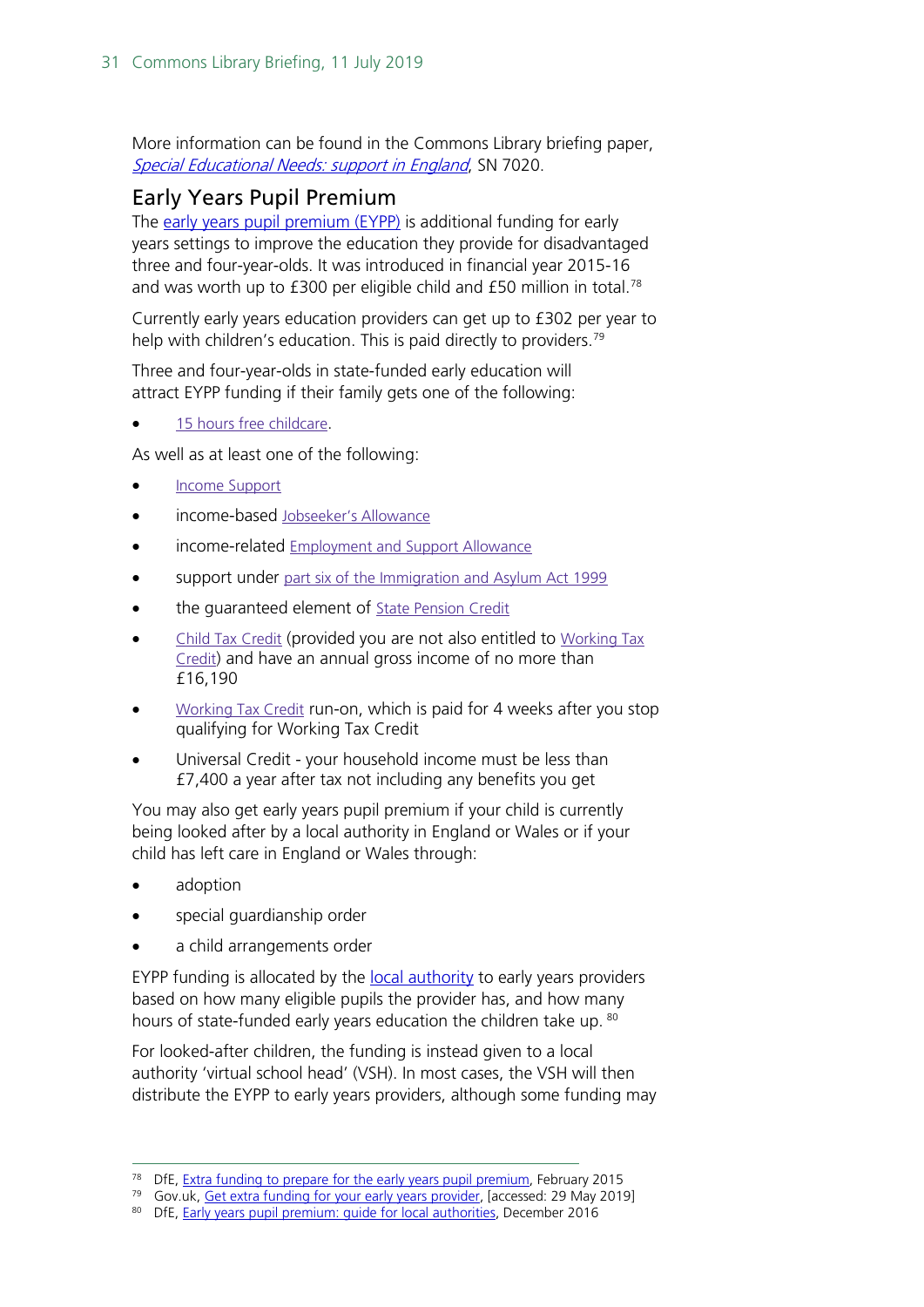be pooled to fund activities that will benefit a group of or all of the authority's looked-after children.<sup>[81](#page-31-1)</sup>

Providers are able to use the EYPP how they best see fit, although it must be used to improve early education for disadvantaged children. A 2014 DfE consultation on EYPP stated the following:

5.12 We believe that providers will use this funding most effectively where they have the flexibility to innovate and to spend it on the strategies that they think will be most effective. This is the approach which has proven effective with the school-age Pupil Premium. If anything, it is even truer in the early years given the very wide diversity of providers.

5.13 We will not, therefore, impose conditions on providers about how the EYPP is spent. We will, however, be clear that they must use it to improve the quality of early years education for their disadvantaged children. [..] Providers will be held to account for the quality of the early education that they provide to disadvantaged children through Ofsted inspection.<sup>[82](#page-31-2)</sup>

#### <span id="page-31-0"></span>Early Intervention Grant

The Early Intervention Grant (EIG) was introduced in 2011-12 to replace a large number of specific grants covering spending on the under-fives, in addition to some support for young people and families. This new grant was not tied to any particular grant funding area it replaced or ring-fenced overall. The Government's stated aim of combining these funding sources and removing the large number of ring-fences was to allow "greater flexibility and freedom at local level, to respond to local needs, drive reform and promote early intervention more effectively."<sup>[83](#page-31-3)</sup>

Changes to the coverage and financing of EIG make it impossible to assess levels of overall funding from 2011 to the present on any consistent basis. Changes in the definition and nature of what EIG (and the funding it replaced) is for, mean that any funding series across the time period would have little meaning. The annual figures set out below give only an approximate indication of how this funding has varied.

The total of all EIG predecessor grants were originally set at £2.79 billion for 2010-11, before being reduced $84$  to £2.48 billion at the end of May 2010. Around two-thirds of the original total of these grants were specifically aimed at the under-fives and the majority of this funding was for Sure Start children's centres which was (initially) worth £1.14 billion in 2010-11. The remaining grants were a mixture of those aimed at young people only, such as Connexions, and those covering children of all ages, such as short breaks for disabled children. [85](#page-31-5) [86](#page-31-6)

<span id="page-31-1"></span><sup>81</sup> DfE, [Pupil premium: virtual school heads' responsibilities](https://www.gov.uk/guidance/pupil-premium-virtual-school-heads-responsibilities), March 2015

<span id="page-31-2"></span><sup>82</sup> DfE, *[Early Years Pupil Premium and funding for two-year-olds](https://www.gov.uk/government/uploads/system/uploads/attachment_data/file/323495/EY_Funding_ConDoc_-Branded_final_with_foreword.pdf)*, June 2014

<sup>83</sup> DfE, [Early Intervention Grant FAQs,](http://webarchive.nationalarchives.gov.uk/20130123124929/http:/www.education.gov.uk/childrenandyoungpeople/earlylearningandchildcare/delivery/funding/a0070357/eig-faqs) 2012

<span id="page-31-4"></span><span id="page-31-3"></span><sup>&</sup>lt;sup>84</sup> The £310 billion in-year cut was made pro rata, i.e. to the total of all these grants, rather than different reductions grant-by-grant.

<span id="page-31-5"></span><sup>85</sup> DfE, Early Intervention Grant Baseline Allocations Methodology

<span id="page-31-6"></span><sup>86</sup> [HC Deb 13 December 2010, cc66-71WS](http://www.publications.parliament.uk/pa/cm201011/cmhansrd/cm101213/wmstext/101213m0001.htm#10121320000016)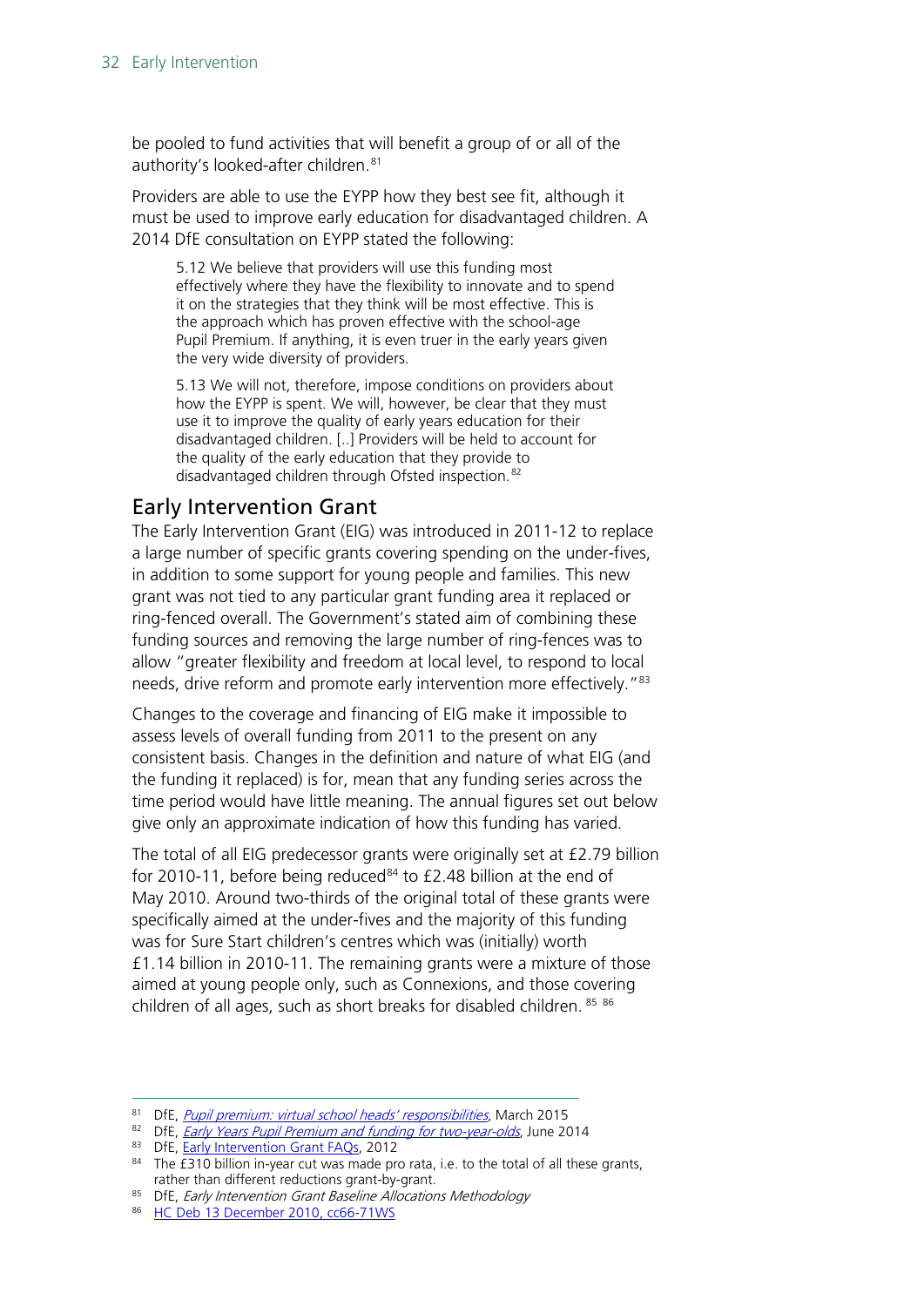EIG was reduced to £2.24 billion in 2011-12; 10% below the revised 2010-11 total and 20% below the original 2010-11 allocation. The 2012-13 total was increased to  $£2.37$  billion.<sup>[87](#page-32-0)</sup> It included £0.29 billion of funding for early education places for disadvantaged two-year-olds. Although as EIG is not ring-fenced local authorities were not forced to spend this amount on these places.<sup>[88](#page-32-1)</sup>

There were three main changes introduced to EIG in 2013-14:

- 1 The funding for early education for two-year-olds was transferred from EIG and added to the Dedicated Schools Grant. This funding, now outside of EIG, was increased to £0.53 billion in 2013-14 and £0.76 billion in 2014-15 as the offer was extended to more twoyear-olds.[89](#page-32-2)
- 2 The method of payment for the remaining EIG was changed. Rather than coming from the DfE it was transferred to the new Business Rates Retention Scheme as part of the Start-Up Funding Assessment. While most funding from this source was unhypothecated (that is, not required to be spent on any particular area), the amount of EIG funding was separately identified, along with a number of other grants. Total EIG 'funding' transferred to this scheme was £1.71 billion in 2013-14 and £1.58 billion in 2015-16. [90](#page-32-3) Removing the two-year-olds' funding from EIG cut its value in each of these years.
- 3 The DfE retained £150 million of funding earmarked for EIG, to be "retained centrally for future use in funding early intervention and children's services." This was paid to local authorities as the Adoption Reform Grant (ARG) in 2013-14 and paid as ARG, SEN reform grant and funding for children's services in 2014-15.

<span id="page-32-0"></span><sup>87</sup> DfE, [Early Intervention Grant FAQs,](http://webarchive.nationalarchives.gov.uk/20130123124929/http:/www.education.gov.uk/childrenandyoungpeople/earlylearningandchildcare/delivery/funding/a0070357/eig-faqs) 2012

<span id="page-32-1"></span><sup>88</sup> DfE, [Early intervention Grant and free early education places for disadvantaged two](http://webarchive.nationalarchives.gov.uk/20130123124929/http:/www.education.gov.uk/childrenandyoungpeople/earlylearningandchildcare/delivery/free%20entitlement%20to%20early%20education/a0070230/eigel)[year-olds FAQs,](http://webarchive.nationalarchives.gov.uk/20130123124929/http:/www.education.gov.uk/childrenandyoungpeople/earlylearningandchildcare/delivery/free%20entitlement%20to%20early%20education/a0070230/eigel) 2012

 $89$  DfE, *Dedicated Schools Grant Allocations 2014-15* (and earlier)

<span id="page-32-3"></span><span id="page-32-2"></span><sup>&</sup>lt;sup>90</sup> Department for Communities and Local Government (DCLG), Breakdown of settlement funding assessment 2015-16 (and earlier)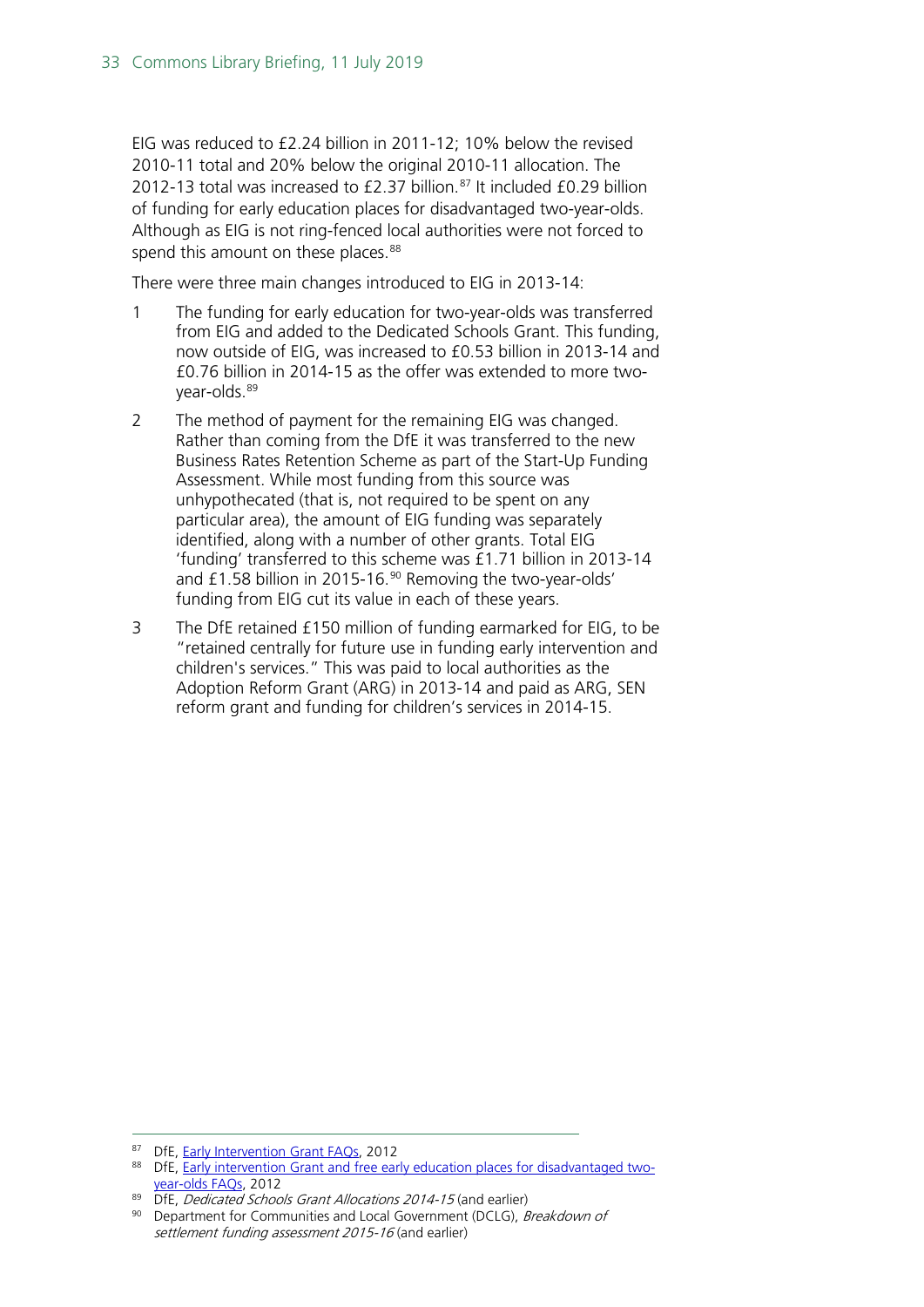The value of the remaining EIG within the local government finance settlement was subsequently reduced to £1.32 billion in 2016-17 and each following year to £1.02 billion in 2019-20. These are indicative totals of what the Government has calculated can be spent. It is up to local authorities to decide the exact amount they spend on early intervention.<sup>[91](#page-33-0)</sup>

| <b>Local authority spending on Children's Centres</b><br>gross expenditure related to Sure Start Children's Centres, England |                                                        |                                                    |                                        |                                                            |  |  |
|------------------------------------------------------------------------------------------------------------------------------|--------------------------------------------------------|----------------------------------------------------|----------------------------------------|------------------------------------------------------------|--|--|
|                                                                                                                              | Individual<br>Children's<br><b>Centres</b>             | Area-wide<br>services <sup>a</sup>                 | LA<br>management<br>costs              | <b>Total</b>                                               |  |  |
| £ million 2017-18 prices<br>2010-11<br>2011-12<br>2012-13<br>2013-14<br>2014-15<br>2015-16<br>2016-17<br>2017-18             | 1,036<br>917<br>852<br>753<br>668<br>577<br>522<br>426 | 348<br>296<br>229<br>121<br>105<br>107<br>84<br>80 | <br><br><br>46<br>44<br>43<br>44<br>37 | 1,383<br>1,213<br>1,081<br>920<br>818<br>726<br>650<br>543 |  |  |
| Change<br>2010-11 to<br>2017-18                                                                                              | -59%                                                   | $-77%$                                             |                                        | $-61%$                                                     |  |  |

Note: Prices adjusted using December 2018 GDP deflators

(a) LA provided/commissioned area-wide services delivered through Children's Centres

Source[: Section 251 data returns,](https://www.gov.uk/guidance/section-251-2017-to-2018#section-251-outturn-data) DfE (Outturn -table A)

<span id="page-33-0"></span>Much of the concern raised around the reductions in EIG centre around support for Sure Start children's centres (see next section). However, as EIG is not ring-fenced there is no way to assess changes to central Government support specifically for children's centres. The table below looks at changes in what local authorities spent. Real levels of spending have fallen in each year and by 61% overall between 2010-11 and 2017-18.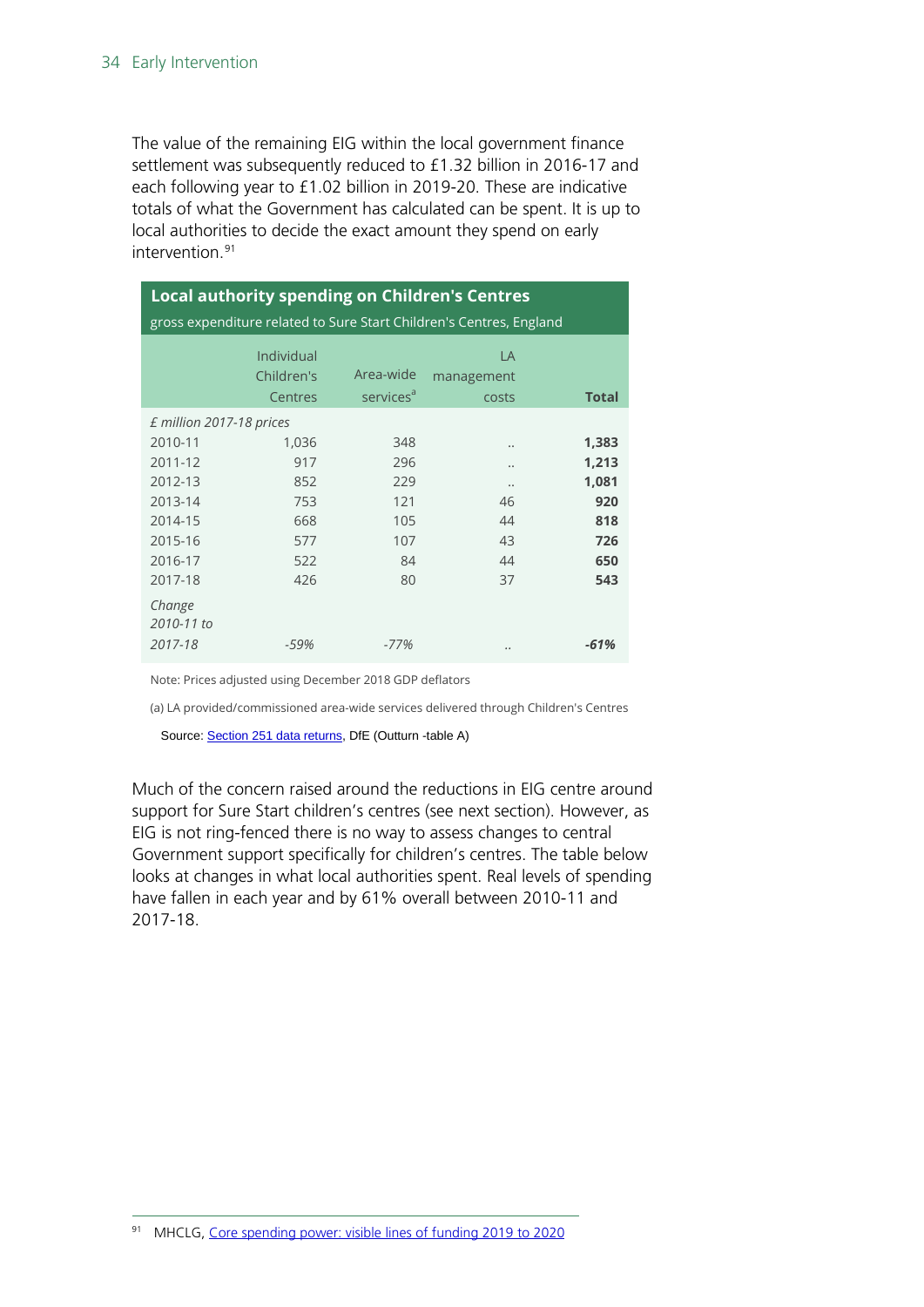## <span id="page-34-0"></span>3.3 Social Development

#### <span id="page-34-1"></span>Sure Start children's centres

Sure Start is a network of local authority run children's centres, providing activities for young children and ensuring that early childhood services in the local area are integrated. Services can either be provided by the centre, or the centre can provide advice or assistance on accessing these services elsewhere.

The *Childcare Act 2006* defines these early childhood services as:

- early years provision (early education and childcare);
- social services functions of the local authority relating to young children, parents and prospective parents;
- health services relating to young children, parents and prospective parents;
- training and employment services to assist parents or prospective parents; and
- information and advice services for parents and prospective parents.<sup>[92](#page-34-2)</sup>

Since the launch of the Sure Start programme in 1998 under the previous Labour Government, the intention has been that local Sure Start centres provide services tailored to local needs, both of young children and of their parents.

A 2010 report by the Children, Schools and Families Select Committee noted a wide range of services offered by centres across the country, including:

'Baby Bounce and Rhyme' sessions, speech and language therapy appointments, baby massage, fathers' groups, housing advice, Citizens' Advice Bureaux, money management workshops, sexual health clinics, holiday and after-school clubs for older children, home birth support groups, breastfeeding support groups, 'Stay and Play' sessions, book and toy libraries, community cafés, sales of cost-price home safety equipment, relationship counselling, befriending services, family learning, parenting skills courses, childminder drop-ins, healthy eating classes, smoking cessation groups, basic skills courses including ESOL and IT, domestic violence support groups, advocacy services, dental hygiene clinics, multiple birth support groups.<sup>[93](#page-34-3)</sup>

The programme began as local partnerships in the most disadvantaged areas, although between 2003 and 2010 Sure Start developed into a universal service, with the aim of a children's centre that would be accessible by every family in England.

<sup>92</sup> Section 2, *[Childcare Act 2006](http://www.legislation.gov.uk/ukpga/2006/21/section/2)* 

<span id="page-34-3"></span><span id="page-34-2"></span><sup>93</sup> Children, Schools and Families Committee, [Sure Start Children's Centres](http://www.publications.parliament.uk/pa/cm200910/cmselect/cmchilsch/130/130i.pdf), HC 130-1, 15 March 2010, para 17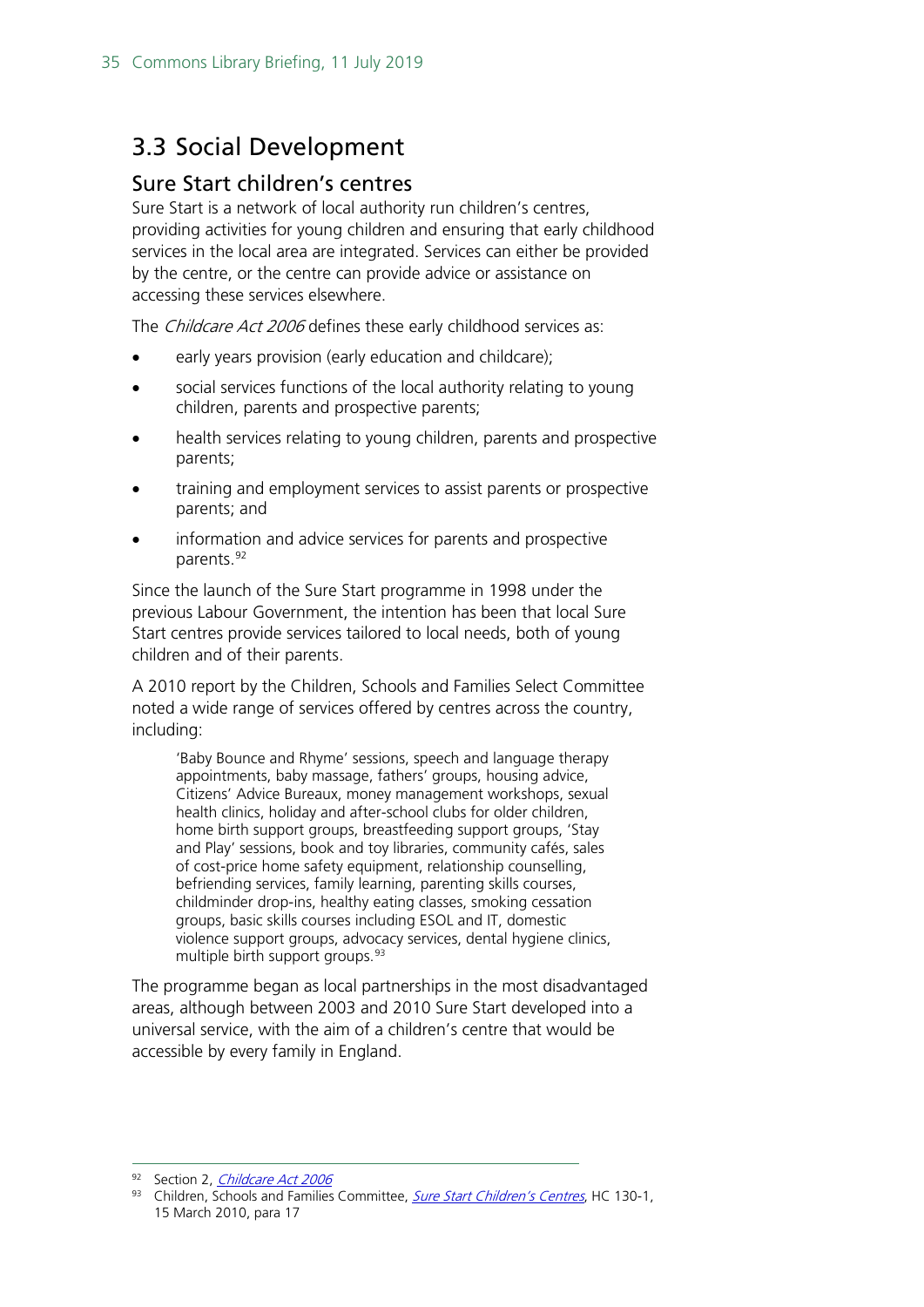In April 2010 there were 3,632 designated Sure Start children's centres in England. [94](#page-35-0) As of February 2019 there were 2,362 main centres and 722 former designated children's centres that now offer access to early childhood services.[95](#page-35-1)

The Coalition Government, as part of its *Health Visitor Implementation* [Plan](https://www.gov.uk/government/uploads/system/uploads/attachment_data/file/213110/Health-visitor-implementation-plan.pdf), sought to ensure that every children's centre had a named health visitor, and that centres could help better deliver health services such as the Healthy Child Programme.

In 2013 the Government published [statutory guidance](https://www.gov.uk/government/uploads/system/uploads/attachment_data/file/273768/childrens_centre_stat_guidance_april_2013.pdf) which affirmed a new 'core purpose' for Sure Start centres, although this still left room for local flexibility:

The core purpose of children's centres is to improve outcomes for young children and their families and reduce inequalities between families in greatest need and their peers in:

- child development and school readiness;
- parenting aspirations and parenting skills; and
- $\bullet$  child and family health and life chances.  $96$

The Coalition Government also implemented reforms to funding for Sure Start. In 2011, the Government removed the ring-fence from Sure Start funding and introduced the EIG (see the Early Intervention Grant within section 3.2 above). The EIG was then subsequently merged into the Business Rates Retention System.

When the programme was launched in 1998, the [National Evaluation of](http://www.ness.bbk.ac.uk/)  [Sure Start](http://www.ness.bbk.ac.uk/) (NESS), coordinated by Birkbeck College, University of London, was also established. NESS reported every year from 2002- 2012, and looked at a number of different impacts on children and parents who used Sure Start children's centres, including social development, health, later behaviour at school and parenting styles.

On 3 June 2019 the Institute for Fiscal Studies published a report on the [health effects of Sure Start.](https://www.ifs.org.uk/publications/14139) This report's main finding included that:

- Sure Start significantly reduced hospitalisations among children by the time they finish primary school
- At younger ages, a reduction in infection-related hospitalisations plays a big role in driving these effects. At older ages, the biggest impacts are felt in admissions for injuries
- Sure Start benefits children living in disadvantaged areas most
- A simple cost–benefit analysis shows that the benefits from hospitalisations are able to offset approximately 6% of Sure Start's programme costs

<span id="page-35-0"></span><sup>94</sup> Numbers of Sure Start Children's Centres as at 30 April 2010, DfE

<span id="page-35-1"></span><sup>95</sup> <https://get-information-schools.service.gov.uk/> (downloaded 1 March 2019)

<span id="page-35-2"></span>DfE, Sure Start children's centres statutory quidance, April 2013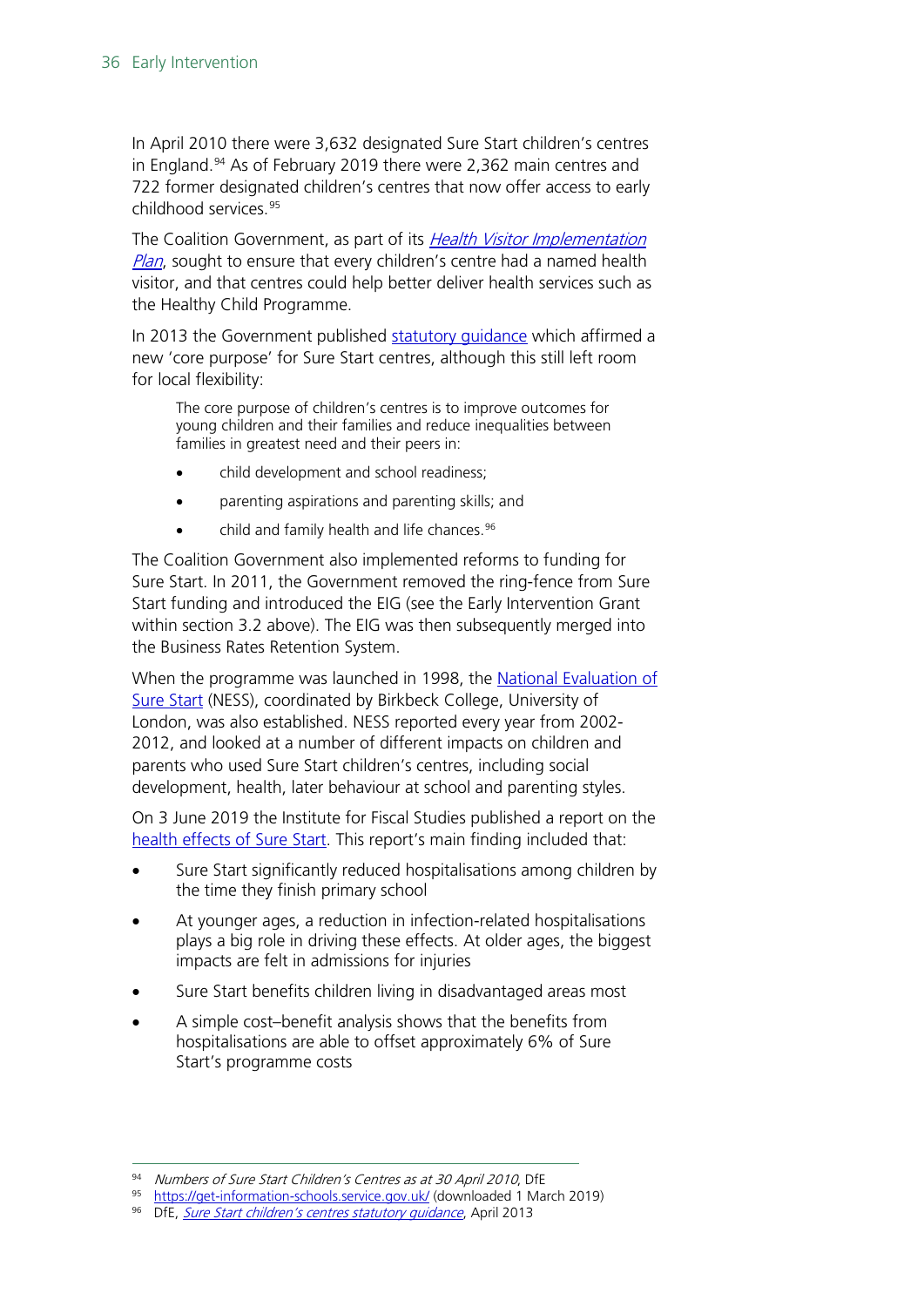The IFS did not find any evidence that Sure Start had impacted child obesity at age 5, or maternal mental health. [97](#page-36-1)

On 5 June 2019 Lucy Powell asked an Urgent Question about the IFS report on Sure Start centres. [98](#page-36-2) Referring to the report's findings she stated that: "There is a clear lesson here for Government: investment in early intervention saves money later on. Closing Sure Start centres is a false economy."[99](#page-36-3) The Minister responding, Anne Milton, welcomed the report and noted that Early Intervention Foundation will look at children's centres and other delivery models to find out what works well. She said this would give local authorities more evidence to help them to decide how to organise services for families in their areas.<sup>[100](#page-36-4)</sup>

More information on Sure Start can be found in the Commons Library briefing paper, [Sure Start \(England\)](http://researchbriefings.parliament.uk/ResearchBriefing/Summary/CBP-7257).

#### <span id="page-36-0"></span>Parenting classes

In July 2011, the Coalition Government published Supporting Families in [the Foundation Years](http://media.education.gov.uk/assets/files/pdf/s/supporting%20families%20in%20the%20foundation%20years.pdf), which argued in support of parenting classes, saying "we want more mothers and fathers to be able to access high quality parenting programmes when they choose to do so."[101](#page-36-5)

Subsequently, in October 2011, the then Children's Minister, Sarah Teather, announced that the Government would trial free parenting classes in three areas of the country, aiming to reach over 50,000 parents. She announced that the trials would run in Bristol, Middlesbrough, High Peak in Derbyshire and Camden, and be available for all parents of children aged five years and under. <sup>[102](#page-36-6)</sup>

In addition, a new *[CANParent](http://www.parentinguk.org/canparent)* (CAN standing for Classes and Advice Network) website was established to provide more information about the scheme. [103](#page-36-7)

The DfE published *CANParent Trial Evaluation: Final Report - Research* [brief](https://www.gov.uk/government/uploads/system/uploads/attachment_data/file/332184/RB357_-_CANparent_trial_evaluation_final_report__Research_Brief_08_07_14.pdf) in 2014, which found that:

The trial was successful in stimulating a supply of providers of parenting classes financed by fixed price vouchers; and some demand from parents who were offered classes that were free.

The trial demonstrated that more time is necessary to increase the awareness of all parents of the benefits of quality universal parenting classes and thereby generate a culture whereby universal parenting classes are seen by most parents as a normal part of becoming a parent, similar to the culture of attending antenatal classes.

The trial created the incentive for some providers to start offering online versions of their classes accessible to any parent nationally

<span id="page-36-2"></span><span id="page-36-1"></span><sup>97</sup> Institute for Fiscal Studies, *[The health effects of Sure Start](https://www.ifs.org.uk/publications/14139)*, June 2019

<sup>98</sup> [HC Deb \[Urgent Question: Sure Start: IFS Report\], 5 June 2019](https://hansard.parliament.uk/Commons/2019-06-05/debates/2123CB61-2F08-41ED-99BC-76A3CF929F52/SureStartIFSReport)

<span id="page-36-3"></span><sup>99</sup> Ibid.

<span id="page-36-4"></span> $100$  Ibid.

<span id="page-36-5"></span><sup>&</sup>lt;sup>101</sup> DfE and DH, *[Supporting Families in the Foundation Years](http://media.education.gov.uk/assets/files/pdf/s/supporting%20families%20in%20the%20foundation%20years.pdf)*, July 2011, para 96

<span id="page-36-6"></span><sup>&</sup>lt;sup>102</sup> ['Free parenting classes to be offered to over 50,000 mothers and fathers',](http://www.education.gov.uk/inthenews/inthenews/a00199302/free-parenting-classes-to-be-offered-to-over-50000-mothers-and-fathers) *DfE press* release, 16 October 2011

<span id="page-36-7"></span><sup>103</sup> Parenting UK, CANparent, (accessed 7 June 2017)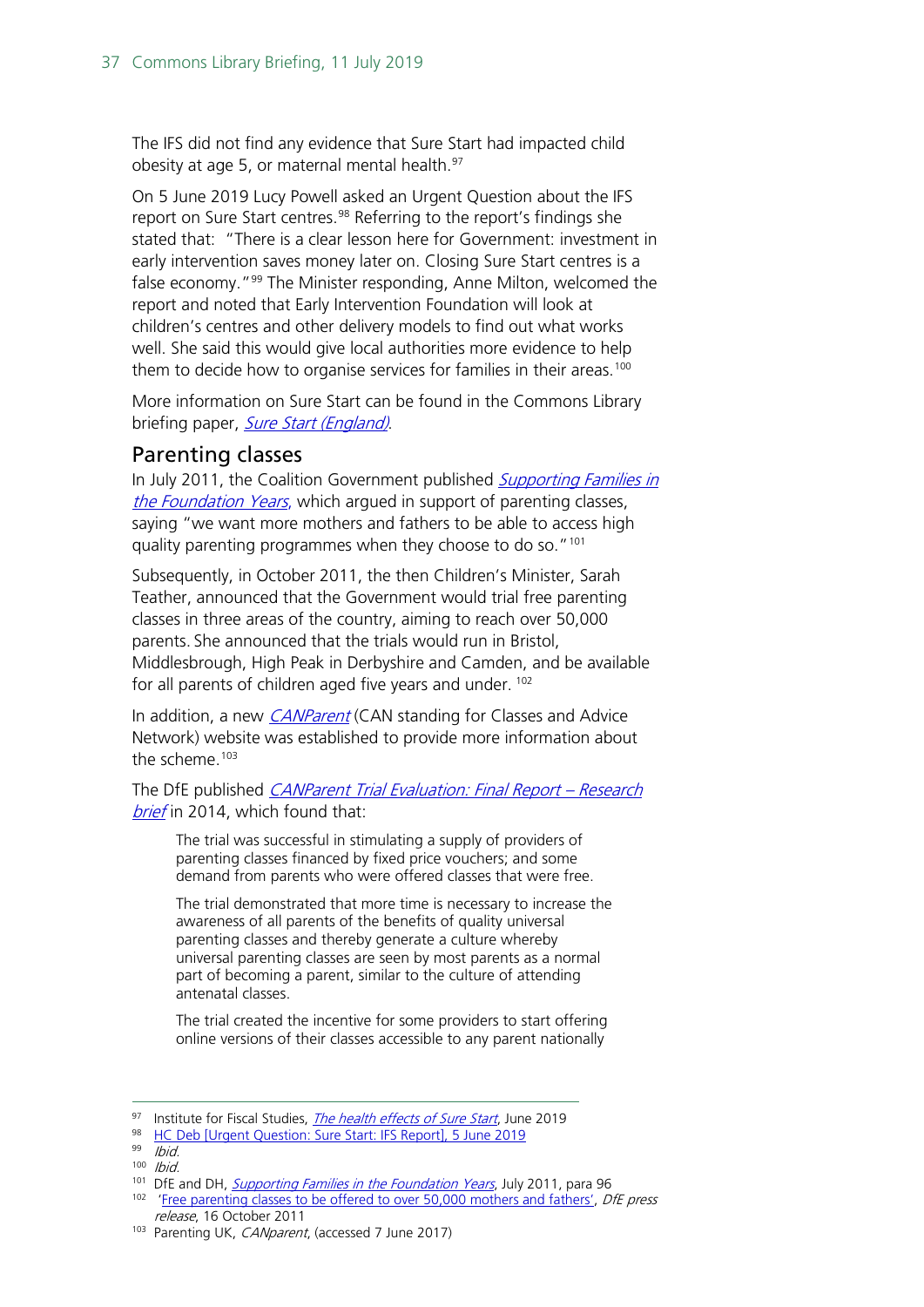and, in the non-voucher area, to offer classes to parents of older children too.

The trial led to a significant drop in the proportion of parents believing that parenting classes were only for parents with 'problems bringing up their children' i.e. it reduced stigma around parenting classes.

The trial indicated that, at this stage of market development, parents paying for classes are likely to form only one of a number of income streams necessary to sustain supply of universal parenting classes. [104](#page-37-0)

The trial was extended for one year, to March 2015, and run by the then Department of Health.<sup>[105](#page-37-1)</sup>

Under the 2015 Conservative Government, the then Prime Minister David Cameron announced a plan for further parenting classes in a January 2016 speech:

I believe we now need to think about how to make it normal – even aspirational to attend parenting classes…

…So I can announce today that our Life Chances Strategy will include a plan for significantly expanding parenting provision. It will examine the possible introduction of a voucher scheme for parenting classes and recommend the best way to incentivise parents to take them up.[106](#page-37-2)

However, in December 2016, it was confirmed that the Life Chances Strategy would no longer be published.<sup>[107](#page-37-3)</sup>

#### **Box 3: Baby boxes (Scotland)**

In January 2017, the Scottish Government began a three-month pilot in Clackmannanshire and Orkney of a 'baby box' programme, gifting a box of essential items, such as clothes, nappies and books, to every new-born baby. Each box is also designed to be a suitable place in which babies can sleep.

This new programme is based on the Finnish 'maternity package' scheme which has been running since 1938 and which in 2016 had a 95% take-up rate. It is credited by some as helping to reduce the Finnish infant death rate from 10% to 0.2%. In Scotland, where in 2016 the death rate was 0.37%, it is a concept designed to encourage expectant mothers to engage with maternity and antenatal services.<sup>[108](#page-37-4)</sup> First Minister of Scotland, Nicola Sturgeon, remarked upon the beginning of the pilot:

It's a simple idea with a proven record in tackling deprivation, improving health and supporting parents… The Box complements the existing services available to help babies and parents to thrive in the crucial early months.<sup>[109](#page-37-5)</sup>

<span id="page-37-3"></span>107 PO 56144 [\[on Social Mobility\], 8 December 2016](http://www.parliament.uk/written-questions-answers-statements/written-question/commons/2016-12-05/56144)

<span id="page-37-1"></span><span id="page-37-0"></span><sup>&</sup>lt;sup>104</sup> DfE, *[CANparent Trial Evaluation:](https://www.gov.uk/government/uploads/system/uploads/attachment_data/file/332184/RB357_-_CANparent_trial_evaluation_final_report__Research_Brief_08_07_14.pdf) Final Report – Research brief*, July 2014, p4

<sup>&</sup>lt;sup>105</sup> PQ 218858 [\[on Parents: Education\],](http://www.parliament.uk/written-questions-answers-statements/written-question/commons/2014-12-15/218858) 18 December 2014

<span id="page-37-2"></span><sup>&</sup>lt;sup>106</sup> [Prime Minister's speech on life chances'](https://www.gov.uk/government/speeches/prime-ministers-speech-on-life-chances), PM's office press release, 11 January 2016

<span id="page-37-4"></span><sup>&</sup>lt;sup>108</sup> ['Nicola Sturgeon to provide free 'baby box' to new parents'](https://www.theguardian.com/politics/2016/apr/17/nicola-sturgeon-to-provide-free-baby-box-to-new-parents-scotland), The Guardian, 17 April 2016

<span id="page-37-5"></span><sup>&</sup>lt;sup>109</sup> ['Baby Boxes begin'](https://news.gov.scot/news/baby-boxes-begin), Scottish Government press release, 1 January 2017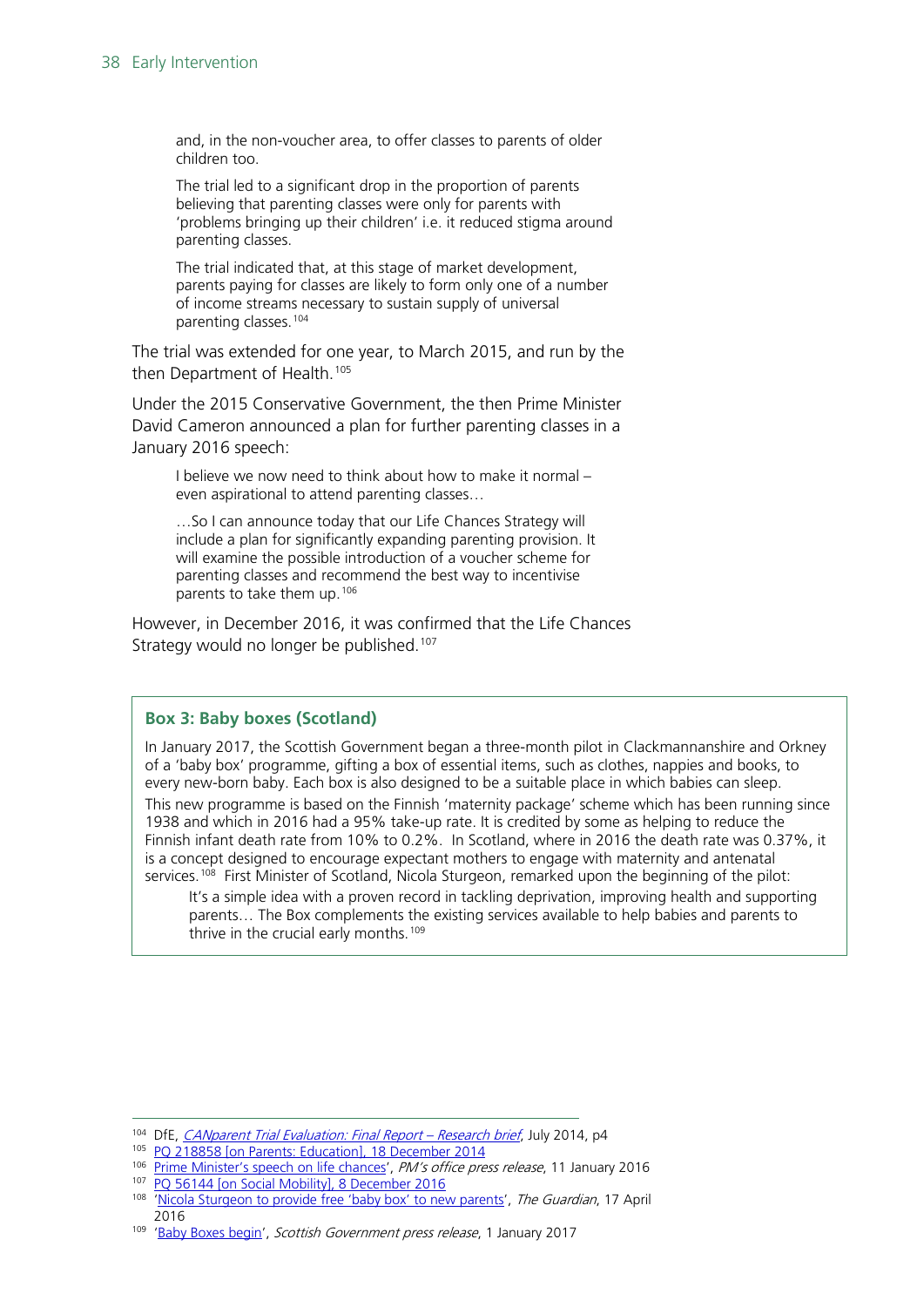#### <span id="page-38-0"></span>The Troubled Families Programme

The Troubled Families Programme aims to support families with multiple problems, including crime, anti-social behaviour, truancy, unemployment and mental health problems.

Local authorities identify 'troubled families' in their area and usually assign a key worker to act as a single point of contact. Central Government pays local authorities by results for each family that meet set criteria or move into continuous employment. The programme is designed to reduce demand for high-cost services (such as children's social care, health, police and employment services) by incentivising local services to transform and work together in a more cost efficient and integrated way.

The programme is run by the Ministry of Housing, Communities and Local Government (MHCLG) and managed by upper tier local authorities in England and their partners. The programme is delivered by local early help teams and is branded differently across the country

£448 million was allocated to the first phase of the programme, which ran from 2012 to 2015 and worked with around 120,000 families. An independent evaluation of the first phase of the programme found limited evidence of impact across its key objectives.

The second phase of the Troubled Families programme was launched in 2015, with £920 million allocated to help an additional 400,000 families, and will run until 2020. While not targeted at families with preschool children, 49% of families on the programme have at least one child under-5.

In April 2017, the Government announced that it would, as part of its Troubled Families programme, launch a new programme to "embed proven parental conflict provision in local areas." Part of the stated rationale for the policy pointed to evidence that children growing up with parents who have good-quality relationships tend to have better outcomes in education, and mental and physical health.<sup>[110](#page-38-1)</sup>

In March 2019, James Brokenshire, Secretary of State for Ministry of Housing, Communities and Local Government, announced the publication of the latest Troubled Families Programme national evaluation reports. The national evaluation looks at how well the programme is achieving those aims. He stated that when comparing families on the programme with a matched comparison group, the analysis indicates that the programme has had a positive impact, reducing the proportion of:

- Looked After Children by 32%
- Adults going to prison by 25%
- Juvenile convictions by 15%
- Juveniles going to custody by 38%

<span id="page-38-1"></span><sup>110</sup> DWP, *[Improving Lives: Helping Workless Families](https://www.gov.uk/government/uploads/system/uploads/attachment_data/file/605836/improving-lives-helping-workless-families-web-version.pdf)*, April 2017, para 21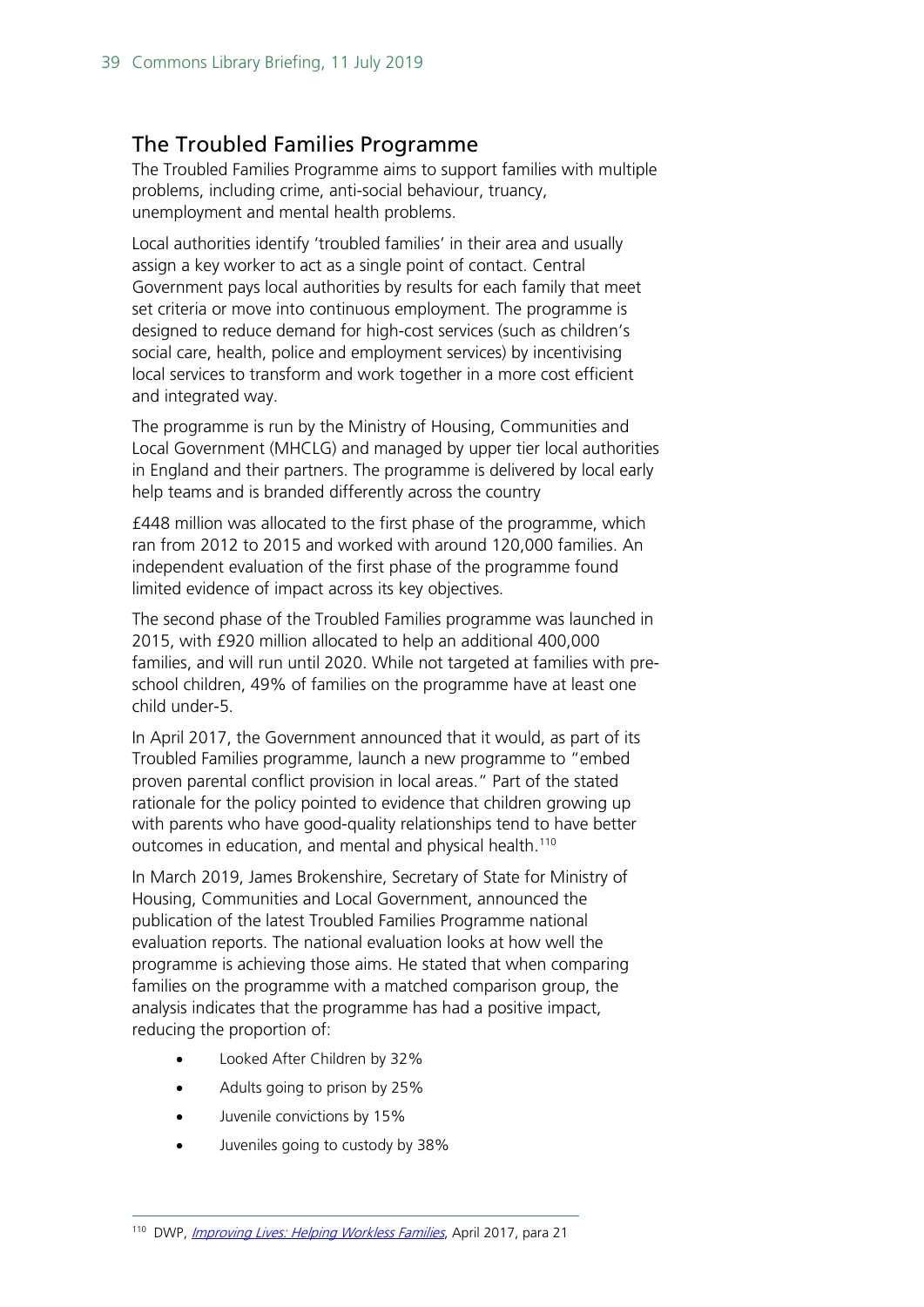• Jobseeker's Allowance claimants by 10%

In addition, 20,000 families on the programme include one or more adults who have moved into work. The evaluation results also suggest local services are being reformed and the Programme has been successful in driving this change.<sup>[111](#page-39-3)</sup>

The full set of national evaluation reports together with an evaluation overview policy report can be found on the [Gov.uk website.](https://www.gov.uk/government/publications/national-evaluation-of-the-troubled-families-programme-2015-to-2020-findings) The Government has also said it would review the Troubled Families Programme's impact on families, services and taxpayers as part of planning for the Spending Review.<sup>[112](#page-39-4)</sup> The Guardian has reported that James Brokenshire has said that the government "needs to look again at the name of the programme" and said the use of the term "troubled families" "obscures as much as it enlightens".<sup>[113](#page-39-5)</sup>

Further background is available in the Library briefing, [The Troubled](https://researchbriefings.parliament.uk/ResearchBriefing/Summary/CBP-7585)  [Families programme \(England\),](https://researchbriefings.parliament.uk/ResearchBriefing/Summary/CBP-7585) published in July 2018.

## <span id="page-39-0"></span>3.4 Benefits and Financial Assistance

### <span id="page-39-1"></span>Sure Start Maternity Grant

Families in receipt of Income Support, income-based Jobseeker's Allowance, income-related Employment and Support Allowance, Pension Credit, Child Tax Credit, Working Tax Credit that includes a disability or severe disability element, or Universal Credit can also claim the £500 lump sum [Sure Start Maternity Grant.](https://www.gov.uk/sure-start-maternity-grant/overview)

A claim must be made in the 11 weeks before the expected week of confinement, or in the three months following the birth. Payment is conditional on the person having received health and welfare advice about child health matters and, if applying before the birth, advice about maternal health.

[Child Benefit](https://www.gov.uk/child-benefit/overview) and [Child Tax Credit](https://www.gov.uk/child-tax-credit/overview) may be claimed once the child is born (although new claims for Child Tax Credit can now only be made in limited circumstances).

Tax credits and means-tested social security benefits are being replaced by [Universal Credit](https://www.gov.uk/universal-credit/overview) – which is payable to families in or out of work – although the new benefit is not expected to be fully introduced until the end of 2023.

### <span id="page-39-2"></span>Changes since 2010

As part of its deficit reduction plan, the Coalition Government made a number of changes to benefits for maternity and for families with young children. From April 2011, the Sure Start Maternity Grant was restricted to the first child only, with certain limited exceptions (although from May 2012 onwards Social Fund Budgeting Loans could

<span id="page-39-3"></span><sup>111</sup> [Written Ministerial Statement, HCWS1430, 19 March 2019](https://www.parliament.uk/business/publications/written-questions-answers-statements/written-statement/Commons/2019-03-19/HCWS1430/)

<span id="page-39-5"></span><span id="page-39-4"></span><sup>112</sup> [PQ228747, 13 March 2019](https://www.parliament.uk/written-questions-answers-statements/written-question/commons/2019-03-05/228747)

<sup>&</sup>lt;sup>113</sup> Troubled Families programme could be renamed, says minister', The Guardian, 19 March 2019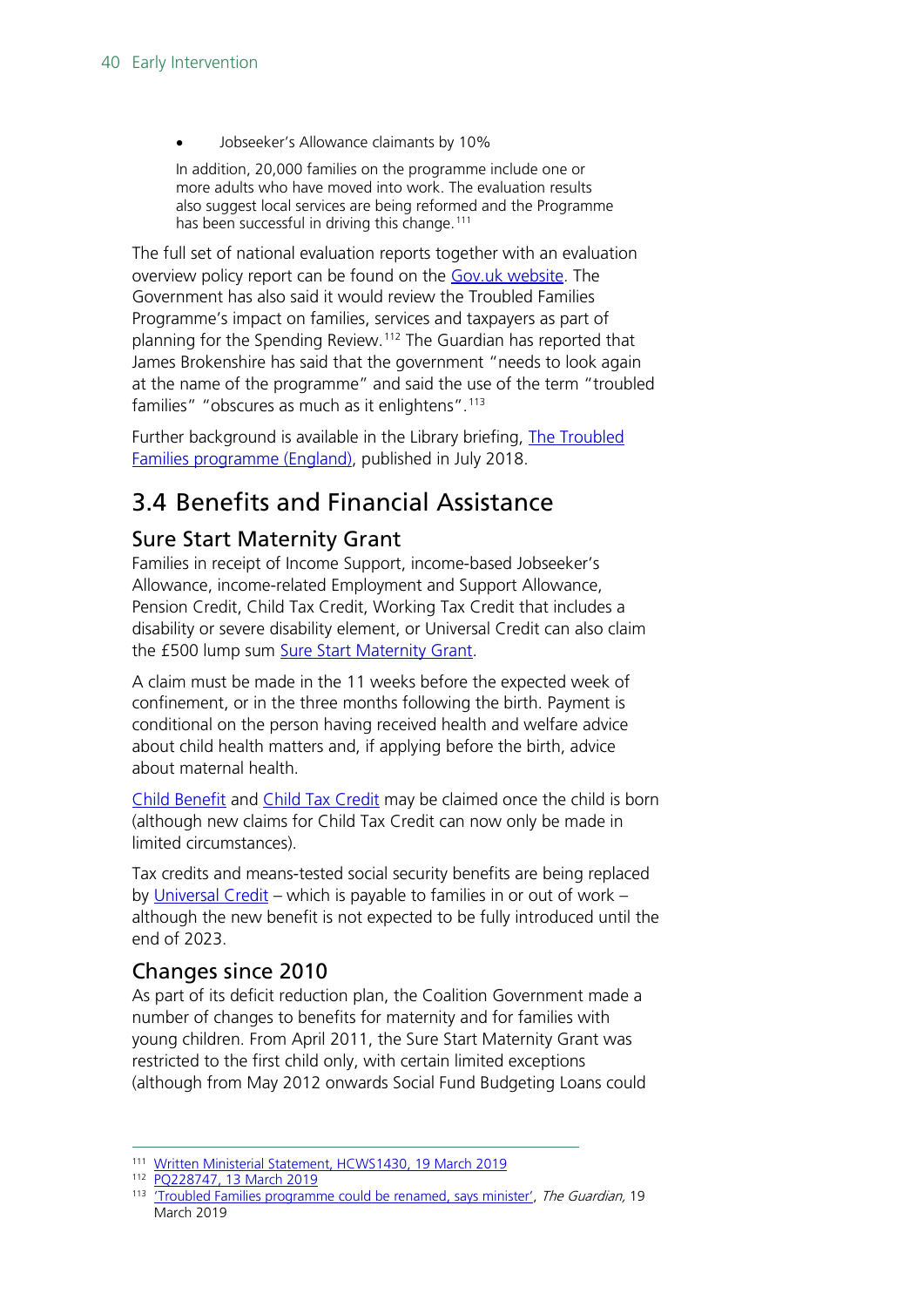be offered for maternity items).<sup>[114](#page-40-0)</sup> Expenditure on the Sure Start Maternity Grant fell from £152 million in 2010-11 to £53 million in 2011-12, and expenditure in 2019-20 is forecast to be £23 million (all figures in real terms, at 2019-20 prices).  $115$ 

The £190 Health in Pregnancy Grant – introduced by the previous Labour Government in April 2009 – was abolished in January 2011. This was a non-means-tested payment made to women from the 25<sup>th</sup> week of pregnancy, on condition that they received maternal health advice from a health professional. Savings were estimated at £150 million per year.<sup>[116](#page-40-2)</sup>

Changes were also made to tax credits which affected families with very young children. These included:

- Removal of the 'baby element' of Child Tax Credit, which provided additional help of up to £545 a year for families with a child under one (saving £295 million in 2011-12, and around £275 million a year in subsequent years).
- Not proceeding with the Child Tax Credit supplement ('toddler tax credit') for one to two-year-olds Labour had planned to introduce from 2012-13 (saving £180 million a year).

A November 2014 report by Maternity Action, Valuing families? The [impact of cuts to maternity benefits,](http://www.maternityaction.org.uk/wp-content/uploads/2014/11/Valuing-Families-report-for-website.pdf) looked at the impact of these and other measures.

Further measures introduced by governments since 2010 impacting on families with children include:[117](#page-40-3)

- Freezing most working-age benefits and tax credits including Child Benefit and the child elements of Child Tax Credit and Universal Credit (except the additional amounts for disability) – at their 2015-16 rates for four years.
- The introduction in 2013 of a household benefit cap limiting the maximum amount in benefits a family can receive, and its subsequent lowering (thereby affecting more families).
- Abolition of the 'family element' in tax credits and the equivalent in Universal Credit, for new claims.
- The per child element in tax credits and in Universal Credit has (with limited exceptions, including children born as a result of 'non-consensual conception') been limited to two children for births after 6 April 2017.

<span id="page-40-0"></span><sup>114</sup> For further information see [Restriction of the Sure Start Maternity Grant,](http://researchbriefings.parliament.uk/ResearchBriefing/Summary/SN05860) Commons Library Briefing Paper SN5860, 10 February 2011

<span id="page-40-1"></span><sup>115</sup> DWP, [Benefit expenditure and caseload tables 2019,](https://www.gov.uk/government/publications/benefit-expenditure-and-caseload-tables-2019) April 2019

<span id="page-40-2"></span><sup>&</sup>lt;sup>116</sup> See [Savings Accounts and Health in Pregnancy Grant Bill \[Bill 73 of 2010-11\],](http://researchbriefings.parliament.uk/ResearchBriefing/Summary/RP10-66) Commons Library Briefing Paper, RP10-66, 22 October 2010

<span id="page-40-3"></span><sup>&</sup>lt;sup>117</sup> For further information on these measures and their impact see Commons Library briefing CDP-2019-0053, [Spending of the Department for Work and Pensions,](https://researchbriefings.parliament.uk/ResearchBriefing/Summary/CDP-2019-0053) 25 February 2019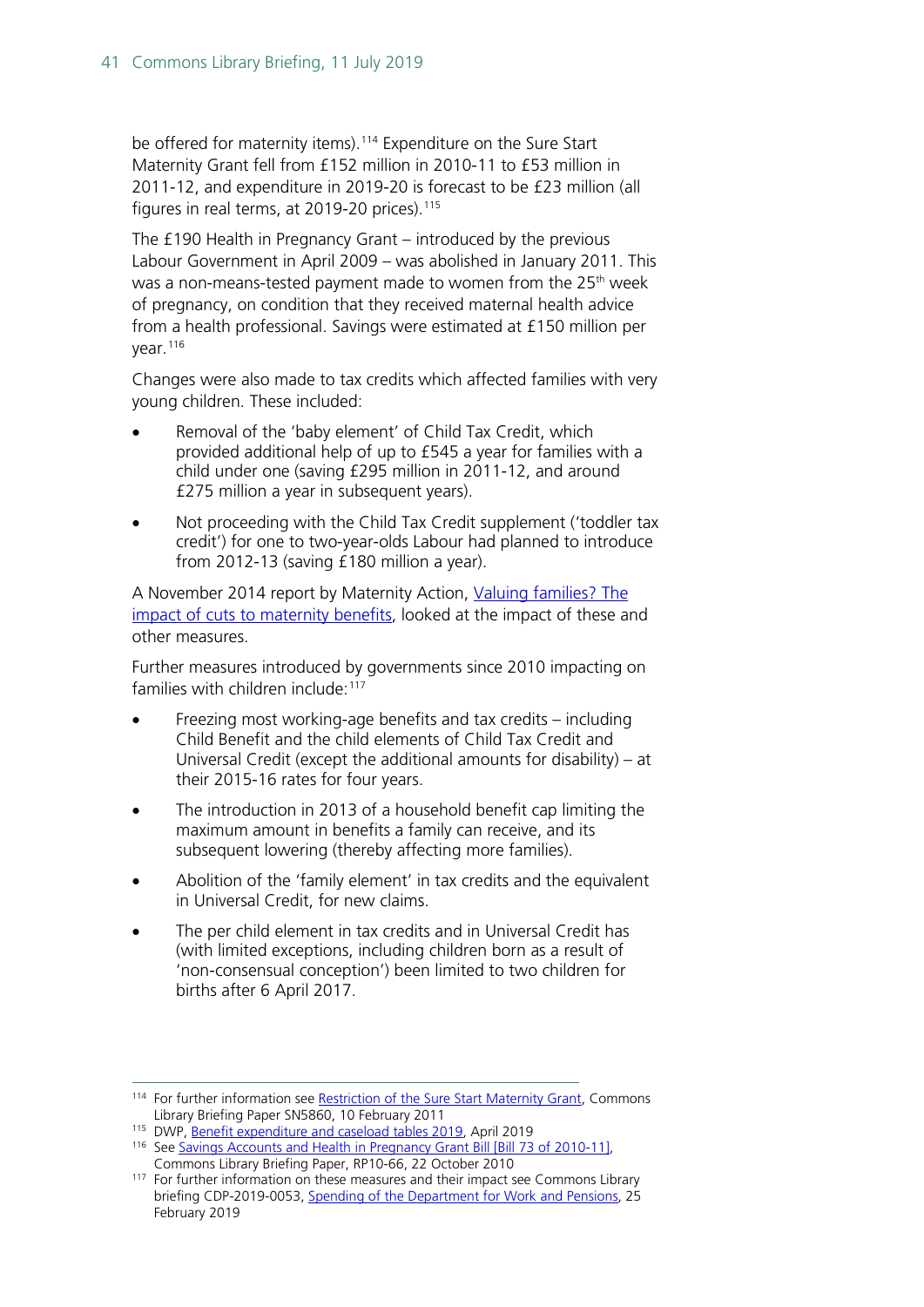A Child Poverty Action Group briefing produced in advance of the 2018 Budget looked at the impact on child poverty – separately for children under five and for children aged five and over – of reversing these and other welfare measures introduced since 2010.<sup>[118](#page-41-0)</sup>

The two-child limit is particularly controversial. The 2015 Government justified the two-child limit on the grounds that families in receipt of means-tested benefits "should face the same financial choices about having children as those supporting themselves solely through work."<sup>[119](#page-41-1)</sup> The measure is expected to eventually yield savings of around £3 billion a year.<sup>[120](#page-41-2)</sup>

A report published by the Child Poverty Action Group and the Church of England in June 2019, [All kids count: The impact of the two-child](http://www.cpag.org.uk/sites/default/files/uploads/All%20Kids%20Count%20report%20FINAL_0.pdf)  [limit after two years,](http://www.cpag.org.uk/sites/default/files/uploads/All%20Kids%20Count%20report%20FINAL_0.pdf) presents findings from new research on the twochild limit including a survey of more than 430 families affected by the policy as well as in-depth interviews with 16 families. Key findings include:

- An estimated 160,000 families had been affected by the policy to date – the majority working families – but more than 800,000 families with three million children could eventually be affected by it.
- The two-child limit could push an additional 300,000 children into poverty, and one million children already in poverty into even deeper poverty, by 2023-24 – at which point over half of children in families with three or more children are expected to be in poverty.
- 95% of survey respondents said that the two-child limit had affected their ability to pay for basic living costs, including 88% who said it had affected their ability to pay for food and clothing. Families were facing severe and ongoing financial difficulty, creating huge levels of stress and impacting negatively on their mental health and relationships.
- Many parents reported that they can no longer afford to pay for their children to take part in after-school clubs, sport and school trips.
- The families interviewed were unable to compensate for the reduction in support by working longer hours – most could not see a way out of the situation.
- Awareness and understanding of the two-child limit are low only half of those affected by the policy said they knew about it before having their youngest child.
- Victims of domestic abuse are particularly vulnerable to the harmful effects of the policy and the requirement for disclosure of non-consensual conception to get an exception provides no

<span id="page-41-0"></span><sup>118</sup> CPAG, [Representation for the 2018 Budget,](http://www.cpag.org.uk/content/representation-2018-budget) October 2018

<span id="page-41-1"></span><sup>119</sup> HM Treasury, **Summer Budget 2015, 8 July 2015, HC 264 2015-16, para 1.145** 

<span id="page-41-2"></span><sup>&</sup>lt;sup>120</sup> IFS Observations, Significant cuts to two parts of the benefit system to be phased in [from next week,](https://www.ifs.org.uk/publications/9117) 30 March 2017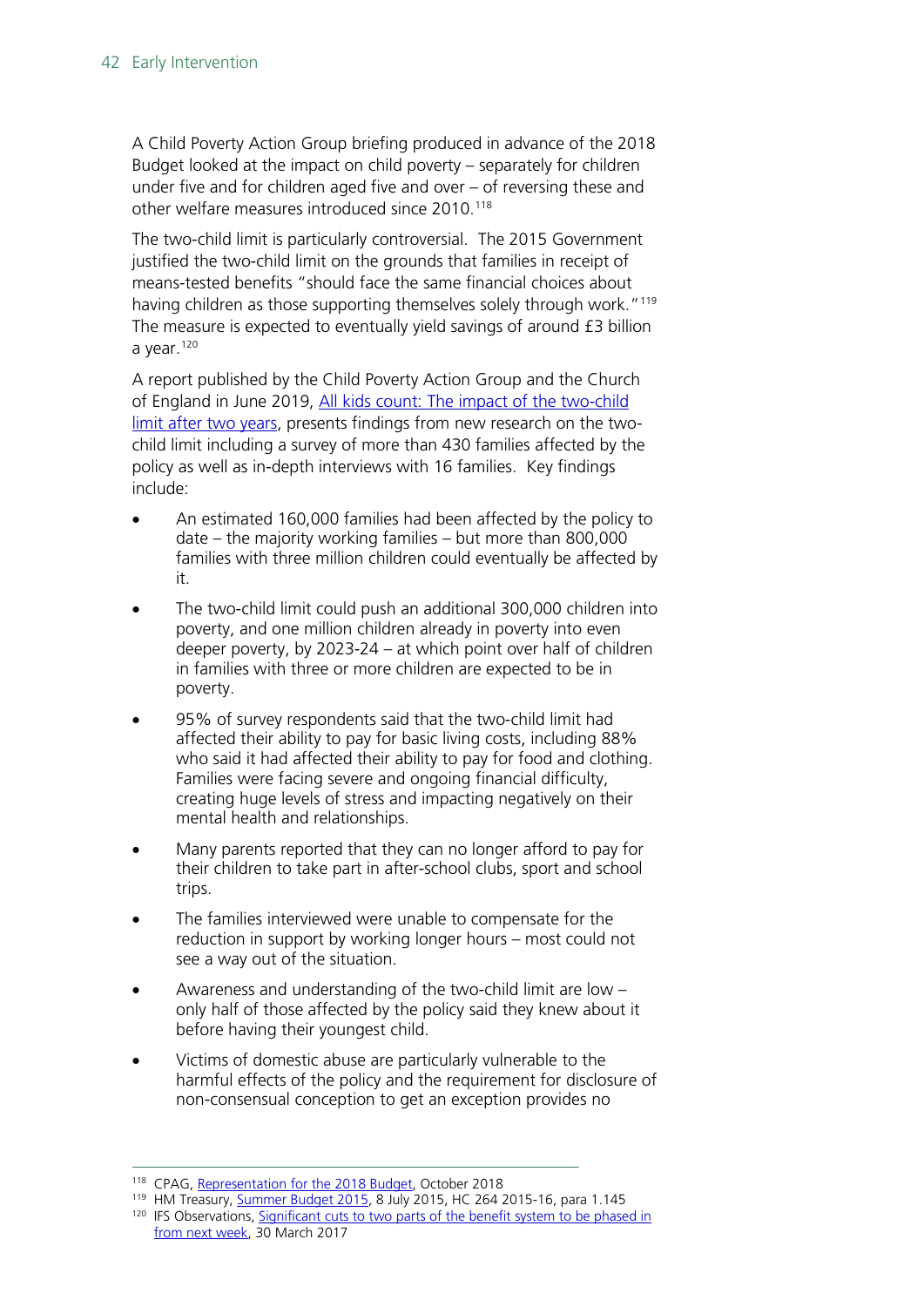solution – the policy can make it more difficult to leave an abusive relationship and put them at increased risk of violence.

- For refugees who are likely to have arrived in the UK with next to nothing – the two-child limit hinders their ability to rebuild their lives after traumatic experiences.
- Orthodox Jewish and Muslim communities are also disproportionately affected by the two-child limit, due to strong cultural norms and deeply held religious beliefs that favour larger families.

The report states that the two-child limit is having a 'devastating' effect on parents and children, harming children's wellbeing with potentially lifelong consequences. It argues that if the Government is serious about tackling poverty and enabling children to thrive, it must lift the twochild limit.

### Scotland

The *Scotland Act 2016* gives the Scottish Parliament legislative competence for, among other things, the Sure Start Maternity Grant. [121](#page-42-0)

The Scottish Government is replacing the Sure Start Maternity Grant with a new **Best Start Grant** (BSG), aimed at giving support to low income families at 'key transitions' in the early years. The Scottish Government believes that BSG "will play an important part in reducing inequalities and will help improve health outcomes for under-fives."[122](#page-42-1) 

From December 2018, the Best Start Grant Pregnancy and Baby Payment replaced the Sure Start Maternity Grant in Scotland, providing eligible low income families with £600 on the birth of their first child and £300 on the birth of any subsequent children. In June 2019 the Best Start Grant school age payment – a £250 payment to be made to low income families around the time a child starts school – was introduced, and in summer 2019 the Best Start Grant early learning payment – a £250 payment to be made to low income families around the time a child can start nursery – is to be introduced.

The Scottish Government has also announced plans for an income supplement for low-income families – the 'Scottish Child Payment' – to be introduced by March 2021. It will be payable to families in receipt of qualifying benefits including Universal Credit, Jobseekers Allowance and Child Tax Credit. It will be worth £10 a week and will initially be paid for children under six. By the end of 2022, it should be payable for all eligible children under the age of 16. Payments will be made monthly for all children in eligible families, and it will be uprated annually in line with inflation.<sup>[123](#page-42-2)</sup>

<span id="page-42-1"></span><span id="page-42-0"></span><sup>&</sup>lt;sup>121</sup> See Commons Library briefing CDP-2019-0084, [Devolution of welfare,](https://researchbriefings.parliament.uk/ResearchBriefing/Summary/CDP-2019-0084) 8 April 2019 <sup>122</sup> [Scottish Government Response to the Consultation on Social Security in Scotland,](http://www.gov.scot/Topics/People/fairerscotland/Social-Security/SG-Response) 22 February 2017, p18

<span id="page-42-2"></span><sup>&</sup>lt;sup>123</sup> For further details see Scottish Government, Scottish Child Payment: position paper, 26 June 2019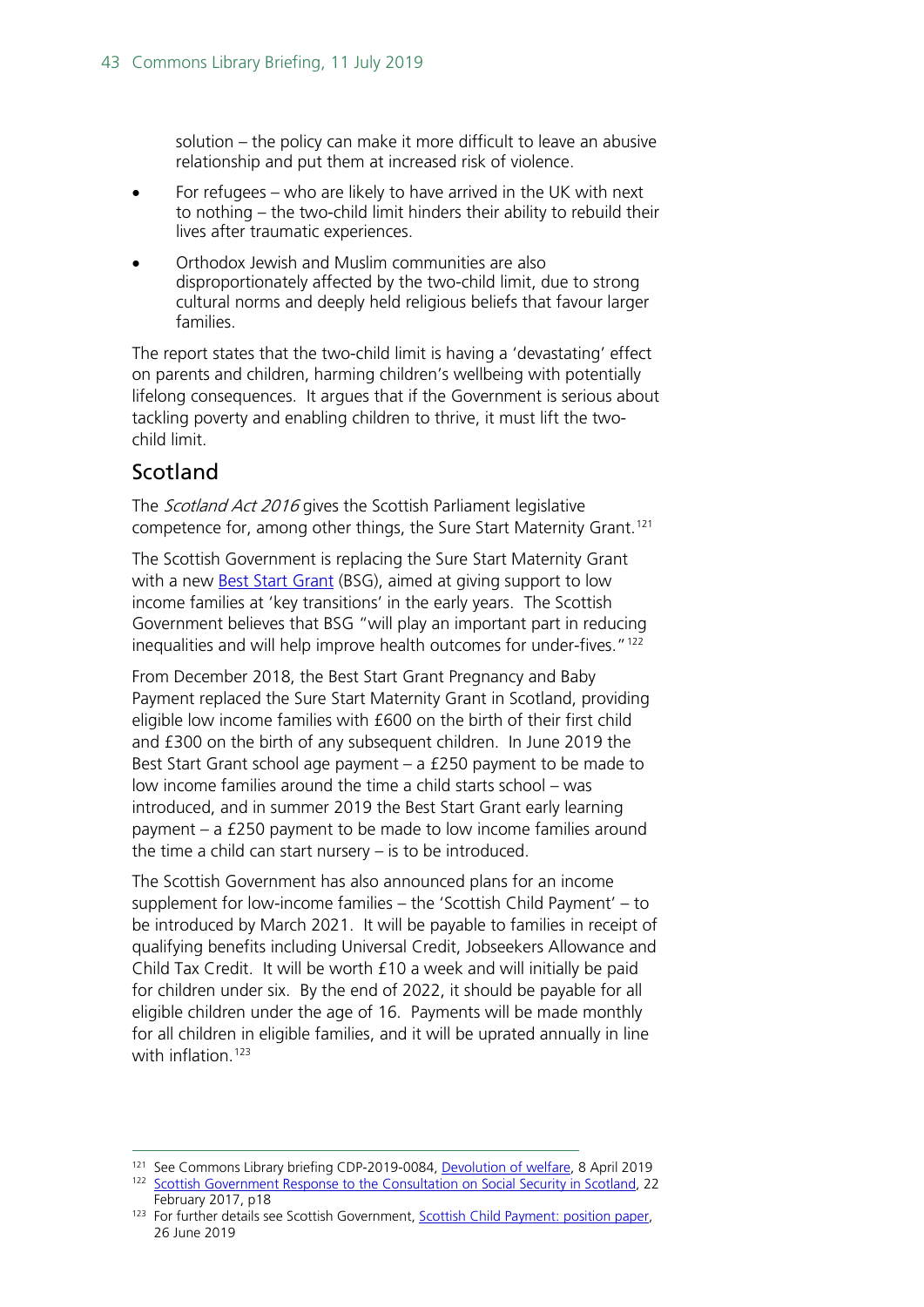## <span id="page-43-0"></span>4. The Role of Local Authorities

## <span id="page-43-1"></span>4.1 Children's services

The Government's statutory guidance updated in July 2018, [Working](https://www.gov.uk/government/publications/working-together-to-safeguard-children--2)  **[Together to Safeguard Children](https://www.gov.uk/government/publications/working-together-to-safeguard-children--2), includes the section "Identifying** children and families who would benefit from early help," and states that:

4. Local organisations and agencies should have in place effective ways to identify emerging problems and potential unmet needs of individual children and families. Local authorities should work with organisations and agencies to develop joined-up early help services based on a clear understanding of local needs. This requires all practitioners, including those in universal services and those providing services to adults with children, to understand their role in identifying emerging problems and to share information with other practitioners to support early identification and assessment.

5. Multi-agency training will be important in supporting this collective understanding of local need. Practitioners working in both universal services and specialist services have a responsibility to identify the symptoms and triggers of abuse and neglect, to share that information and provide children with the help they need. To be effective, practitioners need to continue to develop their knowledge and skills in this area and be aware of the new and emerging threats, including online abuse, grooming, sexual exploitation and radicalisation. To enable this, the three safeguarding partners should consider what training is needed locally and how they will monitor and evaluate the effectiveness of any training they commission.<sup>[124](#page-43-2)</sup>

The guidance is clear that staff of local authorities and other agencies should be trained to identify and respond to the needs of unborn and very young children.

Where a child is identified as being vulnerable, local authorities have a wide range of investigative and supportive powers available to them. This can include detailed investigations (commonly referred to as "section 47 investigations") where a local authority has a duty to investigate if, among other factors, it has "reasonable cause to suspect that a child who lives, or is found, in their area is suffering, or is likely to suffer, significant harm." Other measures include the power to take a child into the care of a local authority pursuant to a care order, or be provided with accommodation by a local authority.<sup>125</sup>

However, for children more generally, where a child is deemed to be "in need" local authorities have a general duty to provide "a range and level of services appropriate to those children's needs". Support can also be provided to the child's family.

<sup>&</sup>lt;sup>124</sup> DFE, *[Working Together to Safeguard Children](https://www.gov.uk/government/publications/working-together-to-safeguard-children--2)*, February 2019, pp12–13

<span id="page-43-3"></span><span id="page-43-2"></span><sup>&</sup>lt;sup>125</sup> For more information, see Family Rights Group, *[Child Protection Procedures](http://www.frg.org.uk/images/Advice_Sheets/9-child-protection-procedures.pdf)*, May 2015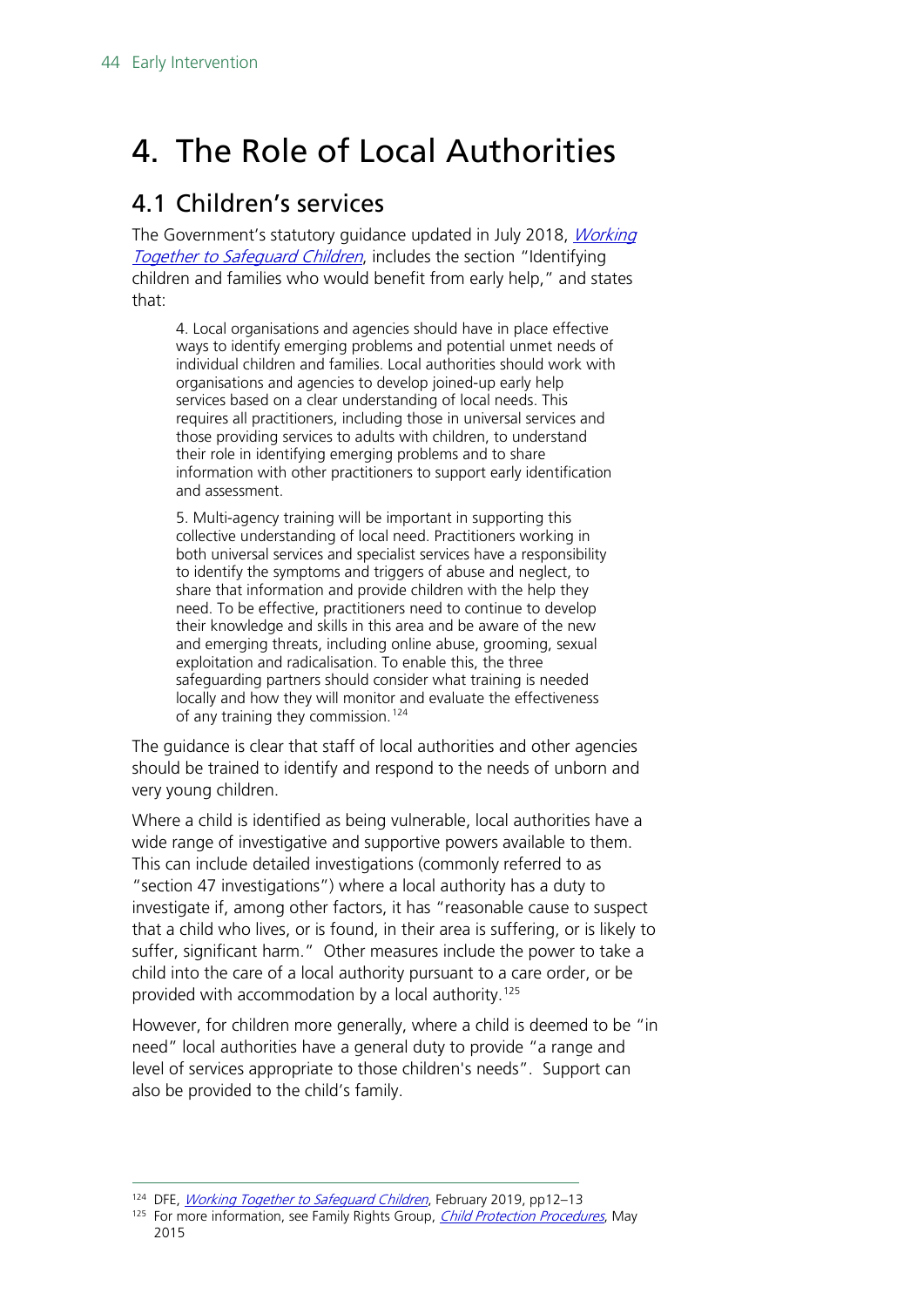The Children Act 1989 defines a child as being in need in if:

(a) he is unlikely to achieve or maintain, or to have the opportunity of achieving or maintaining, a reasonable standard of health or development without the provision for him of services by a local authority under this Part;

(b) his health or development is likely to be significantly impaired, or further impaired, without the provision for him of such services; or

(c) he is disabled

and "family", in relation to such a child, includes any person who has parental responsibility for the child and any other person with whom he has been living.<sup>[126](#page-44-1)</sup>

In terms of the services that a local authority can offer to a child in need and their family, these are set out in the legislation as:

- advice, guidance and counselling;
- occupational, social, cultural, and recreational activities;
- care or supervised activities (which includes 'day care');
- home help;
- travel assistance;
- holiday;
- maintenance of the family home;
- financial help;
- provision of family accommodation.<sup>[127](#page-44-2)</sup>

For more information, see the Library briefing paper Local authority [support for children in need \(England\).](https://researchbriefings.parliament.uk/ResearchBriefing/Summary/CBP-7730)

### <span id="page-44-0"></span>4.2 Local early intervention programmes

Local authorities have responsibility for many of the most important policy areas for the delivery of early intervention, such as education, public health and children's services. As a result, early intervention programmes conceived by central Government, for example Sure Start and the Healthy Child Programme, are often delivered on the ground through local authority structures.

In addition to this, the structures of local authorities, and their connections with relevant local groups and organisations, allow for greater integration of services, which can be key for the delivery of effective early intervention. For example, the EIF notes the importance

<span id="page-44-1"></span><sup>&</sup>lt;sup>126</sup> Section 17 also defines a child as being disabled "if he is blind, deaf or dumb or suffers from mental disorder of any kind or is substantially and permanently handicapped by illness, injury or congenital deformity or such other disability as may be prescribed." It adds that "'Development' means physical, intellectual, emotional, social or behavioural development, and 'health' means physical or mental health."

<span id="page-44-2"></span><sup>&</sup>lt;sup>127</sup> Hershman and McFarlane, *Children Law and Practice*, para F56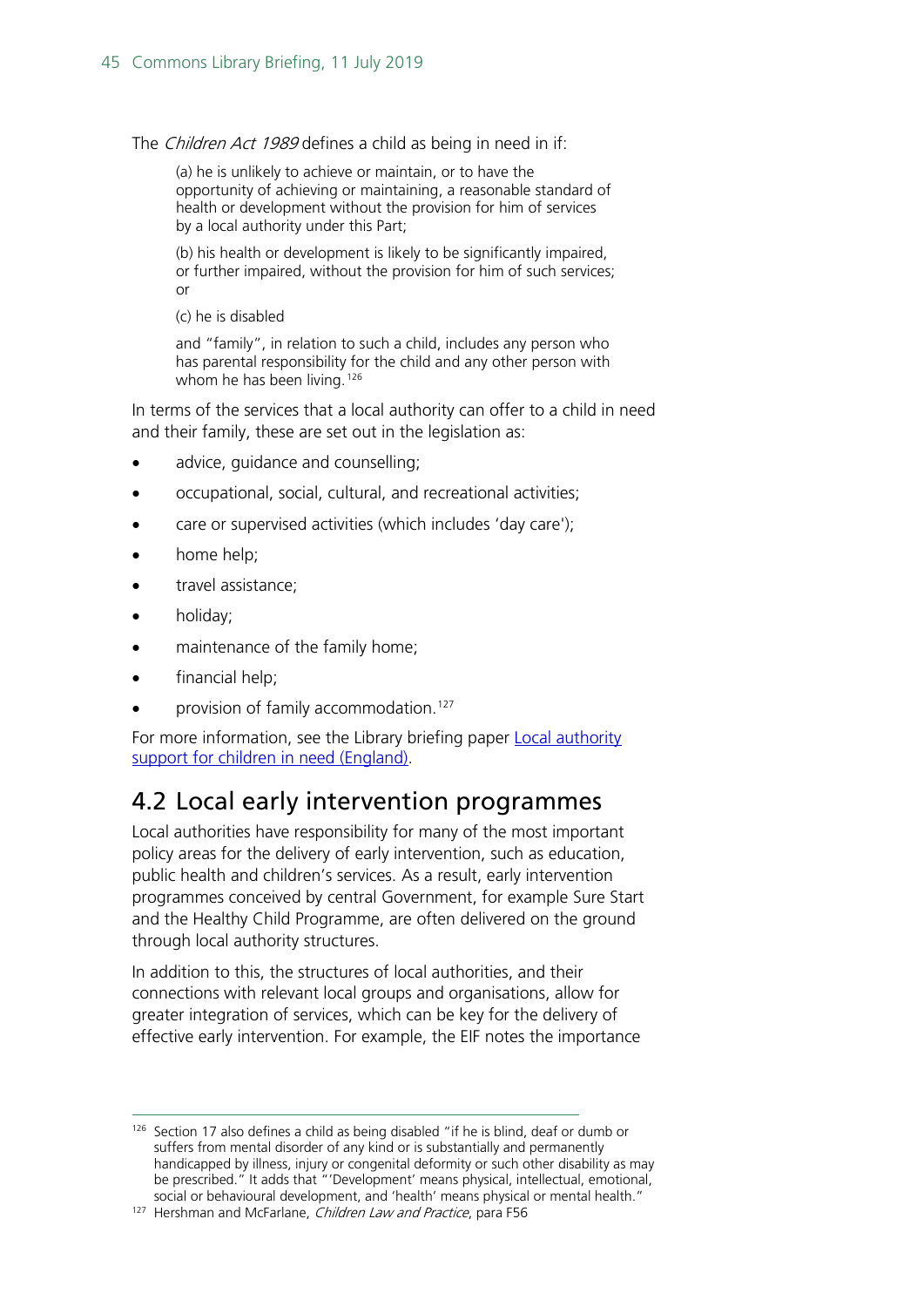of local, statutory Health and Wellbeing Boards with dedicated subgroups for children and young people:

This allows for a specific focus on this group and prevents other issues or population groups from overshadowing their needs. It also enables membership from a wider range of partners involved in the children's agenda, while maintaining strong governance arrangements to a senior partnership group. Many LAs have some form of children's partnership sub-group that gives specific attention to Early Intervention from conception to age five. [128](#page-45-0)

Local authorities, as well as implementing national early intervention schemes, often pilot programmes of their own, targeting social problems that are more prevalent in their local area. For example, Luton's *[Flying Start Strategy](https://www.flyingstartluton.com/)* for under-fives included specific plans to target low birth weights, of which Luton had the second highest prevalence in UK. It also sought to work with the diverse population of the area:

We know from experience that we will need to adapt, "Lutonise", approaches to suit our super-diverse population to meet their language and cultural needs. Therefore Flying Start will ensure interventions meet the cultural and linguistic needs of our diverse community.[129](#page-45-1)

Graham Allen's first early intervention report noted the importance of local authorities in its call for 15 'early intervention places'. The example of Nottingham was given, which launched itself as an Early Intervention City in 2008. This entailed drawing up an overarching framework for early intervention, as well as piloting a number of projects to tackle local problems. In terms of integration, the projects are delivered by the Nottingham Children's Partnership, which draws from a range of local bodies including the police, Jobcentre Plus, the local CCG, schools and the voluntary sector.<sup>[130](#page-45-2)</sup>

Given the economic rationale for early intervention, the potential for significant savings has appeal for local authorities in the current financial climate. However, although there are occasional Government funding streams for individual programmes, such as the Early Language Development Programme, [131](#page-45-3) it has been argued that general Government early intervention funding has been reduced in recent years (see section 3: Early Intervention Grant for background information).

A 2016 report by Action for Children, National Children's Bureau and the Children's Society found that between 2010-11 and 2015-16, spending by local authorities on early intervention services for children, young people and families fell by 31% in real terms, with a 48% reduction in children's centres and early years services funding. The

<span id="page-45-0"></span><sup>&</sup>lt;sup>128</sup> EIF, *[Getting It Right For Families](https://www.eif.org.uk/report/getting-it-right-for-families-a-review-of-integrated-systems-and-promising-practice-in-the-early-years/)*, November 2014<br><sup>129</sup> Luton Borough Council, *Luton's Flying Start Strategy 2014-15*, June 2015

<span id="page-45-2"></span><span id="page-45-1"></span><sup>130</sup> Nottingham City Council[,](http://flyingstartluton.com/wp-content/uploads/2015/06/Flying-Start-Strategy.pdf) *Early Intervention: A citywide approach in Nottingham*, October 2010

<span id="page-45-3"></span><sup>131</sup> [PQ HL2291 \[on Pre-school Education: Basic Skills\], 3 November 2014](http://www.parliament.uk/written-questions-answers-statements/written-question/lords/2014-10-22/HL2291)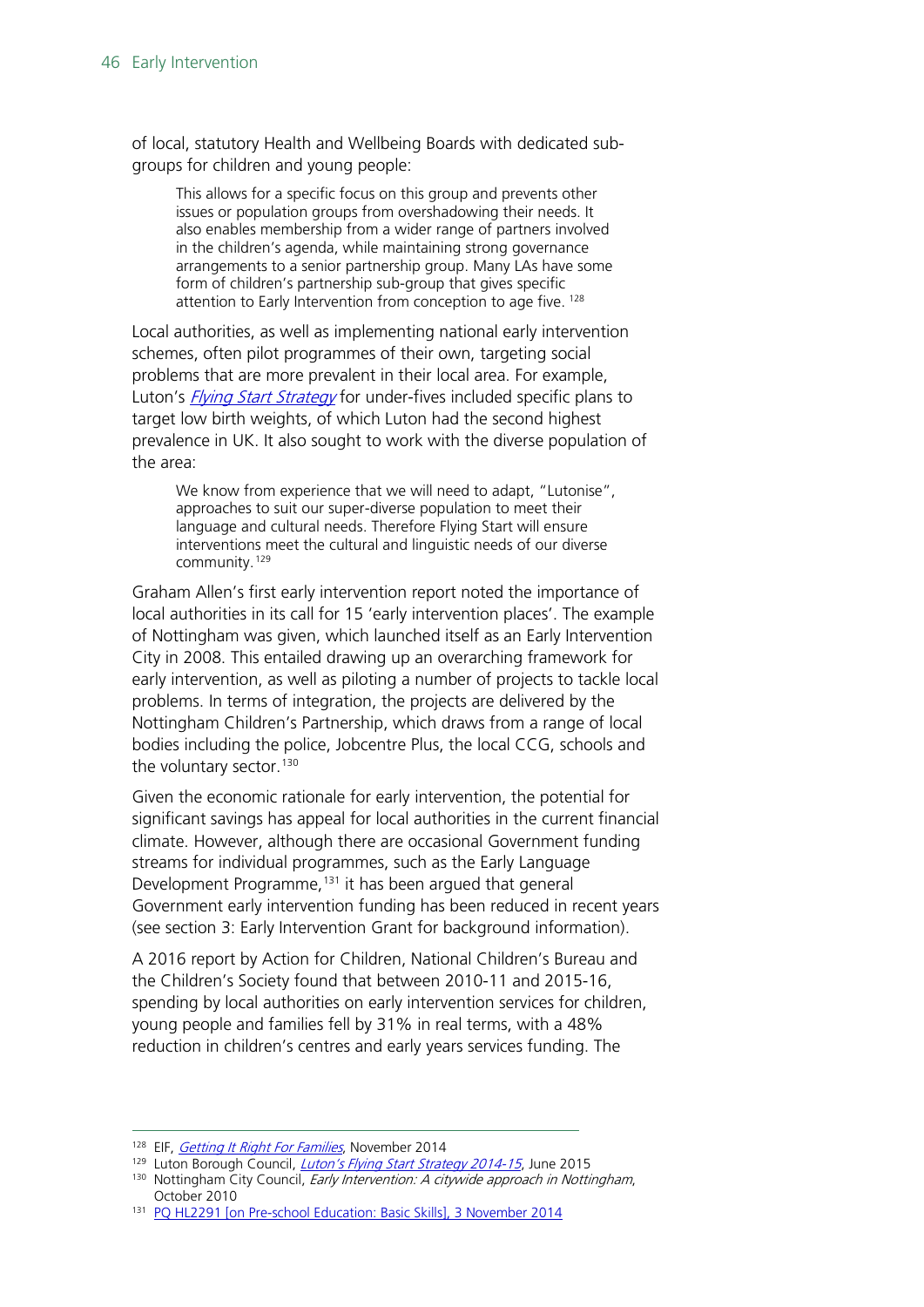report argues that this could have implications for investment in early intervention, despite the potential savings in the long-term.<sup>[132](#page-46-0)</sup>

Graham Allen's second report (2011) recommended further exploration of alternative funding mechanisms for local authorities, such as payment-by-results models or social impact bonds (SIBs).<sup>[133](#page-46-1)</sup>

The Health and Social Care Committee's report, First 1000 days of life (February 2019) recommended the establishment of a fund to incentivise the transformation of local commissioning and provision covering the first 1000 days. [134](#page-46-2) The Committee also recommended that each local authority area should develop jointly with local NHS bodies, communities and the voluntary sector, a plan for their area, setting out how they will improve support for local children, parents and families during the first 1000 days.<sup>[135](#page-46-3)</sup> In its response the Government said it agreed with the importance of local partners working together closely. It highlighted the existing role of Health and Wellbeing Boards, and the Troubled Families Programme, which requires each local area to have an overarching outcome plan for families who need targeted support. The Government response also noted that "further opportunities should arise through Sustainability and Transformation Partnerships and, in their evolved form as Integrated Care Systems (ICSs)," to promote collaboration between NHS bodies, local government and local communities.[136](#page-46-4)

<span id="page-46-0"></span><sup>132</sup> Action for Children, National Children's Bureau and the Children's Society, *Losing in* [the long run: trends in early intervention funding](http://www.childrenssociety.org.uk/sites/default/files/Losing_in_the_long_run_%5BFINAL%5D_print.pdf), February 2016

<span id="page-46-1"></span><sup>133</sup> Graham Allen MP, *[Early Intervention: Smart Investment, Massive Savings](https://www.gov.uk/government/uploads/system/uploads/attachment_data/file/61012/earlyintervention-smartinvestment.pdf)*, July 2011; some examples of early intervention SIBs are set out in the EIF's 2014 report on the topic, [Social Impact Bonds and Early Intervention](http://www.eif.org.uk/publication/social-impact-bonds-and-early-intervention/).

<span id="page-46-2"></span><sup>134</sup> Health and Social Care Committee, *[First 1000 days of life](https://publications.parliament.uk/pa/cm201719/cmselect/cmhealth/1496/1496.pdf)* (HC 1496), 26 February 2019, Recommendations 2 and 3

<span id="page-46-3"></span><sup>&</sup>lt;sup>135</sup> *Ibid.* recommendation 4

<span id="page-46-4"></span><sup>&</sup>lt;sup>136</sup> DHSC, Government Response to the Health and Social Care Select Committee report [on 'First 1000 days of life'](https://assets.publishing.service.gov.uk/government/uploads/system/uploads/attachment_data/file/806829/Government_response_to_the_Health_and_Social_Care_Select_Committee_report_on__First_1000_days_of_life__print_version.pdf) (CP 112, 6 June 2019), paras 13-15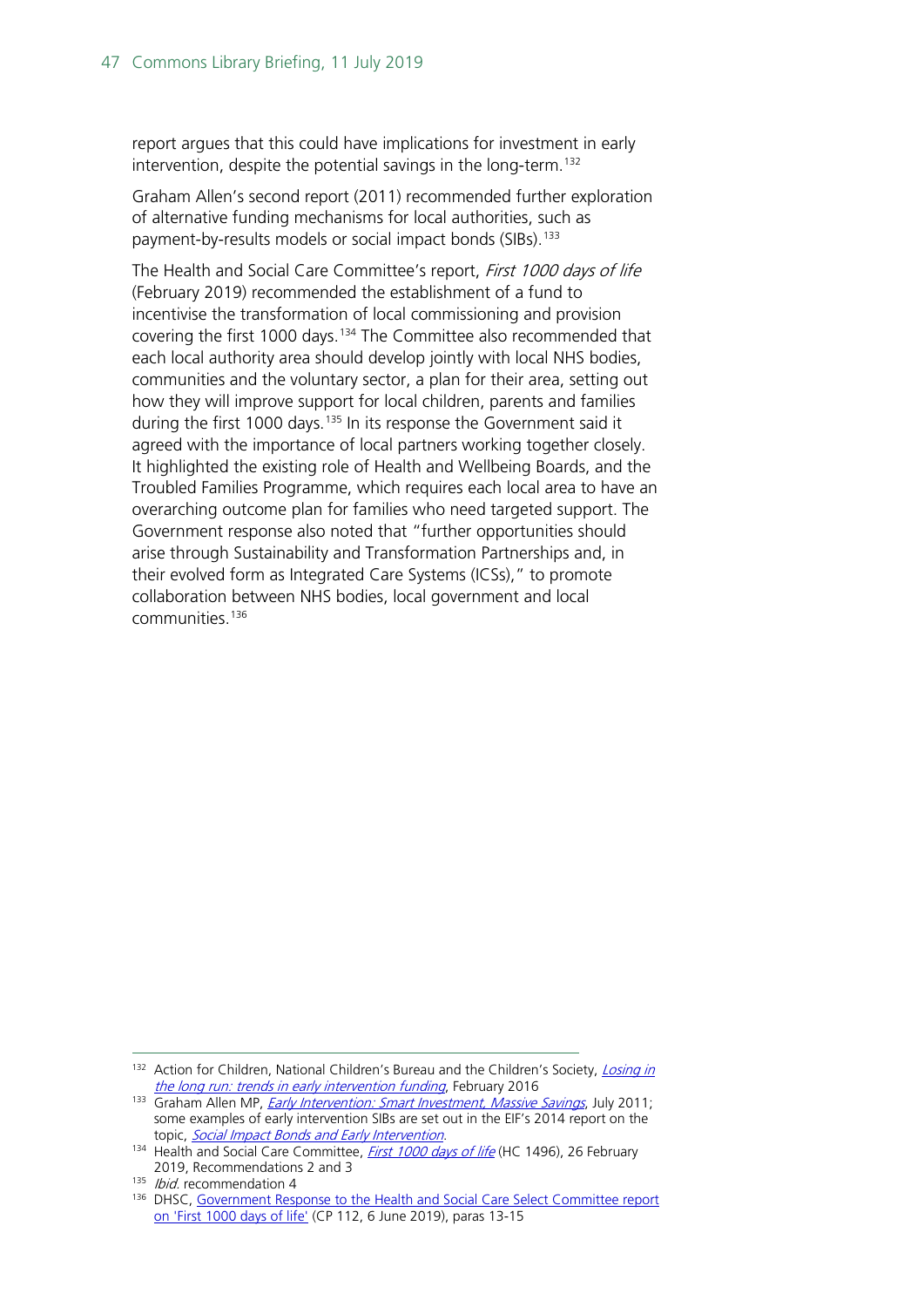## <span id="page-47-0"></span>5. Evaluating the Effectiveness of Early Intervention

It is difficult to reliably measure how effective individual early intervention programmes have been. This is in part due to the long-term nature of early intervention. Given that the aim of many programmes is to act early in a child's life to prevent social problems later in life, evaluation should therefore follow the programme's beneficiaries into later life. However, such longitudinal studies can be complex and expensive.

Graham Allen's first early intervention report looked at 72 early intervention programmes, which had followed agreed social sciences standards of evidence from Europe and North America, to assess their effectiveness.<sup>[137](#page-47-1)</sup> The report also recommended a new rigorous methodology for evaluating early intervention programmes, which was to be taken on by the newly established Early Intervention Foundation (EIF). The EIF operates as a 'what works centre' to more reliably evaluate the effectiveness of different approaches.

Examples of longitudinal early intervention studies include the [National](http://www.ness.bbk.ac.uk/)  [Evaluation of Sure Start \(NESS\),](http://www.ness.bbk.ac.uk/) which studied children who used Sure Start children's centres and followed them up at ages three, five and seven. The study also used data from the Millennium Cohort Study to act as a control study with the children studied by NESS.<sup>[138](#page-47-2)</sup>

Outcomes in a child's later life are affected by a huge range of factors, and therefore the inclusion of a randomised control trial (RCT) in an evaluation can be important in determining whether the outcomes can be attributed to the programme, or whether they would have occurred anyway. However there can be difficulties in carrying out successful RCTs (such as differing drop-out rates for control groups and noncontrol groups). The process of attributing outcomes to a specific programme can be further complicated by the fact that programmes will generate different outcomes in different contexts. 'What works' can be a more complicated issue than simply whether something is or is not effective. For example, the longitudinal analysis of Head Start in the USA, a programme to boost the school readiness of low-income children, posed a broader version of the question of 'what works':

Under what circumstances does Head Start achieve the greatest impact? What works for which children? What Head Start services are most related to impact?<sup>[139](#page-47-3)</sup>

Reliable evaluation of economic impact can be even more difficult to carry out. These evaluations have to deal with a range of complications, such as savings that may not be delivered to the same organisation that spent the money, for example early education spending preventing later

<sup>137</sup> Graham Allen MP, *[Early Intervention: The Next Steps](https://www.gov.uk/government/uploads/system/uploads/attachment_data/file/284086/early-intervention-next-steps2.pdf)*, January 2011

<span id="page-47-3"></span><span id="page-47-2"></span><span id="page-47-1"></span><sup>&</sup>lt;sup>138</sup> NESS, [National Evaluation of Sure Start –](http://www.ness.bbk.ac.uk/documents/Methodology.pdf) Methodology Report, March 2009

<sup>&</sup>lt;sup>139</sup> Head Start Research, [Head Start Impact Study Final Report](https://www.acf.hhs.gov/sites/default/files/opre/hs_impact_study_final.pdf), January 2010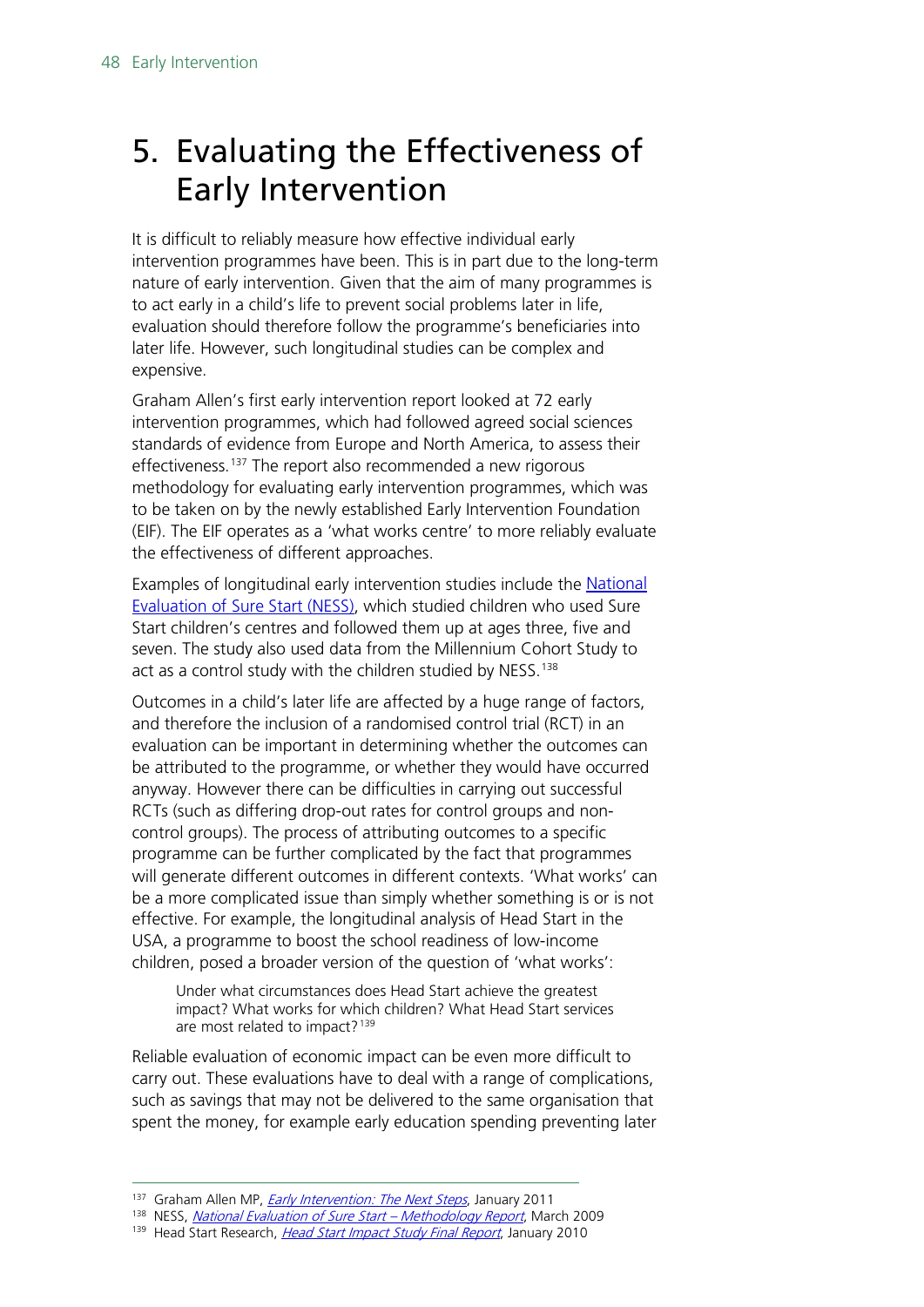spending from the criminal justice budget. In addition, as noted in the National Foundation for Educational Research and the Local Government Association's guide to business cases for early intervention, some benefits are simply not quantifiable:

In many cases with health and social care interventions, it is not possible to monetise all the outcomes and impacts. This is most usually the case for social and environmental impacts as opposed to economic impact.<sup>[140](#page-48-0)</sup>

A major longitudinal study into early education and development is underway, commissioned by the Coalition Government in 2013, to evaluate the impact of current early years policies. The Childcare Minister, Sam Gyimah, gave more information on the *Study of Early* [Education & Development \(SEED\)](http://www.seed.natcen.ac.uk/) in response to a PQ in July 2015:

SEED will specifically examine the impact on child development of providing funded early years education to two-year-olds from lower income families.

The study will follow the progress of over 5,000 children from the age of two, up until the end of key stage one at the age of seven. SEED will update evidence from the highly influential Effective Provision of Pre-school Education (EPPE) that has provided crucial evidence of the benefits of high quality early years education. A full impact report is due in 2020.<sup>[141](#page-48-1)</sup>

The Commons Science and Technology Committee report [Evidence](https://publications.parliament.uk/pa/cm201719/cmselect/cmsctech/506/506.pdf)[based early intervention](https://publications.parliament.uk/pa/cm201719/cmselect/cmsctech/506/506.pdf) (November 2018) referred to the potential for effective early intervention to save the Government money, with the cost of 'late intervention' estimated to be at least £16.6 billion each year in England and Wales.<sup>[142](#page-48-2)</sup> Public Health England also state that "Evidence shows that prevention and early intervention represent good value for money. Well-chosen interventions implemented at scale, help avoid poor health, reduce the growth in demand on public services, and support economic growth."<sup>143</sup>

During the Science and Technology Committee inquiry, the Early Intervention Foundation noted that, through their work, they had encountered "lots of examples where we see a gap between what we know from robust, peer-reviewed literature and what happens in local services and systems".<sup>[144](#page-48-4)</sup> The Committee recommended that the Government "...should ensure that it has better oversight of the provision of early intervention around the country, so that it can identify approaches that are working well, detect local authorities in need of support and hold local authorities to account (Paragraph 47). It also

<span id="page-48-0"></span> <sup>140</sup> National Foundation for Educational Research and Local Government Association, Developing a business case for early interventions and evaluating their value for [money](https://www.nfer.ac.uk/publications/EITS01/EITS01.pdf), November 2011

<span id="page-48-1"></span><sup>&</sup>lt;sup>141</sup> [PQ 4687 \[on Pre-school Education\], 7 July 2015](http://www.parliament.uk/written-questions-answers-statements/written-question/commons/2015-06-29/4687)

<span id="page-48-2"></span><sup>142</sup> Science and Technology Committee (Commons), *[Evidence-based early intervention](https://publications.parliament.uk/pa/cm201719/cmselect/cmsctech/506/506.pdf)* (HC 506) 14 November 2018

<span id="page-48-3"></span><sup>143</sup> [Public Health England Business Plan for 2018-19](https://assets.publishing.service.gov.uk/government/uploads/system/uploads/attachment_data/file/696145/PHE_Business_plan_2018.pdf)

<span id="page-48-4"></span><sup>&</sup>lt;sup>144</sup> Science and Technology Committee (Commons), *[Evidence-based early intervention](https://publications.parliament.uk/pa/cm201719/cmselect/cmsctech/506/506.pdf)* (HC 506) 14 November 2018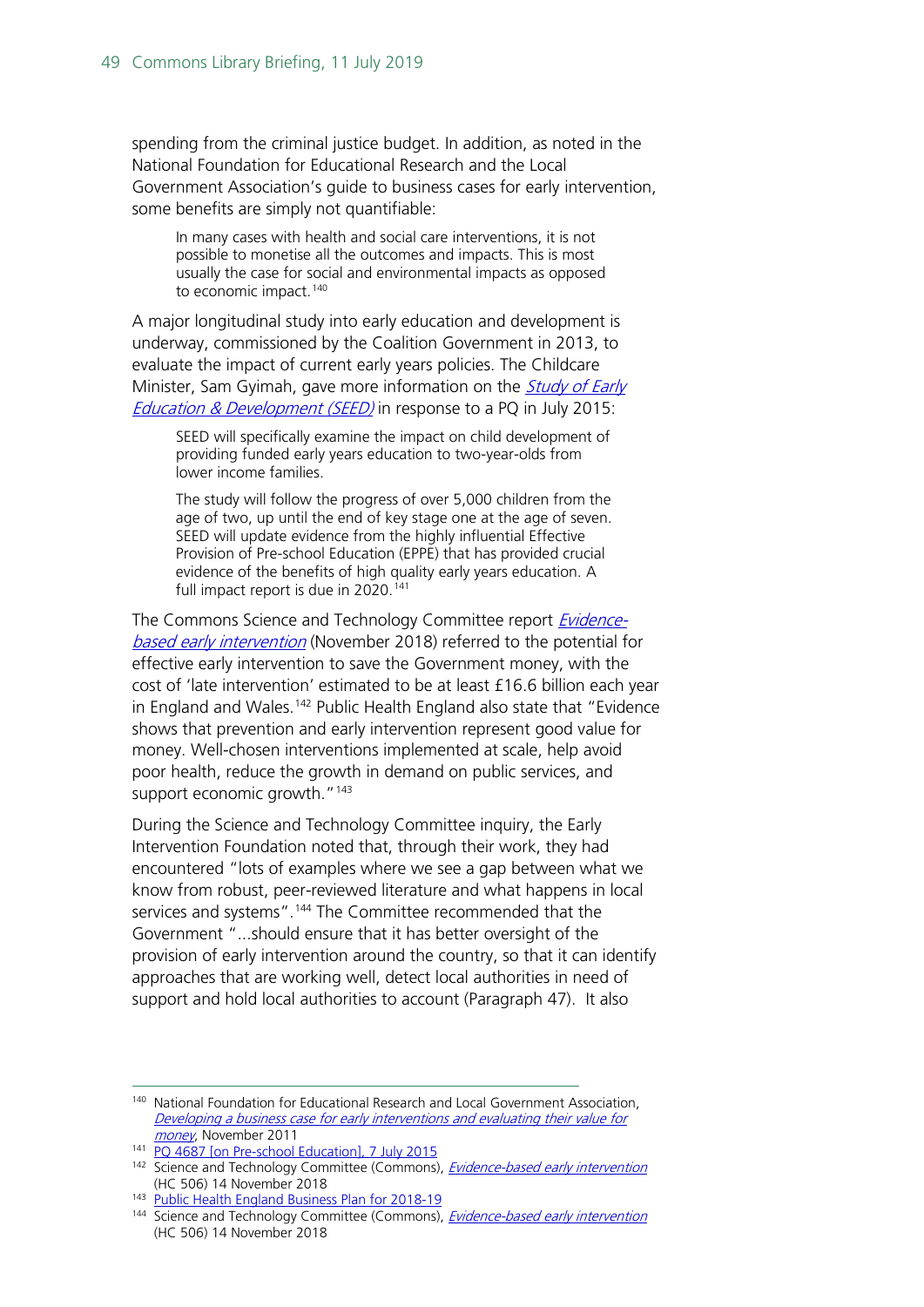called for better assessment of the effectiveness of early intervention policies – for example:

As it starts working towards its goal of improved interdisciplinary collaboration, UK Research and Innovation should co-ordinate research into child development and early intervention methods for addressing childhood adversity, across different academic disciplines. Particular focus should be on developing interventions to address adverse childhood experiences for which no effective intervention has been demonstrated, including sexual abuse, parental substance misuse or parental incarceration and crime. (Paragraph 31)

The Government agreed with the Committee that the provision of early intervention will benefit from studies that can provide a strong evidence base, and its response noted the launch of the What Works Network in 2013, including the Early Intervention Foundation (EIF):

This Government is committed to improving the evidence base for what works and supporting research to inform evidence-based policy. Alongside the research programmes of individual departments, the Government has also invested in the EIF to build evidence on early intervention initiatives, and invested £10 million in the What Works Centre for Children's Social Care to improve the evidence base in children's social care and to make sure this evidence is translated into better practice.

Learning is already being generated from the individual evaluations of the Children's Social Care Innovation Programme. The programme launched in 2013 and we have invested £200 million since then across 95 Innovation Projects. We have a comprehensive programme to share learning and enable LAs to adopt and adapt the most successful innovations from the Innovation Programme.

The Government will consider including further research into early intervention methods for addressing childhood adversity as we refresh individual departments' areas of research interest (ARIs). We will engage UK Research and Innovation (UKRI) as we develop our thinking.

Separate to departmental research budgets, UKRI funds research and innovation across all disciplines and sectors. In particular, the Economic and Social Research Council (ESRC) invests in research and capabilities in a broad range of disciplines, many of which are directly relevant to this area. For example, ESRC funds the International Centre for Language and Communicative Development – a five-year research collaboration to deepen our understanding of how children learn to communicate with language. ESRC is also co-funding a project with the EIF. Further funding is available through the UKRI councils' open calls.

Going forward, UKRI will continue to consider what more is required in this area, with a particular focus on departments' ARIs, which help UKRI to engage with researchers to build their understanding and respond to the Government's research needs. UKRI will consider what future funding is most appropriate, which could be through ESRC or through a potential future wave of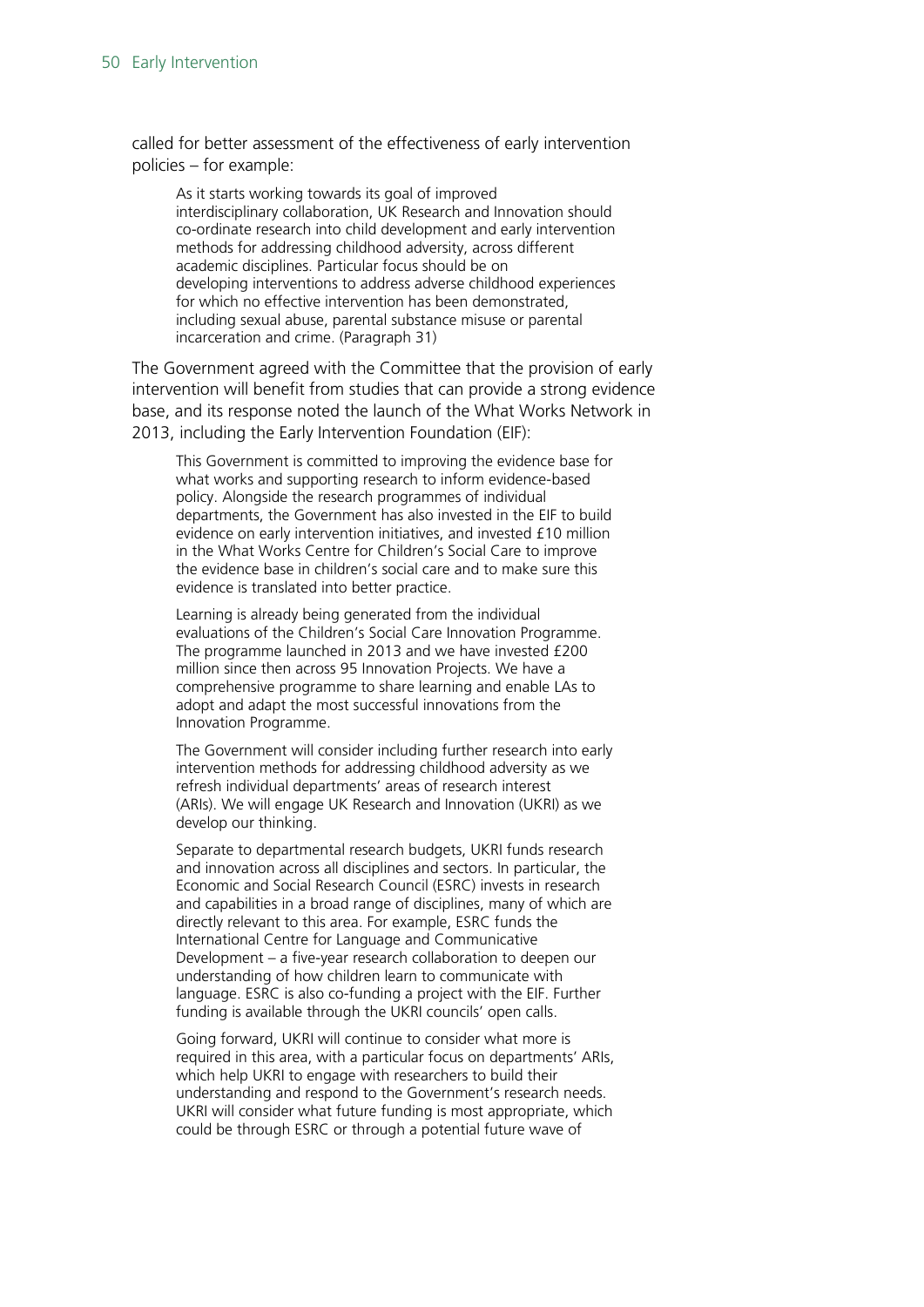UKRI's Strategic Priorities Fund, balancing this against other government priorities.[145](#page-50-0)

On 22 May 2019 the Government responded to a PQ about the longterm benefits of early intervention policies, and set out its support for the Early Intervention Foundation:

The government has funded the Early Intervention Foundation (EIF) since 2013, including almost £2 million in 2018-20, to assess, evaluate and disseminate evidence of what works. The EIF has assessed the benefits of a wide range of specific early intervention programmes and suggested that whilst producing robust estimates is challenging, there is a compelling argument that the costs of intervening early are likely to pay off to society in economic terms. In particular, they highlight that the long-term economic benefits are considerable where early intervention leads to labour market gains, such as improvements in employment and earnings. However, they are clear that it is not a quick fix and is unlikely to reduce pressure on the social care system in the short term.<sup>[146](#page-50-1)</sup>

Further information can be found in the Early Intervention Foundation's report, [Realising the potential of early intervention](https://www.eif.org.uk/report/realising-the-potential-of-early-intervention), published in October 2018.

<span id="page-50-0"></span><sup>&</sup>lt;sup>145</sup> Science and Technology Committee (Commons), Evidence-based early years [intervention: Government's Response to the Committee's Eleventh Report of Session](https://publications.parliament.uk/pa/cm201719/cmselect/cmsctech/1898/1898.pdf)  [2017–19](https://publications.parliament.uk/pa/cm201719/cmselect/cmsctech/1898/1898.pdf) (HC 1898, February 2019)

<span id="page-50-1"></span><sup>146</sup> [PQ254818, 22 May 2019](https://www.parliament.uk/written-questions-answers-statements/written-question/commons/2019-05-15/254818)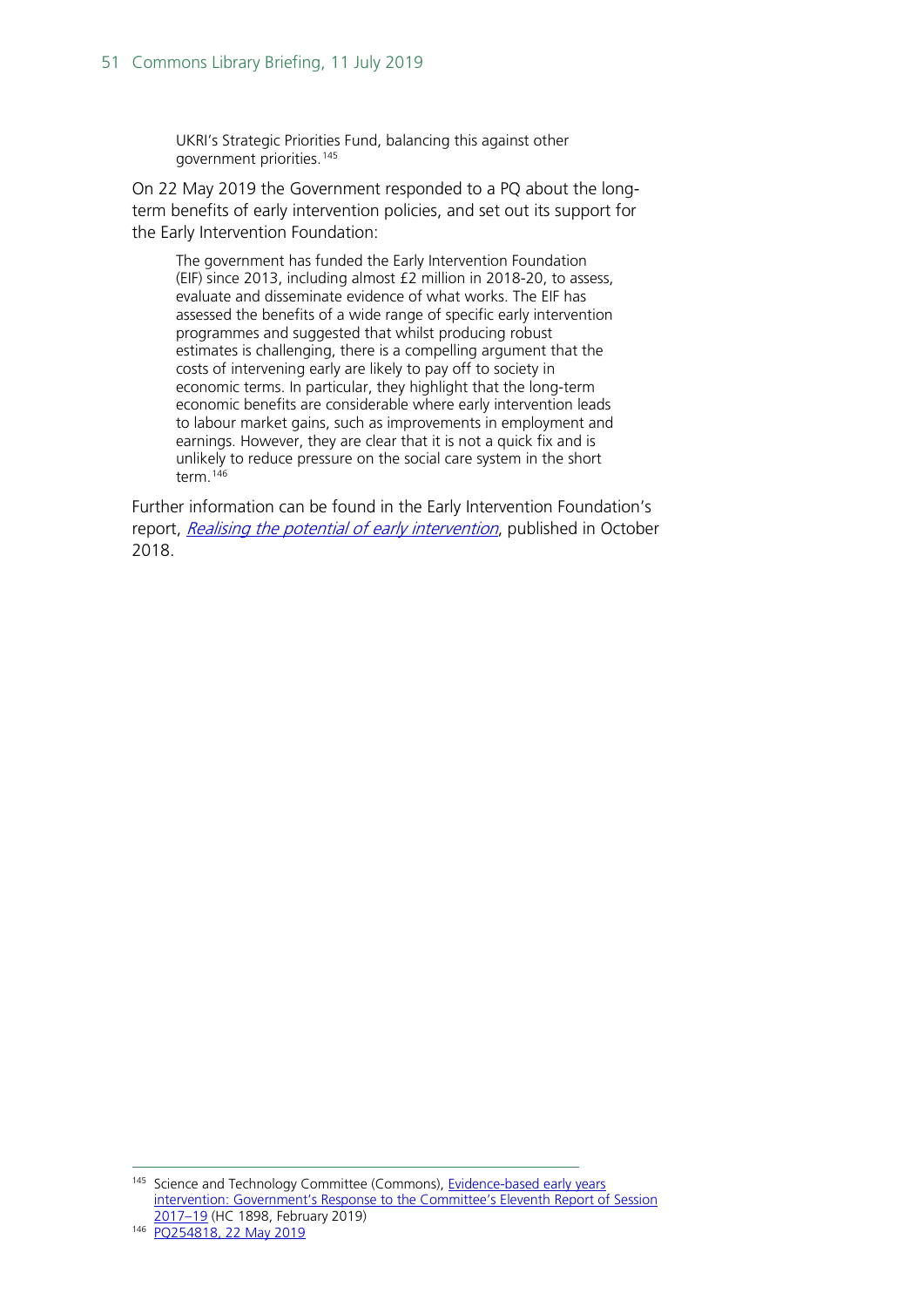## <span id="page-51-0"></span>6. Further Reading

Action for Children, National Children's Bureau and the Children's Society, *[Losing in the long run: trends in early](http://www.childrenssociety.org.uk/sites/default/files/Losing_in_the_long_run_%5BFINAL%5D_print.pdf) intervention funding*, 2016

Graham Allen MP, *[Early Intervention: The Next Steps](https://www.gov.uk/government/uploads/system/uploads/attachment_data/file/284086/early-intervention-next-steps2.pdf)* and *Early* [Intervention: Smart Investment, Massive Savings](https://www.gov.uk/government/uploads/system/uploads/attachment_data/file/61012/earlyintervention-smartinvestment.pdf), 2011

APPG for Conception to Age 2 – The First 1001 Days, *Building Great* [Britons](https://plct.files.wordpress.com/2012/11/building-great-britons-report-conception-to-age-2-feb-2015.pdf), 2015

Birkbeck, University of London, [National Evaluation of Sure Start](http://www.ness.bbk.ac.uk/), 2012

Cardiff University, *Evaluating the Family Nurse Partnership programme* [in England: The Building Blocks randomised controlled trial, Executive](https://www.cardiff.ac.uk/__data/assets/pdf_file/0009/504729/Building-Blocks-Full-Study-Report.pdf)  [Summary](https://www.cardiff.ac.uk/__data/assets/pdf_file/0009/504729/Building-Blocks-Full-Study-Report.pdf), 2015

Children, Schools and Families Committee, [Sure Start Children's](http://www.publications.parliament.uk/pa/cm200910/cmselect/cmchilsch/130/130i.pdf)  [Centres](http://www.publications.parliament.uk/pa/cm200910/cmselect/cmchilsch/130/130i.pdf), 2010

Department for Children, Schools and Families, *[Early Intervention](http://webarchive.nationalarchives.gov.uk/20130401151715/http:/www.education.gov.uk/publications/eOrderingDownload/DCSF-00349-2010.pdf)*, 2010

Department for Education, Early years pupil premium: quide for local [authorities](https://www.gov.uk/guidance/early-years-pupil-premium-guide-for-local-authorities), 2015

Department for Social Security, Opportunity for all: Tackling poverty and [social exclusion](http://dera.ioe.ac.uk/15121/1/Opportunity%20for%20all%20-%20tackling%20poverty%20and%20social%20exclusion.pdf), 1999

Department of Health and Social Care, [Prevention is better than cure](https://www.gov.uk/government/news/health-secretary-launches-prevention-is-better-than-cure-vision?mc_cid=6a59ee2f98&mc_eid=de12964af8), November 2018

Department of Health, *[Evidence base for Family Nurse Partnership](https://www.gov.uk/government/publications/evidence-base-for-family-nurse-partnership-fnp)*, 2011

Department of Health, [Our Health and Wellbeing Today](https://www.gov.uk/government/uploads/system/uploads/attachment_data/file/215911/dh_122238.pdf), November 2010

Doyle et al, *[Early childhood Intervention: rationale, timing and efficacy](http://www.ucd.ie/geary/static/publications/workingpapers/GearyWp200705.pdf)*, 2007

Early Intervention Foundation, Realising the potential of early [intervention](https://www.eif.org.uk/report/realising-the-potential-of-early-intervention), October 2018.

Early Intervention Foundation, *The Cost of Late Intervention: EIF* [Analysis](http://www.eif.org.uk/publication/the-cost-of-late-intervention-eif-analysis-2016/), 2016

Early Intervention Foundation, *[Getting It Right for Families](https://www.eif.org.uk/report/getting-it-right-for-families-a-review-of-integrated-systems-and-promising-practice-in-the-early-years/)*, 2014

Early Intervention Foundation, Social Impact Bonds and Early [Intervention](http://www.eif.org.uk/publication/social-impact-bonds-and-early-intervention/), 2014

Education Committee, *[Tackling disadvantage in the early years](https://publications.parliament.uk/pa/cm201719/cmselect/cmeduc/1006/1006.pdf)* (HC 1006) 7 February 2019

Education Committee, Foundation years and the UK Government's life [chances strategy inquiry](http://www.parliament.uk/business/committees/committees-a-z/commons-select/education-committee/inquiries/parliament-2015/foundation-years-and-the-uk-governments-life-chances-strategy-15-16/), 2016

Education Committee, *[Foundation Years: Sure Start children's centres](http://www.publications.parliament.uk/pa/cm201314/cmselect/cmeduc/364/364.pdf)*, 2013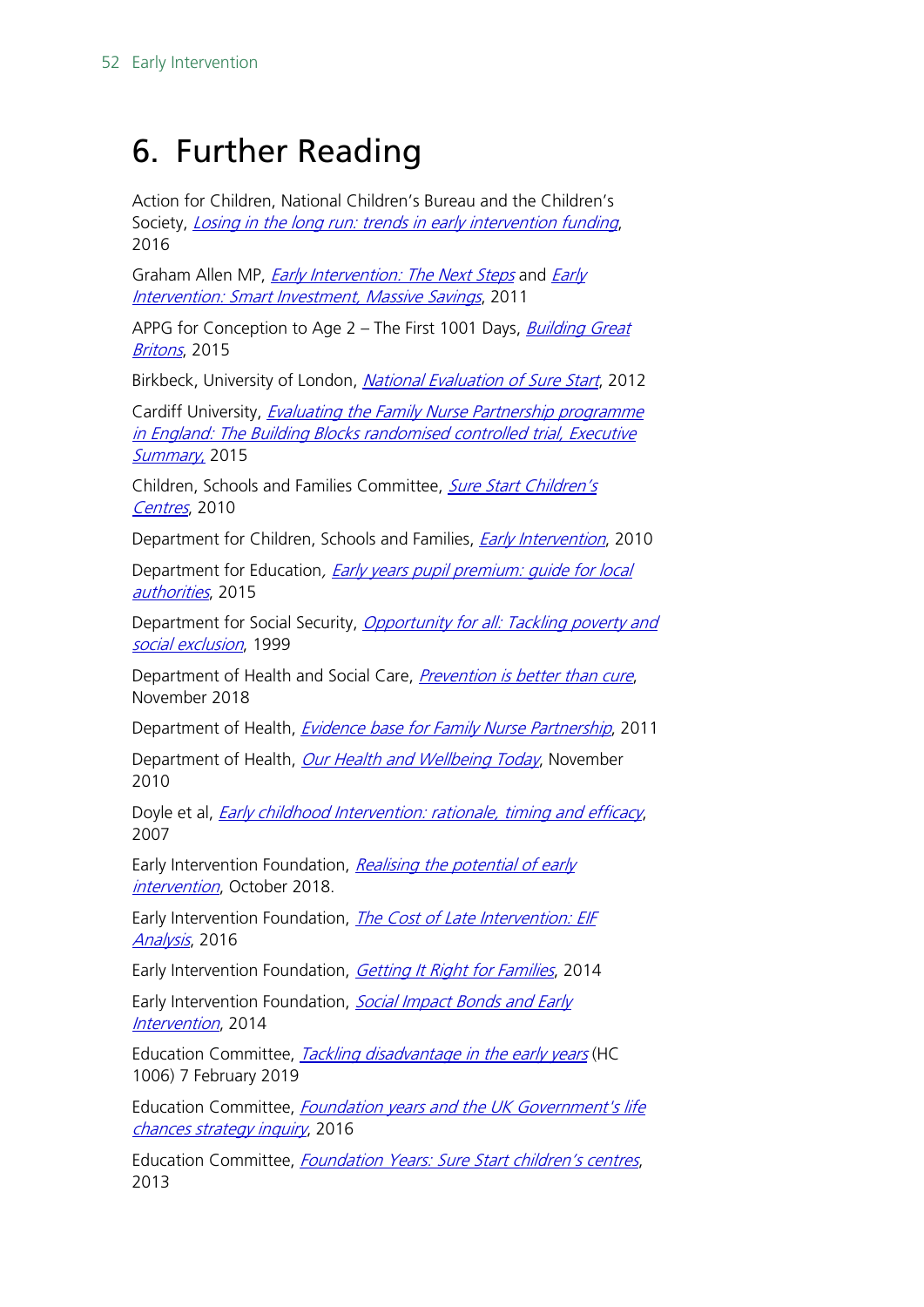Frank Field MP, [The Foundation Years: Preventing poor children](http://webarchive.nationalarchives.gov.uk/20110120090128/http:/povertyreview.independent.gov.uk/media/20254/poverty-report.pdf)  [becoming poor adults](http://webarchive.nationalarchives.gov.uk/20110120090128/http:/povertyreview.independent.gov.uk/media/20254/poverty-report.pdf), 2010

Harvard University, Center on the Developing child, *The Science of Early* [Childhood Development \(InBrief\)](http://developingchild.harvard.edu/resources/inbrief-science-of-ecd/), 2007

Head Start Research, [Head Start Impact Study Final Report](https://www.acf.hhs.gov/sites/default/files/opre/hs_impact_study_final.pdf), 2010

Health and Social Care Committee, *[First 1000 days of life](https://publications.parliament.uk/pa/cm201719/cmselect/cmhealth/1496/1496.pdf)* (HC 1496), 26 February 2019. [Government response](https://www.gov.uk/government/publications/government-response-to-the-first-1000-days-of-life-report) published 6 June 2019.

House of Commons Hansard, Conception to Age 2: The First 1001 Days [\(backbench business debate\)](http://www.publications.parliament.uk/pa/cm201516/cmhansrd/cm151217/debtext/151217-0003.htm), 2015

House of Commons Hansard, [WH Debate, Evidence-based Early Years](https://hansard.parliament.uk/Commons/2019-03-21/debates/10B3F8E0-174D-49E5-A711-FAADD7D1106A/Evidence-BasedEarlyYearsIntervention#contribution-8EC54C9A-8CB6-4B53-BB01-16E4CD3F600B)  [Intervention, 21 March 2019](https://hansard.parliament.uk/Commons/2019-03-21/debates/10B3F8E0-174D-49E5-A711-FAADD7D1106A/Evidence-BasedEarlyYearsIntervention#contribution-8EC54C9A-8CB6-4B53-BB01-16E4CD3F600B)

[House of Lords Hansard, Children: Welfare, Life Chances and Social](https://hansard.parliament.uk/Lords/2018-11-01/debates/667B8910-CAB6-4358-8DB5-A52838DB0FBF/ChildrenWelfareLifeChancesAndSocialMobility)  [Mobility, 1 November 2019](https://hansard.parliament.uk/Lords/2018-11-01/debates/667B8910-CAB6-4358-8DB5-A52838DB0FBF/ChildrenWelfareLifeChancesAndSocialMobility)

House of Commons Library, Conception to Age 2: The First 1001 Days [\(debate pack\)](http://researchbriefings.intranet.parliament.uk/ResearchBriefing/Summary/CDP-2015-0133), 2015

House of Commons Library, Government support for childcare and [childcare reform under the Coalition Government](http://researchbriefings.parliament.uk/ResearchBriefing/Summary/SN06807), 2014

House of Commons Library, Government support for childcare under [the Labour Government 1997-2010](http://researchbriefings.parliament.uk/ResearchBriefing/Summary/SN06382), 2014

House of Commons Library, [Special Educational Needs: support in](http://researchbriefings.parliament.uk/ResearchBriefing/Summary/SN07020) [England](http://researchbriefings.parliament.uk/ResearchBriefing/Summary/SN07020), 2017

House of Commons Library, [Sure Start \(England\)](http://researchbriefings.parliament.uk/ResearchBriefing/Summary/CBP-7257), 2017

House of Commons Library, The two child limit in tax credits and [Universal Credit](http://researchbriefings.parliament.uk/ResearchBriefing/Summary/CBP-7935), 2017

House of Commons Library, *Children: Introduction of 30 hours of free* [childcare \(England\)](http://researchbriefings.parliament.uk/ResearchBriefing/Summary/CBP-7581), 2018

House of Lords Library, *[Early Intervention in Children's Lives](http://researchbriefings.intranet.parliament.uk/ResearchBriefing/Summary/LLN-2018-0110)*, 25 October 2018

Institute for Fiscal Studies, The impact of free early education for 3 year [olds in England](http://www.ifs.org.uk/uploads/publications/docs/MISOC%20Childcare%20briefing%20paper.pdf), 2014

Institute for Fiscal Studies, [The health effects of Sure Start](https://www.ifs.org.uk/publications/14139), June 2019

Irwin et al, [Early Child Development: A Powerful Equalizer -](http://www.who.int/social_determinants/resources/ecd_kn_report_07_2007.pdf) Final Report for the World Health Organization's Commission on the Social [Determinants of Health](http://www.who.int/social_determinants/resources/ecd_kn_report_07_2007.pdf), 2007

Professor Sir Michael Marmot, *Fair Society, Healthy Lives. The Marmot* [Review](http://www.instituteofhealthequity.org/resources-reports/fair-society-healthy-lives-the-marmot-review), 2010

Maternity Action, *Valuing families? The impact of cuts to maternity* [benefits](http://www.maternityaction.org.uk/wp-content/uploads/2014/11/Valuing-Families-report-for-website.pdf), 2014

Professor Eileen Munro, *[The Munro Review of Child Protection](https://www.gov.uk/government/uploads/system/uploads/attachment_data/file/175391/Munro-Review.pdf)*, 2011

NatCen Social Research, Study of Early Education & Development [\(SEED\)](http://www.seed.natcen.ac.uk/), ongoing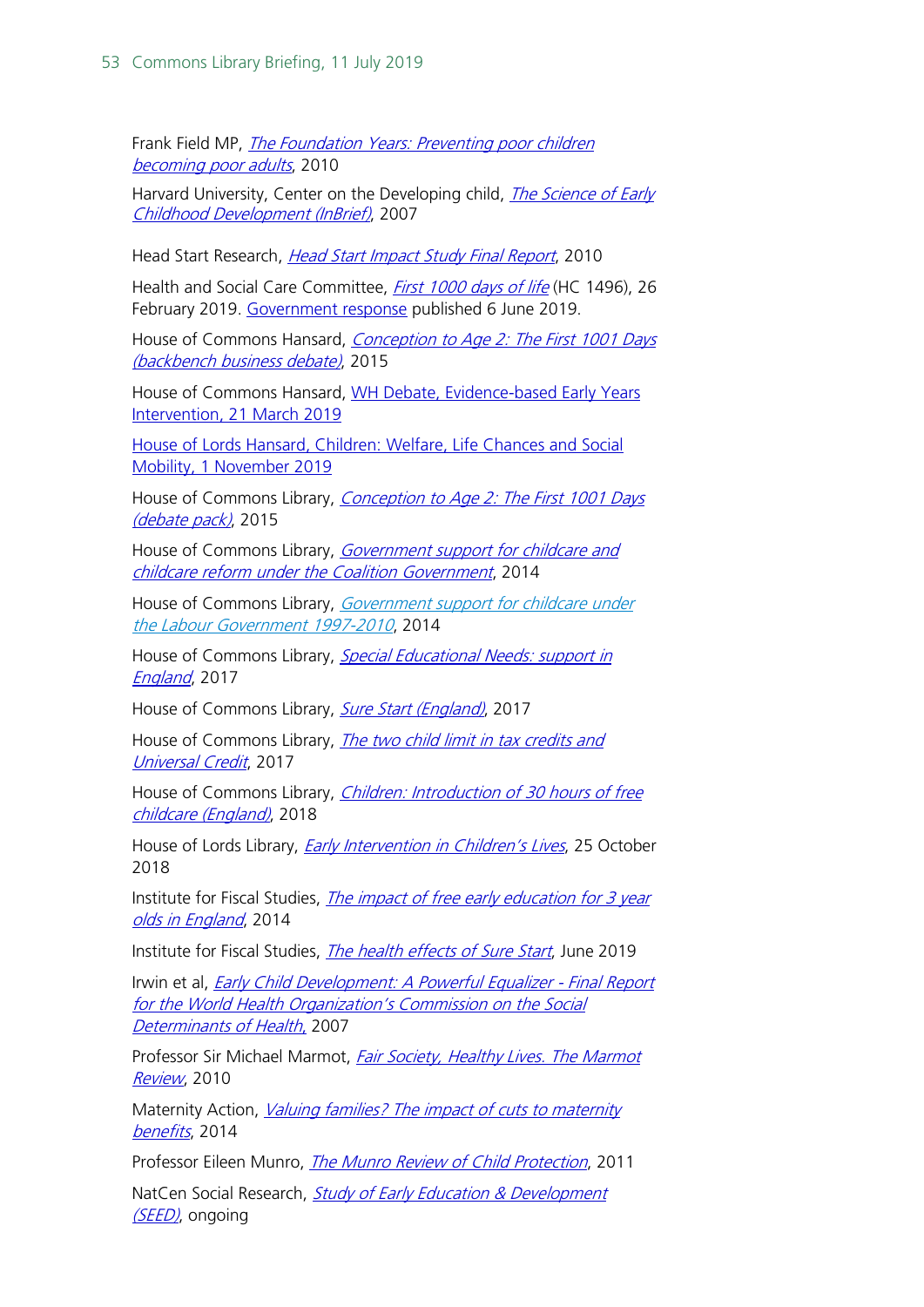National Audit Office, *A Literature Review of the Impact of Early Years* [Provision on Young Children with Emphasis Given to Children from](https://www.nao.org.uk/wp-content/uploads/2004/02/268_literaturereview.pdf)  [Disadvantaged Backgrounds](https://www.nao.org.uk/wp-content/uploads/2004/02/268_literaturereview.pdf), 2004

National Audit Office, *[Entitlement to free early education and childcare](https://www.nao.org.uk/wp-content/uploads/2016/03/Entitlement-to-free-early-education-and-childcare.pdf)*, 2016

National Child and Maternal Health Intelligence Network, *The evidence* [behind PREview](http://webarchive.nationalarchives.gov.uk/20170302101115/http:/www.chimat.org.uk/preview/evidence), 2011

National Foundation for Educational Research and Local Government Association, *Developing a business case for early interventions and* [evaluating their value for money](https://www.nfer.ac.uk/publications/EITS01/EITS01.pdf), 2011

New Economics Foundation and Action for Children, **Backing the** [Future: why investing in children is good for all of us](http://b.3cdn.net/nefoundation/e15acdab95a4f18989_j8m6vrt0j.pdf), 2009

Prime Minister's Office, *[Prime Minister's speech on life chances](https://www.gov.uk/government/speeches/prime-ministers-speech-on-life-chances)*, 2016

Public Health England, Rapid Review to Update Evidence for the Healthy [Child Programme 0 to 5](https://www.gov.uk/government/publications/healthy-child-programme-rapid-review-to-update-evidence), 2015

Royal College of Psychiatrists, *Perinatal mental health services:* [Recommendations for the provision of services for childbearing women](http://www.rcpsych.ac.uk/files/pdfversion/CR197.pdf), health2015

Science and Technology Committee (Commons), *Evidence-based early* [intervention](https://publications.parliament.uk/pa/cm201719/cmselect/cmsctech/506/506.pdf) (HC 506) 14 November 2018. [Government response](https://publications.parliament.uk/pa/cm201719/cmselect/cmsctech/1898/1898.pdf) (HC 1898) published February 2019

Dame Clare Tickell, *The Early Years: Foundations for life, health and* [learning](https://www.gov.uk/government/uploads/system/uploads/attachment_data/file/180919/DFE-00177-2011.pdf), 2011

Unicef, Behind Closed Doors: The Impact of Domestic Violence on [Children](http://www.unicef.org/media/files/BehindClosedDoors.pdf), 2006